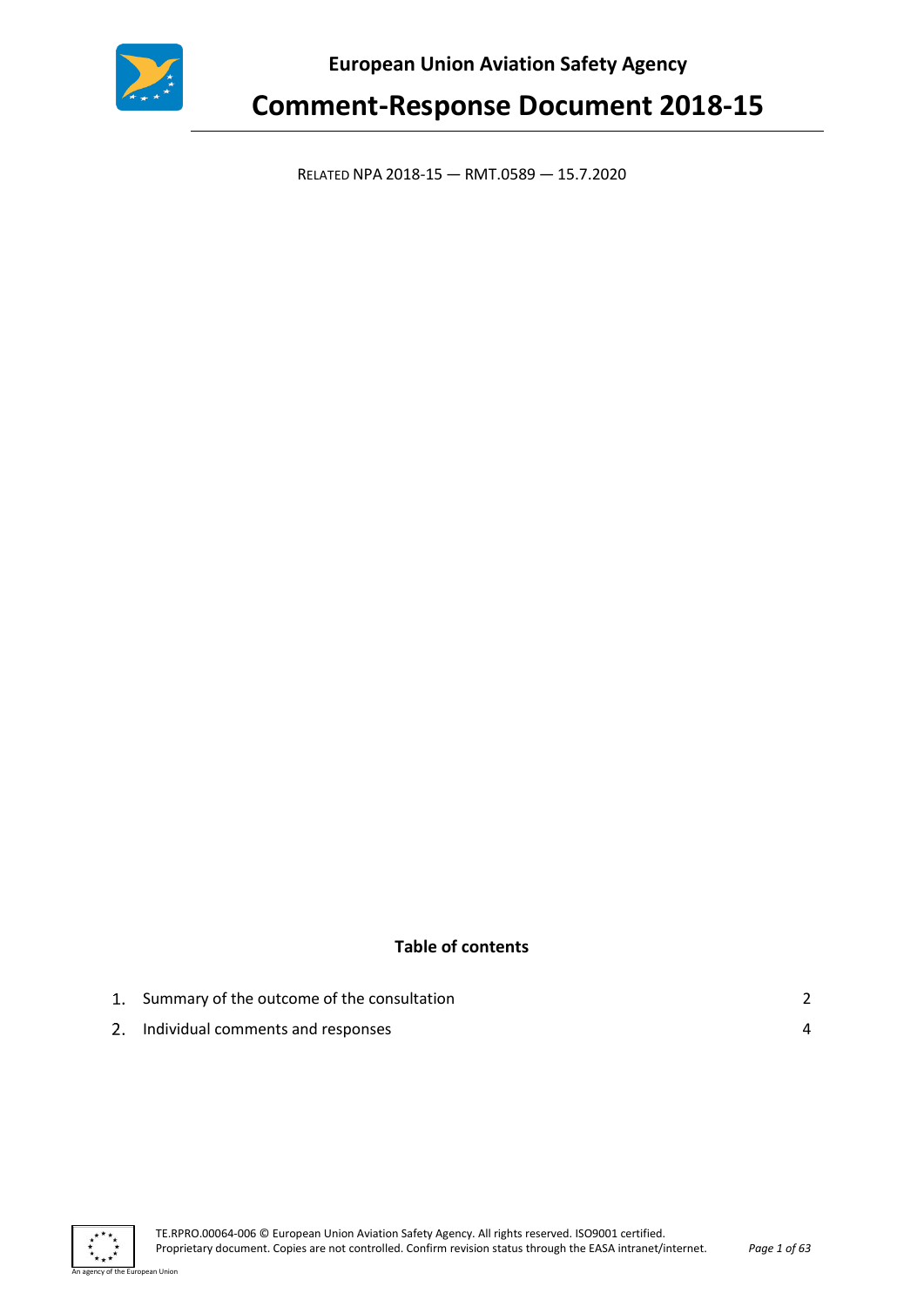#### <span id="page-1-0"></span> $1.$ **Summary of the outcome of the consultation**

147 comments were received on NPA 2018-15 from 35 commentators from the following categories of stakeholders:



There was a general support of both the EASA approach to develop GM and the content of the GM. Nevertheless, there were few commentators who recommended that EASA should propose implementing rules and acceptable means of compliance in order to ensure harmonisation across the Member States. Furthermore, there were many commentators asking for clarifications on specific topics in the GM. In addition, there was a great appreciation by all for the EASA decision to allow the use of fuel types alternative to jet fuel for training purposes for environmental and financial reasons.



The following table shows the distribution of the comments per NPA segment:

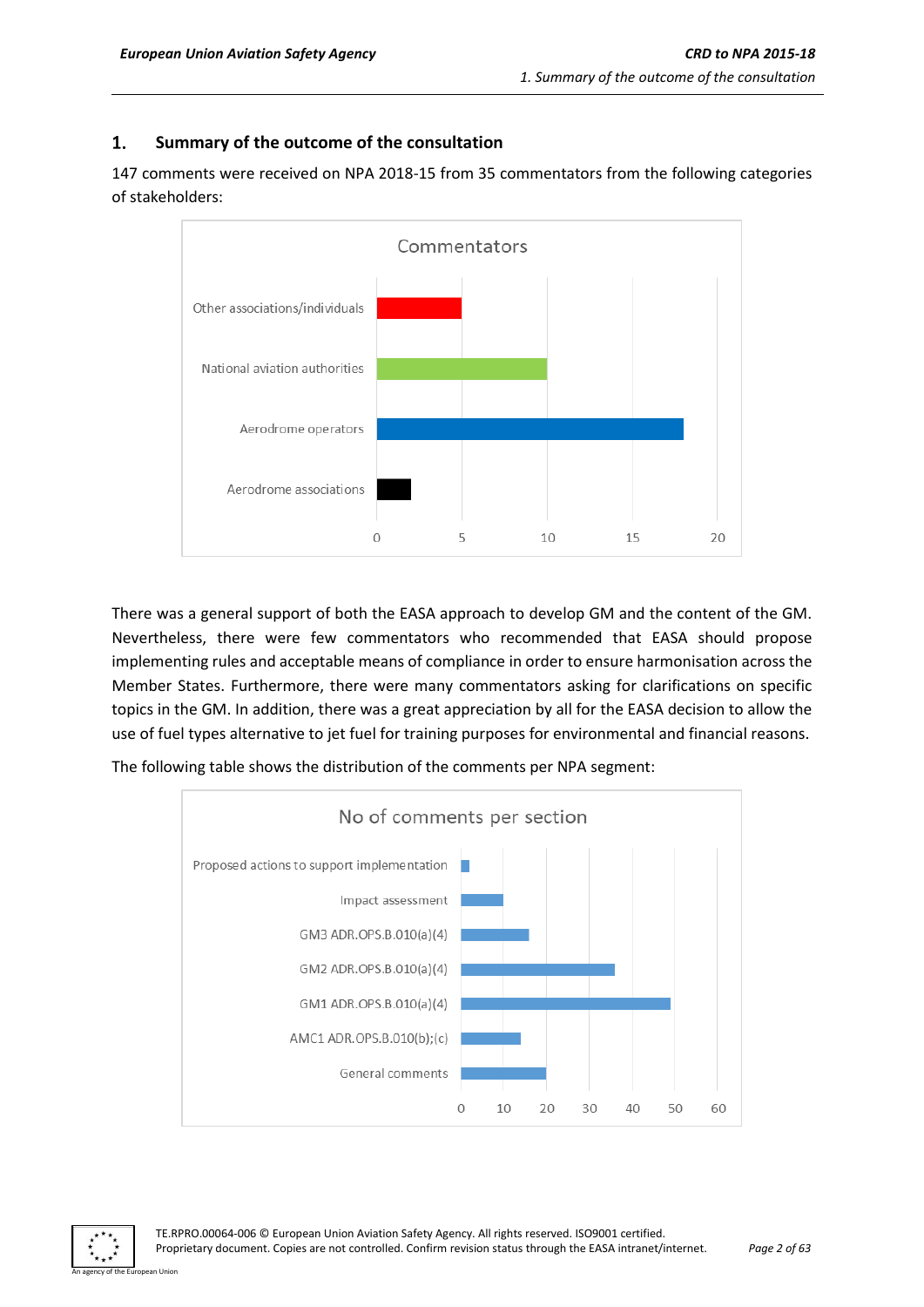GM1 ADR.OPS.B.010(a)(4) received the majority of the comments. This GM refers to the implementation of a medical and physical fitness assessment programme and the majority of the commentators were asking for clarifications in order to understand the process and the methods that could be used in order to implement such a programme.



n Hoioi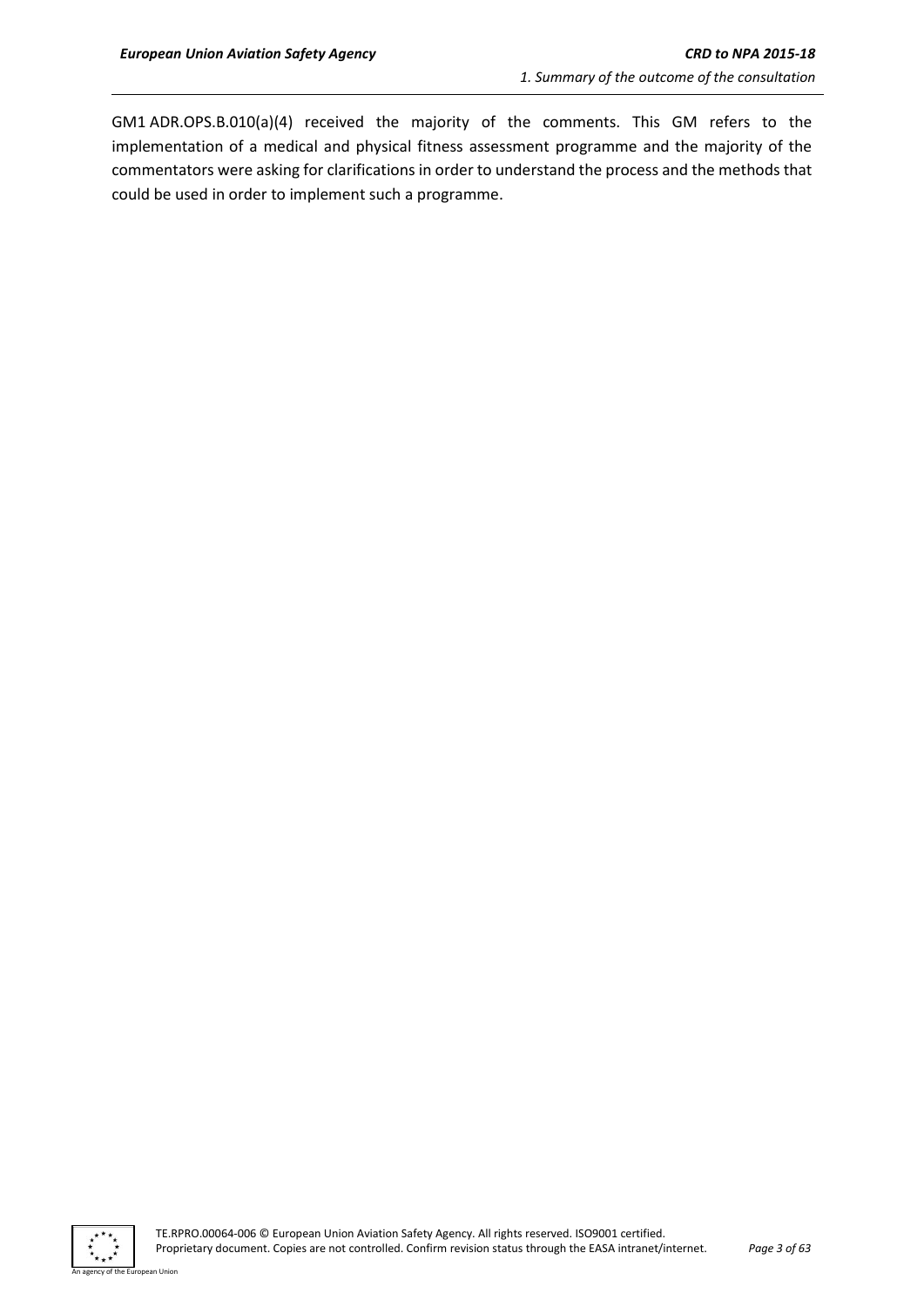**(General Comments)** 

#### <span id="page-3-0"></span> $2.$ **Individual comments and responses**

In responding to comments, a standard terminology has been applied to attest EASA's position. This terminology is as follows:

- (a) **Accepted** EASA agrees with the comment and any proposed amendment is wholly transferred to the revised text.
- (b) **Partially accepted** EASA either agrees partially with the comment, or agrees with it but the proposed amendment is only partially transferred to the revised text.
- (c) **Noted** EASA acknowledges the comment but no change to the existing text is considered necessary.
- (d) **Not accepted** The comment or proposed amendment is not shared by EASA.

| comment  | comment by: Prof. Filippo Tomasello<br>$\mathbf{1}$                                                                                                                                                                                                                                                                                                                                                                                                                                                                                                                                                                                                                                                                                                                                                                                                  |
|----------|------------------------------------------------------------------------------------------------------------------------------------------------------------------------------------------------------------------------------------------------------------------------------------------------------------------------------------------------------------------------------------------------------------------------------------------------------------------------------------------------------------------------------------------------------------------------------------------------------------------------------------------------------------------------------------------------------------------------------------------------------------------------------------------------------------------------------------------------------|
|          | Thanks for this proposal, which indeed adds clarity on the medical and fitness<br>requirements for RFFS personnel. However, Regulation 139 gives to the aerodrome<br>operator responsibility for RFFS and for Aeronautical Ground Lights (AGL). In reality<br>in several countries RFFS andAGL ae provided by organisations different from the<br>aerodrome operator. Tjis has caused difficulties in defining the oversight mechnisls,<br>e.g. in Qatar, where he EASA rues are transposed, but where RFFS and aGL are<br>provided by the CAA.<br>It is suggested that in the future EASA plans to reconsider the safety oversight aspects<br>of RFFS and AGL, including cases where these services are neither provided directly<br>nor contacted by the aerodrome operator, but instead provided by branches of the<br>government administration. |
| response | Noted                                                                                                                                                                                                                                                                                                                                                                                                                                                                                                                                                                                                                                                                                                                                                                                                                                                |
|          | EASA would like to thank you for the supportive comment. According to Annex VII to<br>Regulation (EU) 2018/1139, the aerodrome operator is responsible for the operation<br>of the aerodrome and shall have, directly or through arrangements with third parties,<br>all the means necessary to ensure safe operation of aircraft at the aerodrome. EASA<br>considers that the term 'third parties' includes also governmental organisations;<br>however, the overall responsibility remains with the aerodrome operator.                                                                                                                                                                                                                                                                                                                            |
|          |                                                                                                                                                                                                                                                                                                                                                                                                                                                                                                                                                                                                                                                                                                                                                                                                                                                      |
| comment  | 3<br>comment by: Zurich Airport                                                                                                                                                                                                                                                                                                                                                                                                                                                                                                                                                                                                                                                                                                                                                                                                                      |
|          | The physician responsible for the fire fighters and ambulance personal at Zurich<br>airport has checked the NPA 2018-15 concerning RFFS.<br>Many of the requirements listed in the NPA are in line with existing national fire<br>fighter and ambulance regulation. However, a few differences exist. We see a<br>possible conflict with the national regulations. Since these regulation are also valid<br>for fire fighters outside airports, we see a possible dilemma.                                                                                                                                                                                                                                                                                                                                                                           |

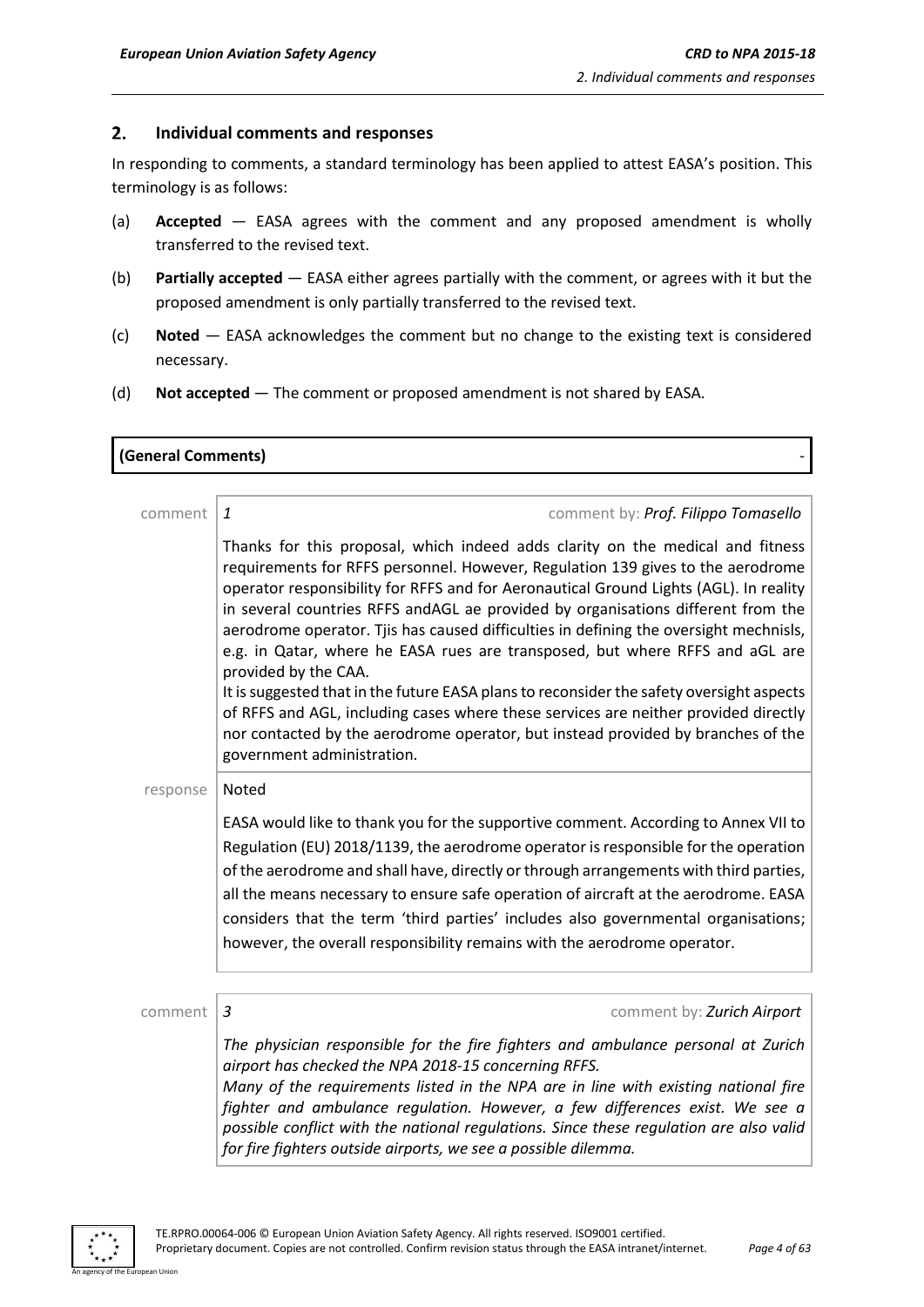|          | Moreover, the NPA is very detailed, maybe even too detailed for an international<br>regulation. Therefore, we suggest to stick to the national regulations.                                                                                                                                                                                                                                                                                                                                                                                                                                                                                                                                                                                                                                                                                                                                                                                                                                                                                          |  |  |
|----------|------------------------------------------------------------------------------------------------------------------------------------------------------------------------------------------------------------------------------------------------------------------------------------------------------------------------------------------------------------------------------------------------------------------------------------------------------------------------------------------------------------------------------------------------------------------------------------------------------------------------------------------------------------------------------------------------------------------------------------------------------------------------------------------------------------------------------------------------------------------------------------------------------------------------------------------------------------------------------------------------------------------------------------------------------|--|--|
| response | Noted                                                                                                                                                                                                                                                                                                                                                                                                                                                                                                                                                                                                                                                                                                                                                                                                                                                                                                                                                                                                                                                |  |  |
| comment  | 5<br>comment by: <b>Baptiste MOUTH</b>                                                                                                                                                                                                                                                                                                                                                                                                                                                                                                                                                                                                                                                                                                                                                                                                                                                                                                                                                                                                               |  |  |
|          | Inside a lot of pages, we speack about "until". I think, it's necessary to give more<br>precisions :<br>- Temporary unfit?<br>- Permanent unfit?<br>$-$                                                                                                                                                                                                                                                                                                                                                                                                                                                                                                                                                                                                                                                                                                                                                                                                                                                                                              |  |  |
| response | Noted                                                                                                                                                                                                                                                                                                                                                                                                                                                                                                                                                                                                                                                                                                                                                                                                                                                                                                                                                                                                                                                |  |  |
| comment  | 17<br>comment by: S. Martens                                                                                                                                                                                                                                                                                                                                                                                                                                                                                                                                                                                                                                                                                                                                                                                                                                                                                                                                                                                                                         |  |  |
|          | Sehr geehrte Damen und Herren,                                                                                                                                                                                                                                                                                                                                                                                                                                                                                                                                                                                                                                                                                                                                                                                                                                                                                                                                                                                                                       |  |  |
|          | mit der Bitte um Würdigung unserer Argumente und Anmerkungen zur NPA 2018-15                                                                                                                                                                                                                                                                                                                                                                                                                                                                                                                                                                                                                                                                                                                                                                                                                                                                                                                                                                         |  |  |
|          | 1) AMC1.ADR.OPS.B.010(b)(c)<br>Training auch an Nicht-Kerosin-Feuer: die Ergänzung wird ausdrücklich positiv<br>bewertet, sorgt sie für Klarheit und Stabilität bei allen Flughafenfeuerwehren die<br>solche umweltfreundlichen und für die Übenden sicheren Anlagen besitzen oder<br>temporär anmieten.                                                                                                                                                                                                                                                                                                                                                                                                                                                                                                                                                                                                                                                                                                                                             |  |  |
|          | 2) GM1.ADR.OPS.B.010(a)(4)<br><b>Medizinische Bewertungen</b><br>Die genannten Bewertungen für die Erstuntersuchung vor Einstellung, Standards für<br>medizinische Untersuchungen und medizinisches Personal und Datenschutz<br>entsprechen dem hohen Standard in Deutschland und müssen aufgrund<br>berufsgenossenschaftlicher und arbeitsschutzrechtlicher Verpflichtungen schon<br>heute eingehalten werden muss.                                                                                                                                                                                                                                                                                                                                                                                                                                                                                                                                                                                                                                 |  |  |
|          | 3) GM2.ADR.OPS.B.010(a)(4)<br>Medizinische Kriterien für Feuerwehrpersonal<br>Grundsätzlich entsprechen die genannten Kriterien dem Erkenntnisstand der<br>Arbeitsmedizin. In jedem Fall muss das Prinzip beibehalten werden, dass wenn eine<br>Untauglichkeit festgestellt wird, dies zunächst immer als temporär eingestuft wird,<br>so dass der Arbeitnehmer die Möglichkeit bekommt seine Untauglichkeit durch<br>medizinische Behandlung wieder beheben kann und nach erneuter Untersuchung<br>wieder als fit eingestuft werden kann.<br>Ergänzende Hinweise:<br>In der Fachwelt ist der BMI (Boy-Mass-Index) teilweise jedoch umstritten, er<br>sollte nie als alleiniges Kriterium angewendet werden<br>Schwangerschaft: da Gefahrgüter, wie infektiöse oder radioaktive Frachtstücke<br>sowohl in Fracht- als auch in Passagierflugzeugen vorhanden sein kann, sollte mit<br>Bekanntwerden der Schwangerschaft sofort ein operativer Einsatz nicht mehr<br>erlaubt sein. Nachgeordnete Tätigkeiten, zum Beispiel in der Feuerwehrleitstelle, |  |  |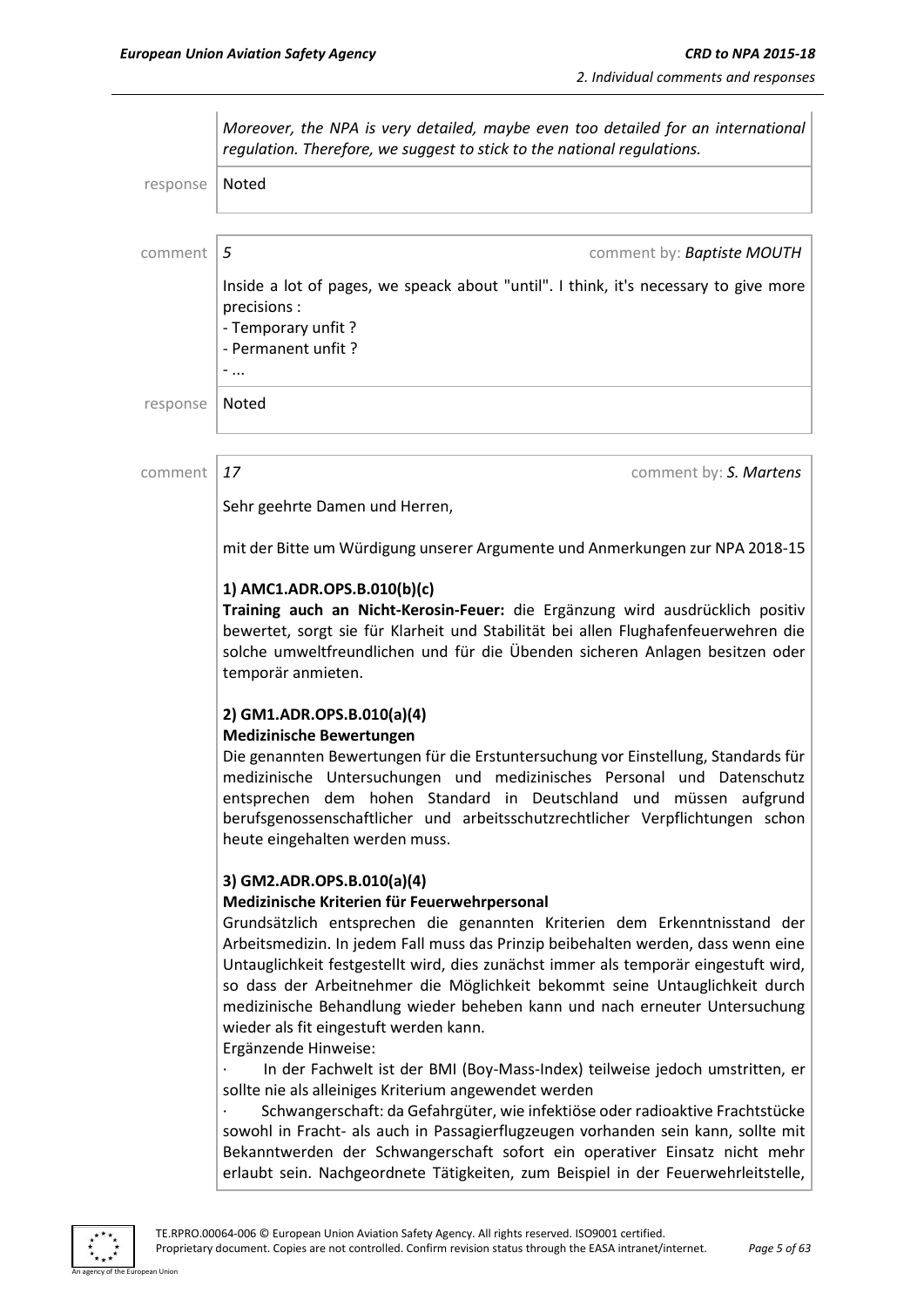d.h. außerhalb des Gefahrenbereichs sind unkritisch. Diese Einschätzung wird durch europäische Arbeitsschutzvorschriften gestützt, siehe Artikel 10 (2) in der europäischen Richtlinie 2013/59 EURATOM und sollte durch die EASA nicht verändert werden

Visuelles System: die genannten Werte sollten den Werten entsprechen, wie sie zum Führen von Kraftfahrzeugen in Europa vorgegeben sind und nicht abweichen; siehe Richtlinie 2006/126/EG vom 20.12.2006

Es fehlt ein Hinweis, dass das Ergebnis der Untersuchung in hochaggregierter Form (d.h. ohne medizinische Details) an der Leiter der Flughafenfeuerwehr zu geben ist, damit der Arbeitnehmer bei Untauglichkeit nicht oder bei eingeschränkter Tauglichkeit richtig, d.h. sicher eingesetzt wird, bzw. auf die Behandlung von Untauglichkeit drängen kann.

#### **4) GM3.ADR.OPS.B.010(a)(4) Fitness**

Die regelmäßige Bewertung der Fitness ist für den Arbeitnehmer wie für den Flughafenunternehmer wichtig.

Die Flexibilität –je nach den betrieblichen Möglichkeiten- unter den verschiedenen Tests auszuwählen ist wichtig, damit dies in der Praxis umgesetzt werden kann. Hinweise:

Es fehlt ein vernünftiger Hinweis, wie lange die Aufzeichnungen gespeichert werden sollten. Es wird ein Zeitraum von max. 5 Jahren empfohlen.

· Es fehlt ein Hinweis, dass das Ergebnis des Fitnesstest an der Leiter der Flughafenfeuerwehr zu geben ist, damit der Arbeitnehmer bei eingeschränkter Tauglichkeit richtig, d.h. sicher eingesetzt wird und Empfehlungen zur Wiedererlangung der Fitness gegeben werden können.

Für Rückfragen stehe ich gerne zur Verfügung!

### **Stefan Martens, M.Sc.**

Abteilungsleiter Flughafenfeuerwehr *Director Airport Fire Brigade*

Flughafen Hannover-Langenhagen GmbH Postfach / *P.O. Box* 42 02 80 30662 Hannover / Germany Tel +49 (0)511 977 1318 Mobil +49 (0)173 997 1005

mailto:s.martens@hannover-airport.de www.hannover-airport.de www.facebook.com/hannoverairport

| Vorsitzende                              | des |       | Aufsichtsrats |                 |
|------------------------------------------|-----|-------|---------------|-----------------|
| <b>Chairman of the Supervisory Board</b> |     |       |               |                 |
| Staatssekretärin                         |     | Doris |               | <b>Nordmann</b> |
| Geschäftsführer /                        |     |       |               |                 |
| <b>Chief Executive Officer</b>           |     |       |               |                 |

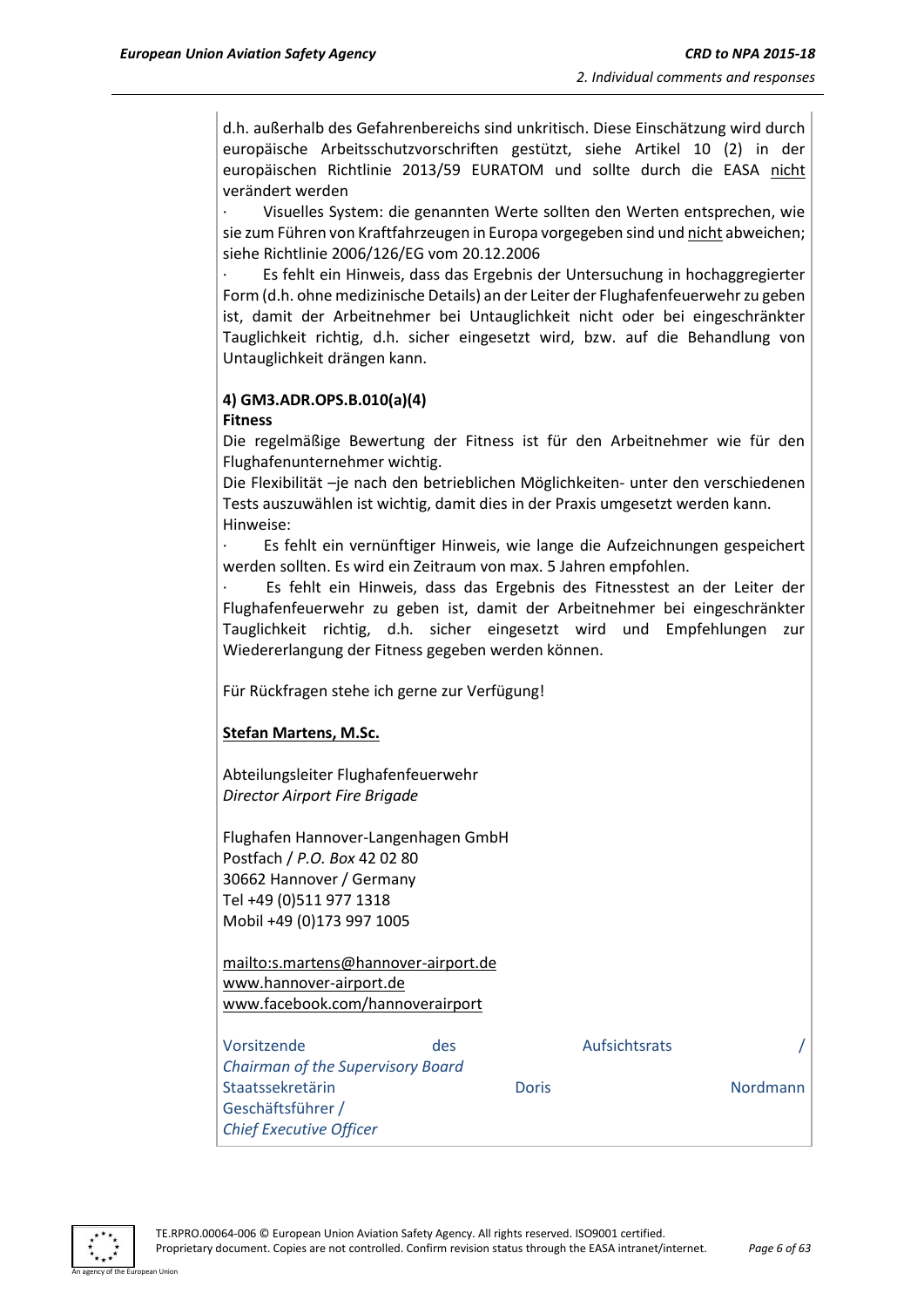|          | Dr.<br>Registergericht<br>Amtsgericht Hannover, HRB 4704  | Raoul<br>/ Register                                                                                                                                                                                                                                                                                                                                                                                                                  | Hille<br>court |
|----------|-----------------------------------------------------------|--------------------------------------------------------------------------------------------------------------------------------------------------------------------------------------------------------------------------------------------------------------------------------------------------------------------------------------------------------------------------------------------------------------------------------------|----------------|
| response | Noted                                                     |                                                                                                                                                                                                                                                                                                                                                                                                                                      |                |
|          |                                                           | In regard to GM2 ADR.OPS.B.010(a)(4), EASA would like to state the following:                                                                                                                                                                                                                                                                                                                                                        |                |
|          |                                                           | The BMI is not considered as one criterion, but needs to be considered together with<br>a cardiovascular risk factor review and a pneumological examination by specialist.                                                                                                                                                                                                                                                           |                |
|          | limitations, which is in line with the submitted comment. | The proposed guidance includes also the possibility to impose operational                                                                                                                                                                                                                                                                                                                                                            |                |
|          | reference to driving standards is not appropriate.        | The tasks of the rescue and firefighters are not only related to driving; therefore,                                                                                                                                                                                                                                                                                                                                                 |                |
|          | GM.                                                       | In regard to GM3 ADR.OPS.B.010(a)(4), EASA is providing guidance on how the<br>physical fitness tests should be conducted. Administrative issues are not part of the                                                                                                                                                                                                                                                                 |                |
| comment  | 24                                                        | comment by: European Powered Flying Union                                                                                                                                                                                                                                                                                                                                                                                            |                |
|          | statements.                                               | European Powered Flying Union (EPFU) thanks the Agency for preparing this NPA.<br>One of the members of our Board was Chief of Ground Operations Training of an Air<br>Force, for this reason he still is familiar with the thematics as regards personnel,<br>environment, vehicles, and special equipment. Thank you for your interest in our                                                                                      |                |
|          | the execution of their duties."                           | With this NPA the Agency wishes to support a level playing field for those involved in<br>rescue and fire fighting operations at aerodromes. On page 4/48 the Agency writes<br>"that there are indeed are national regulations or policies that establish medical<br>and physical fitness requirements" and on page 6/48 we read that "EASA is not<br>aware of any occurrence where the medical and physical fitnesshad an impact on |                |
|          | meantime repealed).                                       | Just above this the Agency writes: "EASA had concluded that personnel involved in<br>the operations of aerodromes must be subject to common safety requirements, and<br>therefore some medical and physical fitness requirements for rescue and firefighting<br>personnel were included in Annex Va of Basic Regulation 216/2008." (in the                                                                                           |                |
|          | a too strong term in my opinion.                          | According to our understanding "common safety requirements" do not have much<br>in common with "medical and physical fitness requirements". On the other hand the<br>list presented on page 7/48 does not contain "mental fitness", which, in my opinion,<br>should also play high role, but within the text we find a chapter named "psychiatry",                                                                                   |                |

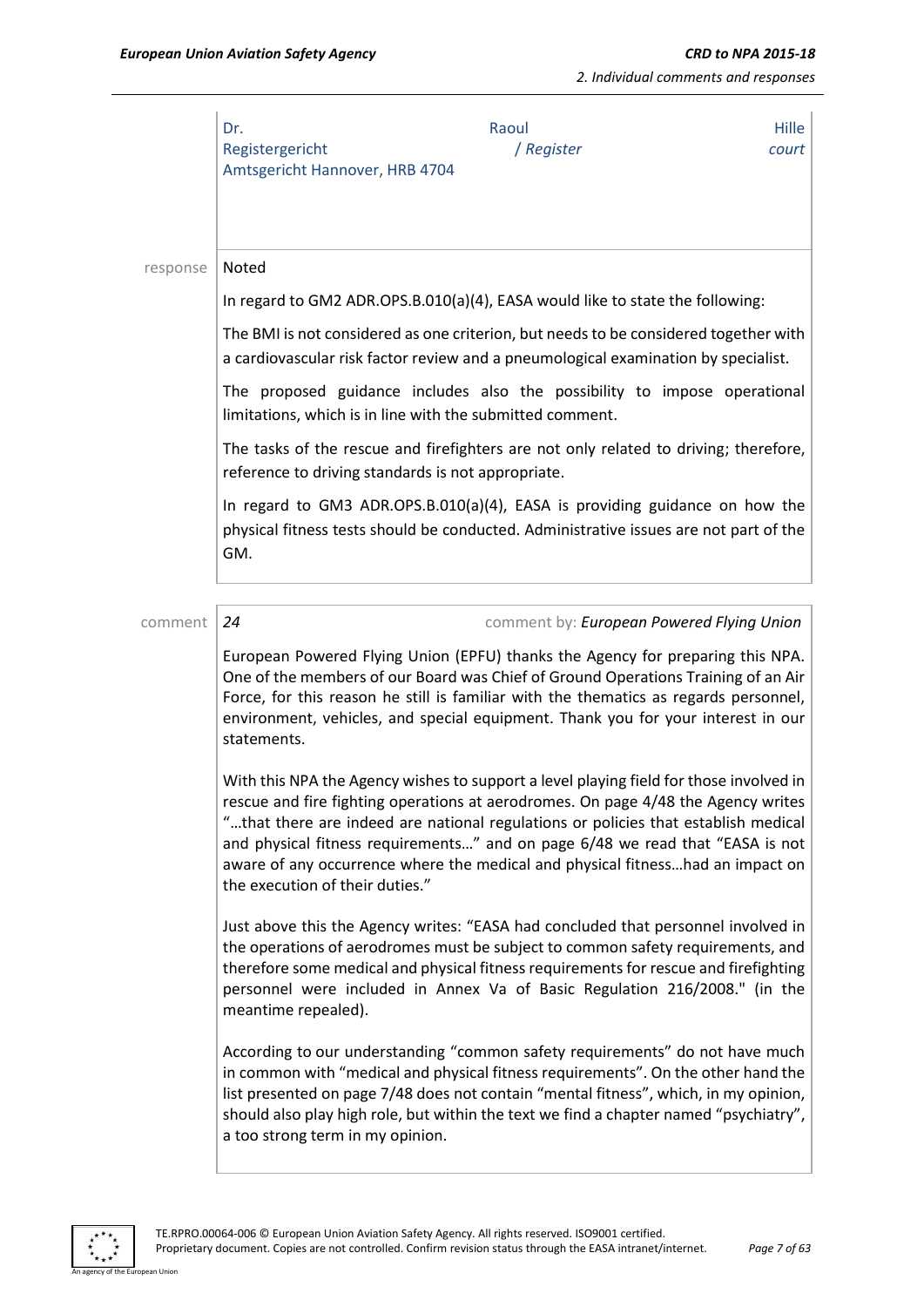In the end, the conclusion of the Agency is to propose Option 1 (provide guidance) which provides an overall positive safety impact without the need to change the current national regulations or policies, allowing aerodrome operators to focus on areas not covered by the national regulation or policies. This we at EPFU support. response | Noted EASA would like to thank you for your support. The statements mentioned in the explanatory note are either outcomes of surveys conducted by EASA or explanations provided in Opinion No 03/2007; therefore, they cannot be challenged. The list on page 7 contains the content of the guidance material, and mental fitness is included in the medical fitness, as already stated in Annex VII to Regulation (EU) 2018/1139. comment *27* comment by: *ADV - German Airports Association* EASA NPA texts are extensive. They should be provided in a manner that is easy to read and work through. Highlighting text in blue isn't helpful in that regard. A light gray highlight should be used. response | Noted comment *28* comment by: *ADV - German Airports Association* ADV strongly supports the provision of RFFS medical requirements in GM. It provides the necessary flexibitily to match with existing German national law. response | Noted EASA would like to thank you for the supportive comment. comment *44* comment by: *Federal Office of Civil Aviation (FOCA), Switzerland* The Federal Office of Civil Aviation (FOCA) would like to thank the agency for the opportunity to comment on this NPA. FOCA supports the provision of only guidance material for medical and physical fitness requirements for rescue and firefighting personnel. However, FOCA is not in favor of a future shift of these requirements from GM to AMC, because they are considered excessively demanding compared to the current national requirements. Swiss Fire Brigade Association promulgates medical and physical fitness requirements for professional firefighters in Switzerland. These national requirements are followed by professional aerodrome firefighters. response | Noted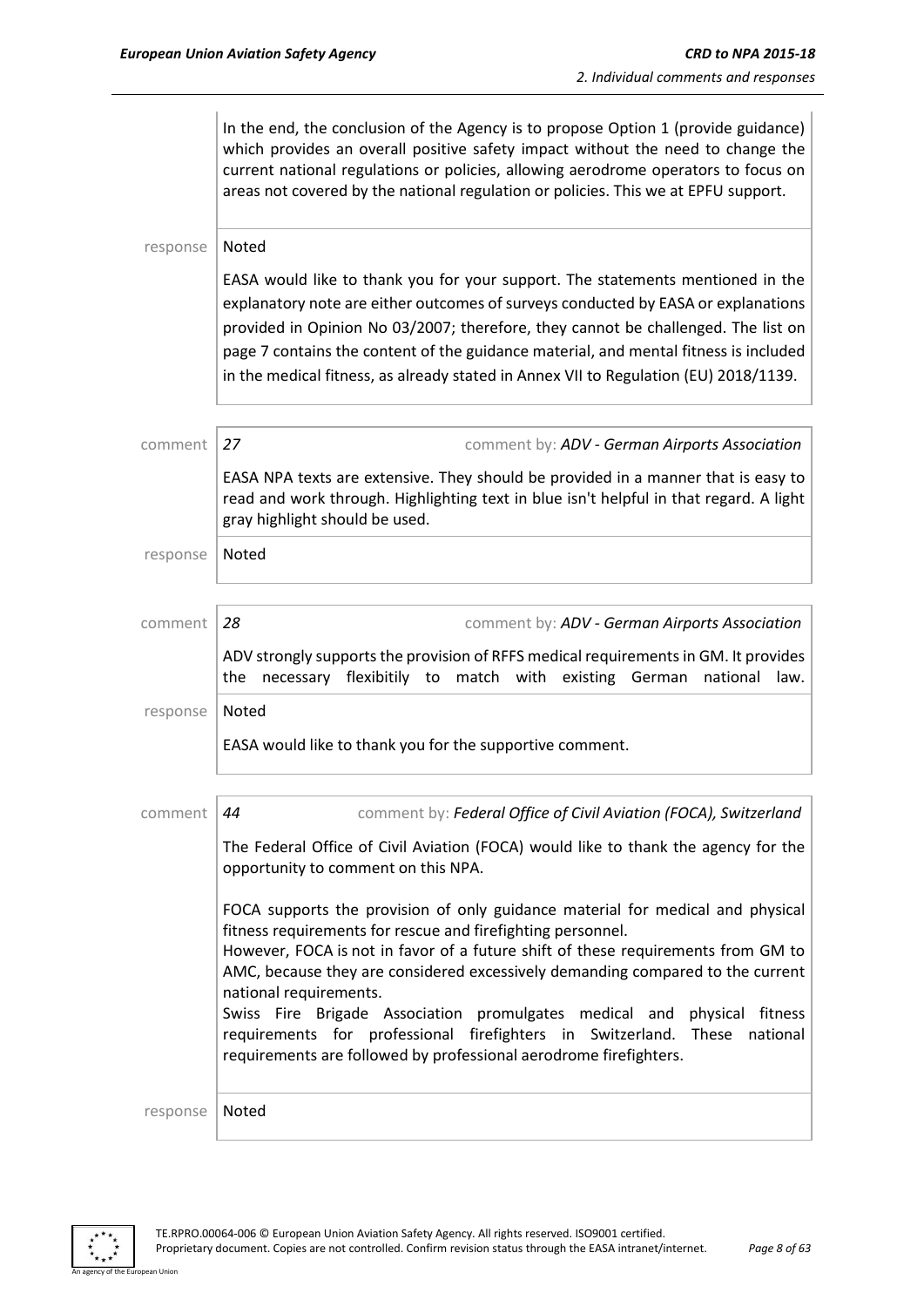| comment  | 55<br>comment by: UAF (Union des Aéroports Français)                                                                                                                                                                                                                               |
|----------|------------------------------------------------------------------------------------------------------------------------------------------------------------------------------------------------------------------------------------------------------------------------------------|
|          | UAF support these GMs but « Unfit » is not clearly defined. In some sentence, it<br>seems to define a compete unfit and in other sentence it seem to define a partialy<br>unfit.                                                                                                   |
|          | UAF proposal : add instead of unfit: "complete unfit or unfit" or "partialy unfit".                                                                                                                                                                                                |
| response | Noted                                                                                                                                                                                                                                                                              |
|          | The term 'unfit' has the meaning that the person is not able to exercise their duties.<br>The GM provides the cases where operational limitations may apply.                                                                                                                       |
| comment  | 65<br>comment by: Airside safety                                                                                                                                                                                                                                                   |
|          | daa feels that any changes to the current medical and fitness requirements should<br>have a lead in time of 5 years for RFFS personnel to adapt to the new system<br>depending on the age profile.                                                                                 |
| response | Noted                                                                                                                                                                                                                                                                              |
|          | The purpose of the GM is to support the States and the aerodrome operators to<br>evaluate their current physical and medical fitness requirements and adapt them, if<br>necessary. Therefore, the timeline of the implementation, if required, depends on<br>the individual cases. |
| comment  | 67<br>comment by: Finavia Oyj                                                                                                                                                                                                                                                      |
|          | Finavia Corporation endroses and supports the proposed amendment.                                                                                                                                                                                                                  |
| response | Noted                                                                                                                                                                                                                                                                              |
|          | EASA would like to thank you for the supportive comment.                                                                                                                                                                                                                           |
| comment  | 75<br>comment by: Fridfinnur                                                                                                                                                                                                                                                       |
|          | Isavia formed a working group to assess the proposal stated in the RMD.0589. Airport<br>operations, and human resources where represented in the group. Isavia medical<br>contractor was consulted on medical part of the proposal.                                                |
|          | Isavia comments are based of our current experience of running medical, and<br>physical programs and the impact that this proposal could have on operations at our<br>airports.                                                                                                    |
|          | Isavia has in place as part of SMS procedures and standards for medical assessment,<br>medical criteria and physical fitness for rescue and firefighting staff according and<br>exceeding current standards.                                                                       |
|          | There are challenges to maintain current standards at smaller and remote airports<br>and fragile communities. In general, Isavia wants to express concerns regarding how<br>potentially hindering the proposal can be for the future operation of those airports.                  |

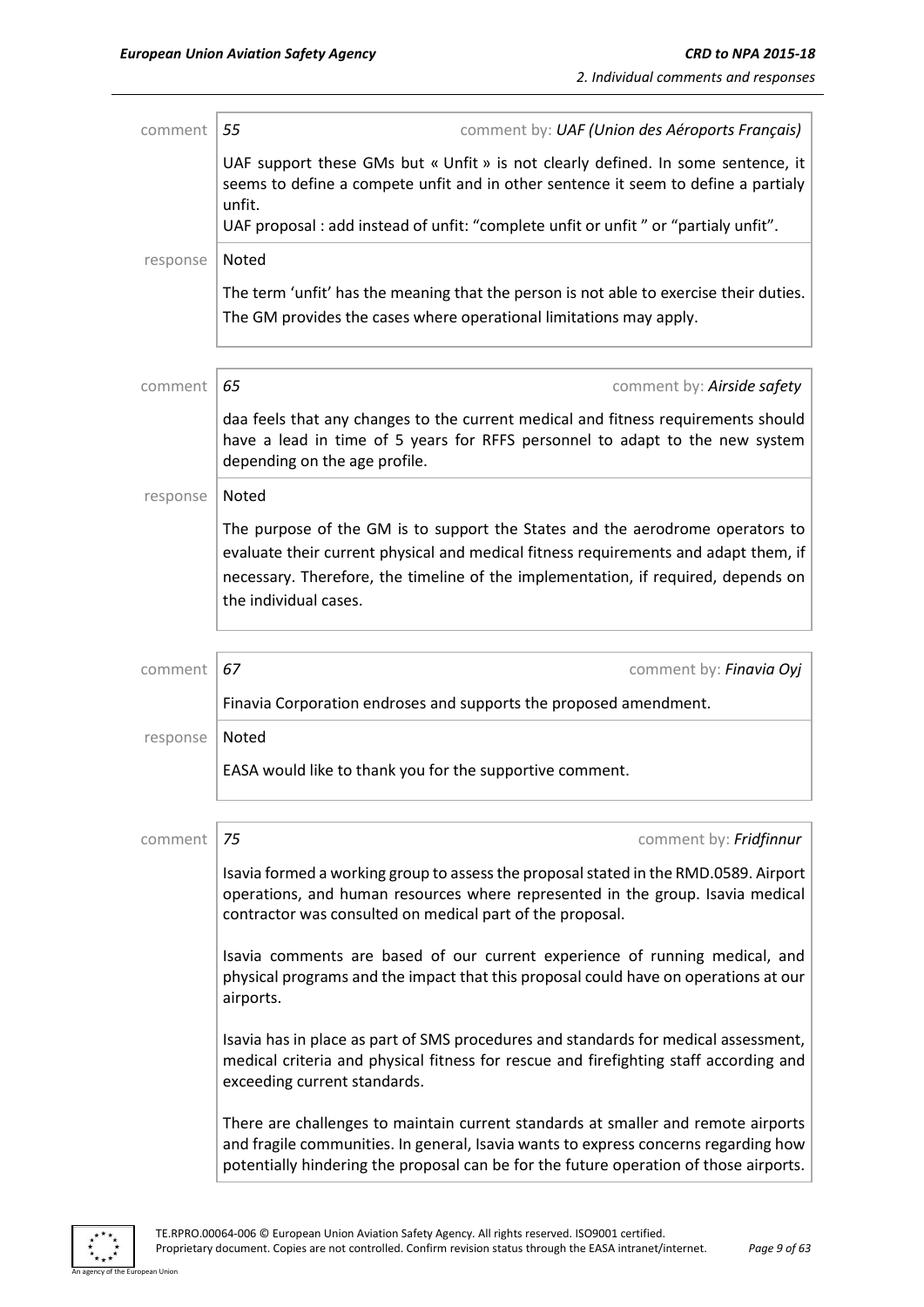Isavia proposes further consultation regarding regulations for airport in fragile and remote communities

The scope of the proposal seems to be aimed at large airports in competitive environment which have dedicated rescue and firefighting service and not airports with integrated functions which are important at smaller airports.

Retirement ages in Iceland is 70 years which is among the highest in Europe, it is already a challenge for small airports to accommodate RFF employees in later part of their working life. The proposal makes it almost impossible for these employees to work in RFFS.

response | Noted

The purpose of the GM is to support the States and the aerodrome operators to evaluate their current physical and medical fitness requirements and adapt them, if necessary.

comment *83* comment by: *PL CAA Aerodrome Department*

#### **AMC1 ADR.OPS.B.010(a)(4) Rescue and firefighting services**

PL CAA proposes to amend existing **AMC1 ADR.OPS.B.010(a)(4)** and supplement it with additional two AMCs in the following way:

#### **"AMC1 ADR.OPS.B.010(a)(4) Rescue and firefighting services**

MEDICAL STANDARDS FOR RFFS PERSONNEL

RFFS personnel, when responding to an accident, need to be capable of withstanding physically aggressive conditions whilst performing efficiently.

The aerodrome operator should ensure that appropriate medical and physical fitness standards are met by RFFS personnel so that they be able to carry out rescue and firefighting activities safely, successfully and without undue fatigue."

#### **"AMC2 ADR.OPS.B.010(a)(4) Rescue and firefighting services**

A medical assessment programme should be developed in order to ensure that RFFS personnel meet the medical standards and are free of any physical or mental illness, which might lead to incapacitation or inability to perform their assigned duties and responsibilities."

**"AMC3 ADR.OPS.B.010(a)(4) Rescue and firefighting services**

The physical fitness of rescue and firefighting personnel should be evaluated at regular intervals. For this reason, a physical fitness evaluation programme is necessary. The key fitness components that should be evaluated to allow RFFS personnel to perform their duties are aerobic fitness, anaerobic fitness and flexibility."

#### **Rationale:**

It is proposed that the basic (general) requirements for medical standards and physical fitness of RFFS personal should be established in the AMCs instead of GMs.

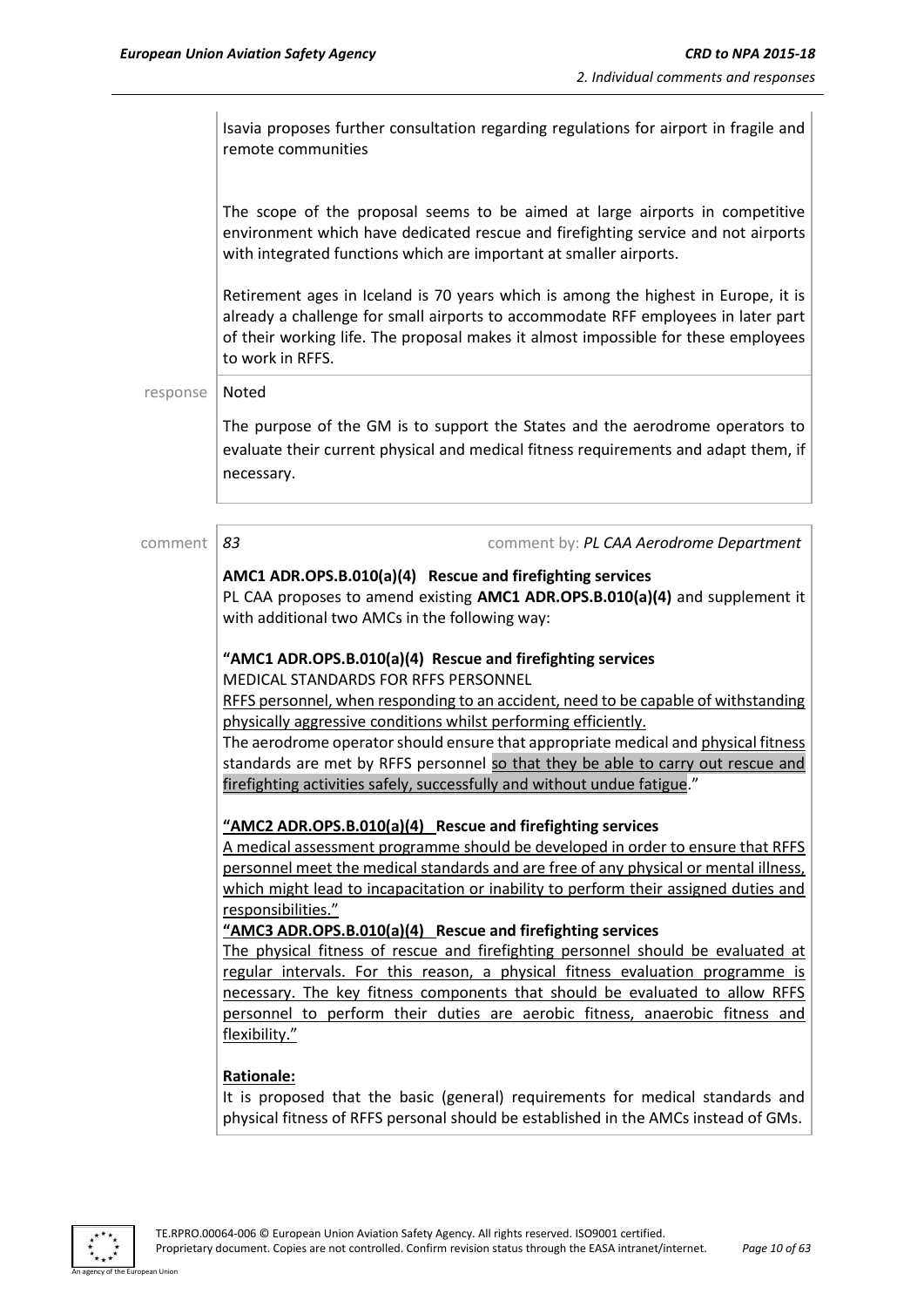Without the abovementioned provisions of AMCs, the information contained in the GMs will not be binding and in most cases will not be taken into account or not be applied at the aerodromes at all.

For this reason it is proposed to include in AMCs at least some general (basic) requirements concerning medical and physical fitness standards for RFFS personnel and how to check compliance with these standards. Their scope and details are left to the aerodrome operators (in GMs), which provide necessary flexibility.

#### response | Noted

EASA has conducted an impact assessment in order to identify the best option. A flexible approach, where minimum requirements would have been detailed at implementing rule level and possibility of different implementation using the AMC level, has been investigated; however, the potential safety benefits are outweighed by the economic and social impact.

comment *96* comment by: *UGT AENA union*

Attn: European Union Air Safety Agency (EASA)

The *Unión General de Trabajadores (UGT) AENA* union, as a labor organisation integral part of the State Union Coordinator, representative body of the workers in the entities and/or companies part of AENA S.M.E., S.A. Group, and representing the interest of the workers of the both groups **IC05 Rescue and Firefighting Coordinator: Crew Commander** and **IC10 Rescue and Equipment Technician: Firefighter** , by means of this document, and within the deadline, we submit our comments on this NPA 2018-15 Rescue and firefighting at aerodromes.

#### **COMMENTS**

FIRST.- No scale of assessment has been established, neither in the medical examinations nor in psychophysical tests, adapted to sex and age at any point of this NPA 2018-15.

SECOND.- Efficiency of RFFS personnel is determined by three main factors:

Physical condition **Training** Experience

Physical condition and training are considered in this NPA 2018-15 but not experience. The latest is of great importance for RFFS personnel's efficiency, as it qualifies them to identify problems quickly, plan optimal and satisfactory alternative solutions, producing a fast, adequate and correct decision making reaction.

Physical fitness can be achieved before performing tasks in rescue and firefighting services. Training can be given before and during performance of tasks in rescue and firefighting services. On the contrary, experience provides an invaluable knowledge

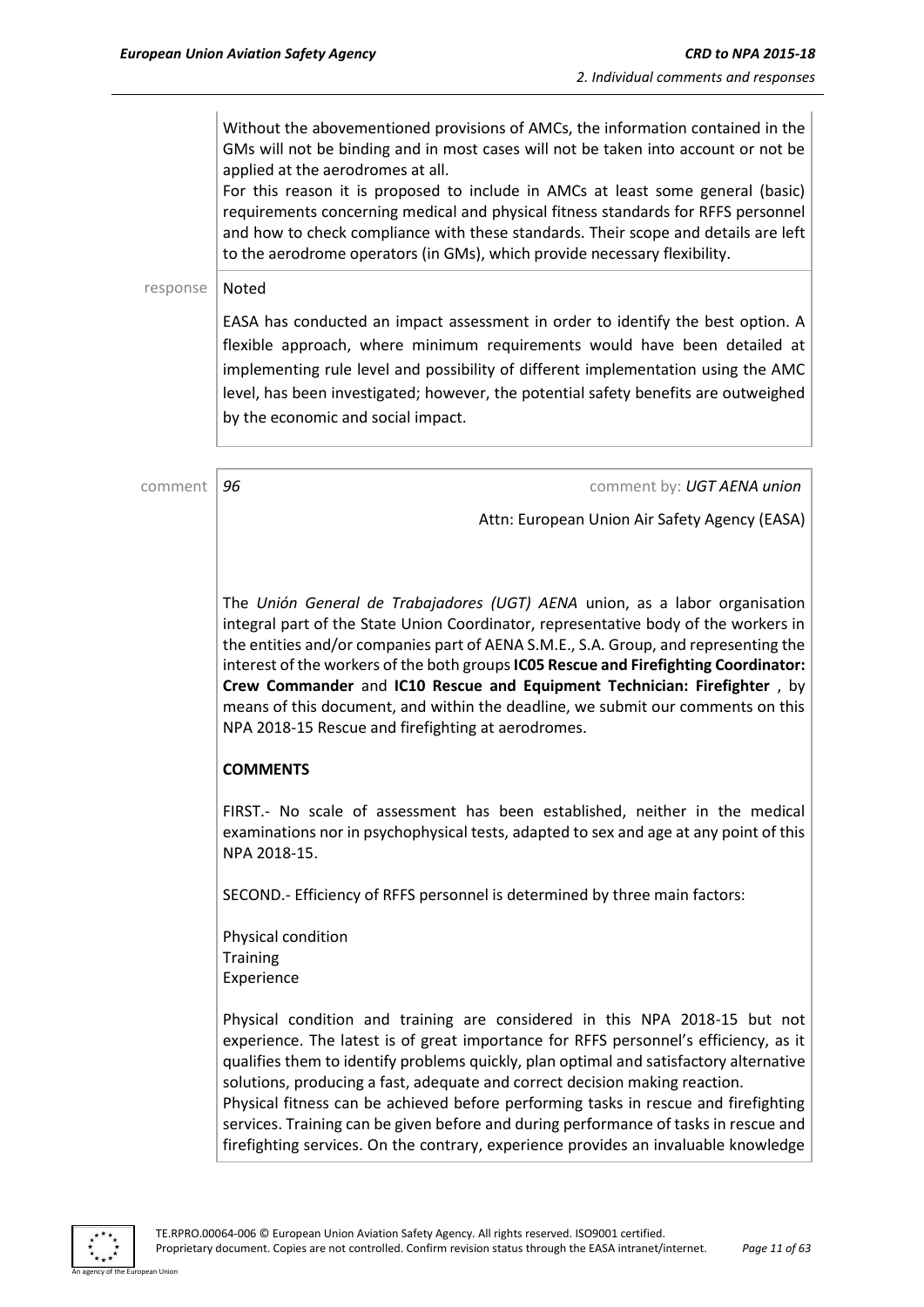that can only be achieved by a long term performance in rescue and firefighting services tasks.

On the other hand, human physical condition declines over time. This set us on a crucial scenario in which balance between physical fitness and experience should be found. For such reason physical requirements should be adapted in accordance to age of personnel.

We would, logically, like to have personnel with the greatest physical capacity possible, but these capacities are limited in human beings. However, if we only considered the greatest capacities humans have reached to, we would limit access to RFFS to only a small group of individuals in the total of our society, resulting in that there would not be enough to cover our needs of personnel. Therefor, within the target of having RFFS personnel available with the greatest physical capacity possible, it would be sensible to turn to recognised research studies that collect the average of healthy and educated individuals, structured by age and sex.

THIRD.- Firefighters in AENA S.M.E., S.A., not only have they passed a selective process in which their physical capacity is checked, by means of rigorous physical tests, but also go through an annual checking of their professional competence and thorough medical tests, and their psychophysical condition is kept and proven by means of planned daily activities consisting in work and training practices they should carry out on a routine basis, in such a way that the performing of those means the maintenance of a proper physical fitness: speed, agility, strength, resistance, etc...

FOURTH.- This NPA 2018-15 explicitly recognises that EASA has no evidence of any incident in which the medical or physical condition of the RFFS personnel had any impact in the carry out of their duties; and also recognises that no alternatives in accordance to the RTM have been submitted, for such reason we would like to highlight the necessity of unifying some minimum physical and medical fitness criteria, but from this criteria we cannot accept the suggestion that firefighters, when responding to a hypothetical aircraft accident, need to be capable of withstanding 'physically aggressive conditions whilst performing efficiently their duties', moreover, it is compared to cabin crew medical requirements to respond to emergency situations. The first is not comparable to the second, so is not valid as an example to standardise tests and let alone to increase physical-medical requirements for firefighters. If we focus the efficiency of the intervention of these professionals in the simple objective criteria of physical strength and everlasting medical fitness, we will discard firefighters in a certain age range, but with a greater professional experience, and female firefighters because of their different biological equipment. There is no evidence that interventions in aircraft accidents shows an imperative need of a physical strength or resistance and additionally subject to a constant medical supported scrutiny, on the contrary, psychological control and global vision of the situation is what makes an early response of those involved more effective, and these features, among other, are exhibited by elder firefighters.

Introducing new criteria in medical and psychological controls, or in the stress tests firefighters do on a regular basis, seems reasonable and necessary but starting from the essential criteria that the first person that needs to be protected is the worker, the firefighter. This cannot be achieved by believing that the most important competence of rescuers is physical performance, as that would lead to subordinate health to overstrain, leaving aside organisation, teamwork, control of the situation,

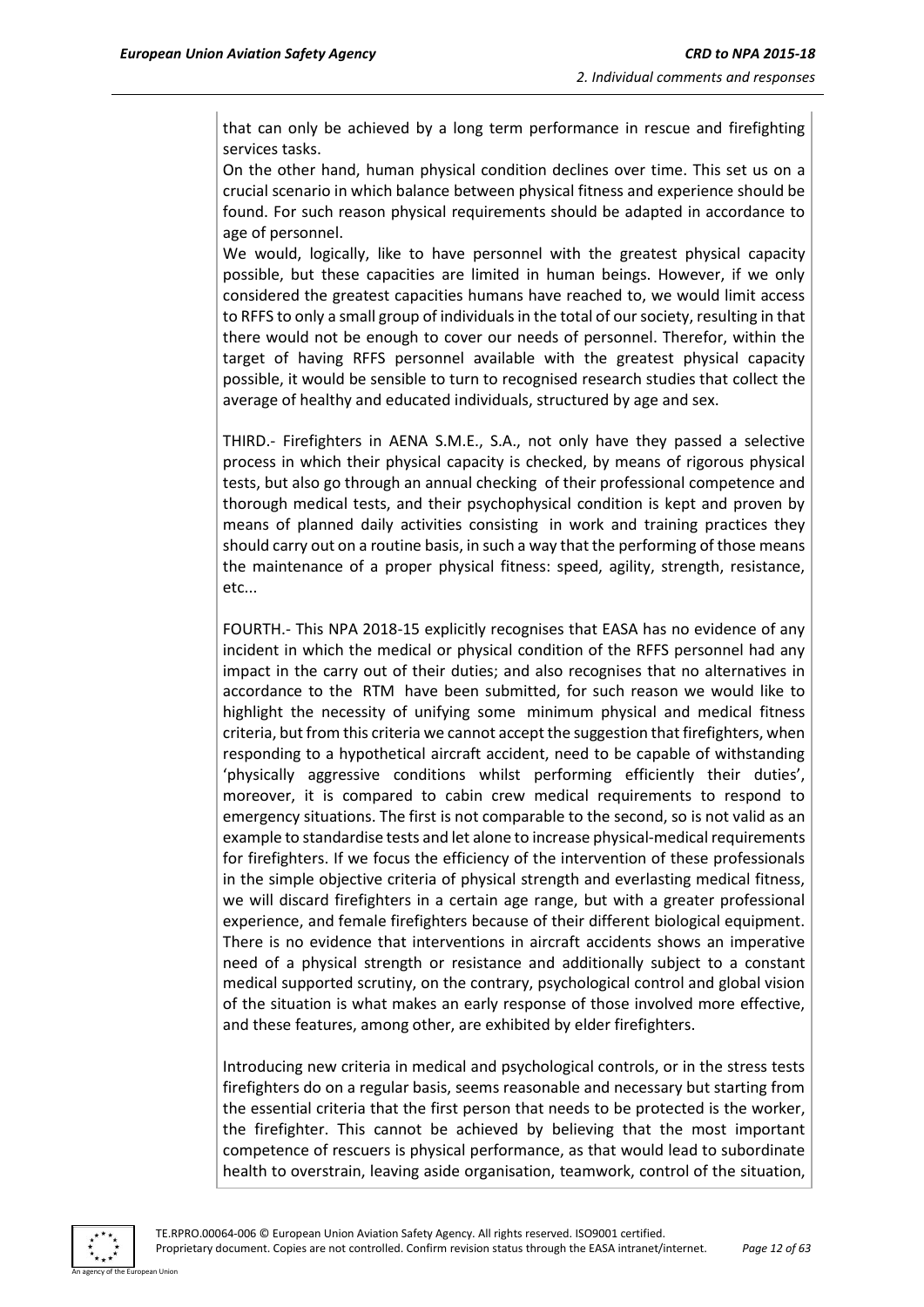experience, training, etc. Even more, medical controls should not be set to 'be fit' criteria, as that is clear when the firefighter is admitted to take up the job, but rather to check if the strain buildup, along his career path , leads to some kind of health condition.

About psychological control, we could assign a differential criterion. In first place, personality traits (these are stable over time), that could affect a firefighter when performing his duties, are solved with psychometric tests performed by candidates when they are admitted. It is also true that some personality factors (these are temporary) might add to the firefighter's personal background depending on their life experiences, and these should be checked via the regular or extra controls, if a traumatic event took place, carried out on workers. It is here that we see that the NPA does not go in depth and doesn't place the control at the level of importance it should have, well over the physical requirements and at least at the same level of the medical ones. We are not trying to say that the controls should be so rigorous that, in the same way as physical requirements, they became an obstacle for the firefighters performing their tasks but, on the contrary, it should be a shield to protect firefighter's psychological fitness and not having to pay the bill when facing aviation disasters, and unfortunately, we have recent experiences in Spain to support our statements. These controls, in addition, should help to detect weaknesses that may contribute to cause traumas and prepare the firefighter to be resilient, a fact quite more important to improve efficiency of firefighter teams than physical strength.

For all the reasons mentioned above, we consider that the implementation of the measures contained in NPA 2018-15, about reinforcing medical and physical condition requirements, would mean a great impact in working conditions and job stability, without providing real benefits to the performance of tasks of AENA S.M.E., S.A. Airport Operator RFFS workers.

In this same way, we believe it is necessary to highlighten, and this NPA doesn't do so, the following:

- Fire brigades presently suffer from shortages of personnel and lack a real application of work safety procedures and based on prevention. For the mentioned reason we believe we should advance increating a model based on firefighters teamwork, and leave behaving a system based on individual strength of solo working men.
- Having achieved advanced and proved knowledge, in a context of highly specialised working experiences, related to fire fighting and rescue of airport accident and incident victims; a detailed and well founded comprehension of theoretical and practical aspects and working methodology in those fields of study more related to airport firefighter.
- Being able to predict and control the evolution of complex situations via developing new and innovative working methods adapted to the precise technological and professional field in which airport firefighter tasks are carried out.
- Having developed enough autonomy to take part in any project that considers the professional talent of an airport firefighter within his area of

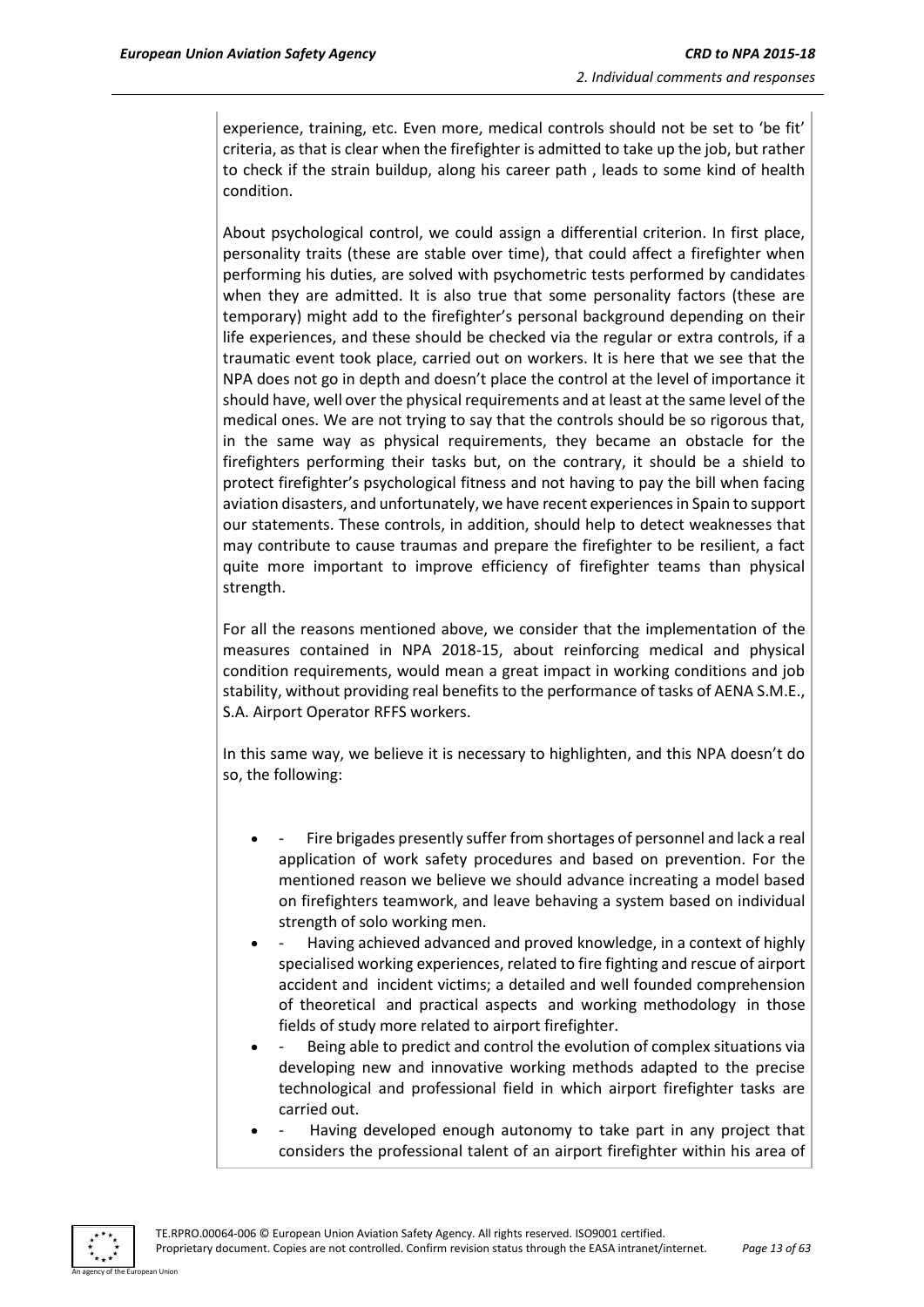

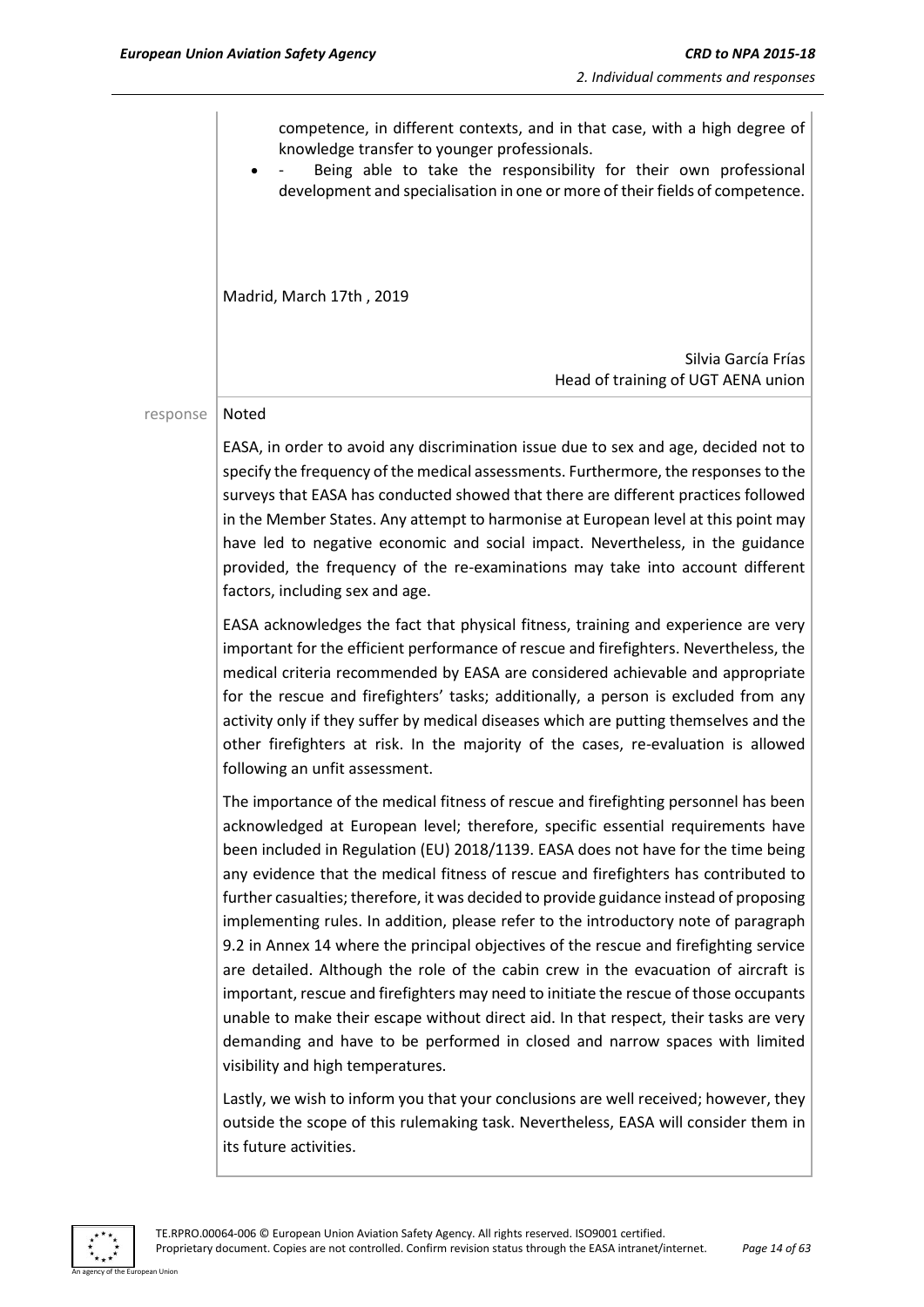| comment  | 115                                                                                                                                                                                                                                                                                                                                                                                                                                                                                                                                                                                                                                                                                           |   | comment by: ANA,SA                                                                                                                                                                                                                                                                                                                                                                 |  |
|----------|-----------------------------------------------------------------------------------------------------------------------------------------------------------------------------------------------------------------------------------------------------------------------------------------------------------------------------------------------------------------------------------------------------------------------------------------------------------------------------------------------------------------------------------------------------------------------------------------------------------------------------------------------------------------------------------------------|---|------------------------------------------------------------------------------------------------------------------------------------------------------------------------------------------------------------------------------------------------------------------------------------------------------------------------------------------------------------------------------------|--|
|          | Concerning the Notice of Proposed Amendment 2018-15 "Rescue and firefighting<br>services at aerodromes", RMT.0589 we would like to send the following comments:<br>This EASA document NPA 2018-15 concerning the Human Resources matter<br>we consider that the decision-making competencies and the stress management<br>referred to should be safeguards in the recruitment and selection phase, as well as<br>continuously developed, so we suggest that this detail be included in the writing the<br>document.<br>The same applies to psychological tests that may support the prior identification of<br>limitations and / or phobias associated with the performance of this function. |   |                                                                                                                                                                                                                                                                                                                                                                                    |  |
|          | On the other hand, it should be noted that this document leaves no room for<br>any graduation of proficiency levels, with the same physical requirement whatever<br>the function.<br>It is our opinion that it should be possible to be graded depending on the function,<br>ie, there should be considered different tolerance margins depending on the                                                                                                                                                                                                                                                                                                                                      |   |                                                                                                                                                                                                                                                                                                                                                                                    |  |
|          | operator function, operations and / or command.                                                                                                                                                                                                                                                                                                                                                                                                                                                                                                                                                                                                                                               |   |                                                                                                                                                                                                                                                                                                                                                                                    |  |
|          | Com os Melhores Cumprimentos<br><b>Best Regards</b>                                                                                                                                                                                                                                                                                                                                                                                                                                                                                                                                                                                                                                           |   |                                                                                                                                                                                                                                                                                                                                                                                    |  |
|          | Pedro Reis                                                                                                                                                                                                                                                                                                                                                                                                                                                                                                                                                                                                                                                                                    |   |                                                                                                                                                                                                                                                                                                                                                                                    |  |
| response | Noted                                                                                                                                                                                                                                                                                                                                                                                                                                                                                                                                                                                                                                                                                         |   |                                                                                                                                                                                                                                                                                                                                                                                    |  |
|          | This NPA refers to the medical fitness of rescue and firefighters and does not address<br>any other tests or criteria that may be considered by the State or the aerodrome<br>operator.                                                                                                                                                                                                                                                                                                                                                                                                                                                                                                       |   |                                                                                                                                                                                                                                                                                                                                                                                    |  |
|          |                                                                                                                                                                                                                                                                                                                                                                                                                                                                                                                                                                                                                                                                                               |   | The proposed medical criteria address all the cases; however, EASA does not specify<br>them for every function $-$ which needs to be done at local level.                                                                                                                                                                                                                          |  |
|          |                                                                                                                                                                                                                                                                                                                                                                                                                                                                                                                                                                                                                                                                                               |   |                                                                                                                                                                                                                                                                                                                                                                                    |  |
| comment  | 146                                                                                                                                                                                                                                                                                                                                                                                                                                                                                                                                                                                                                                                                                           |   | comment by: Avinor AS                                                                                                                                                                                                                                                                                                                                                              |  |
|          | <b>GENERAL COMMENTS</b><br>AMC1                                                                                                                                                                                                                                                                                                                                                                                                                                                                                                                                                                                                                                                               | 8 | We wish to use VR simulation technology as a<br>supplement to our current fire-training regime. As                                                                                                                                                                                                                                                                                 |  |
|          | ADR.OR.D.017(a);(b)                                                                                                                                                                                                                                                                                                                                                                                                                                                                                                                                                                                                                                                                           |   | such, we would request that the EASA requirements                                                                                                                                                                                                                                                                                                                                  |  |
|          | <b>TRAINING PROGRAMME</b><br>OF RFFS PERSONNEL                                                                                                                                                                                                                                                                                                                                                                                                                                                                                                                                                                                                                                                |   | allow/open up for training of this sort as part (VR                                                                                                                                                                                                                                                                                                                                |  |
|          | <b>GENERAL</b>                                                                                                                                                                                                                                                                                                                                                                                                                                                                                                                                                                                                                                                                                |   | simulation or other computer simulation).                                                                                                                                                                                                                                                                                                                                          |  |
|          |                                                                                                                                                                                                                                                                                                                                                                                                                                                                                                                                                                                                                                                                                               |   | We would also like to point out that the technology<br>have made significant progress over the last years<br>and a number of airport operators already have<br>experimenting<br>with<br>the<br>technology.<br>begun<br>Furthermore, the technology is environmentally<br>friendly, less costly and have a number of scenarios<br>that could not otherwise be used in training (for |  |

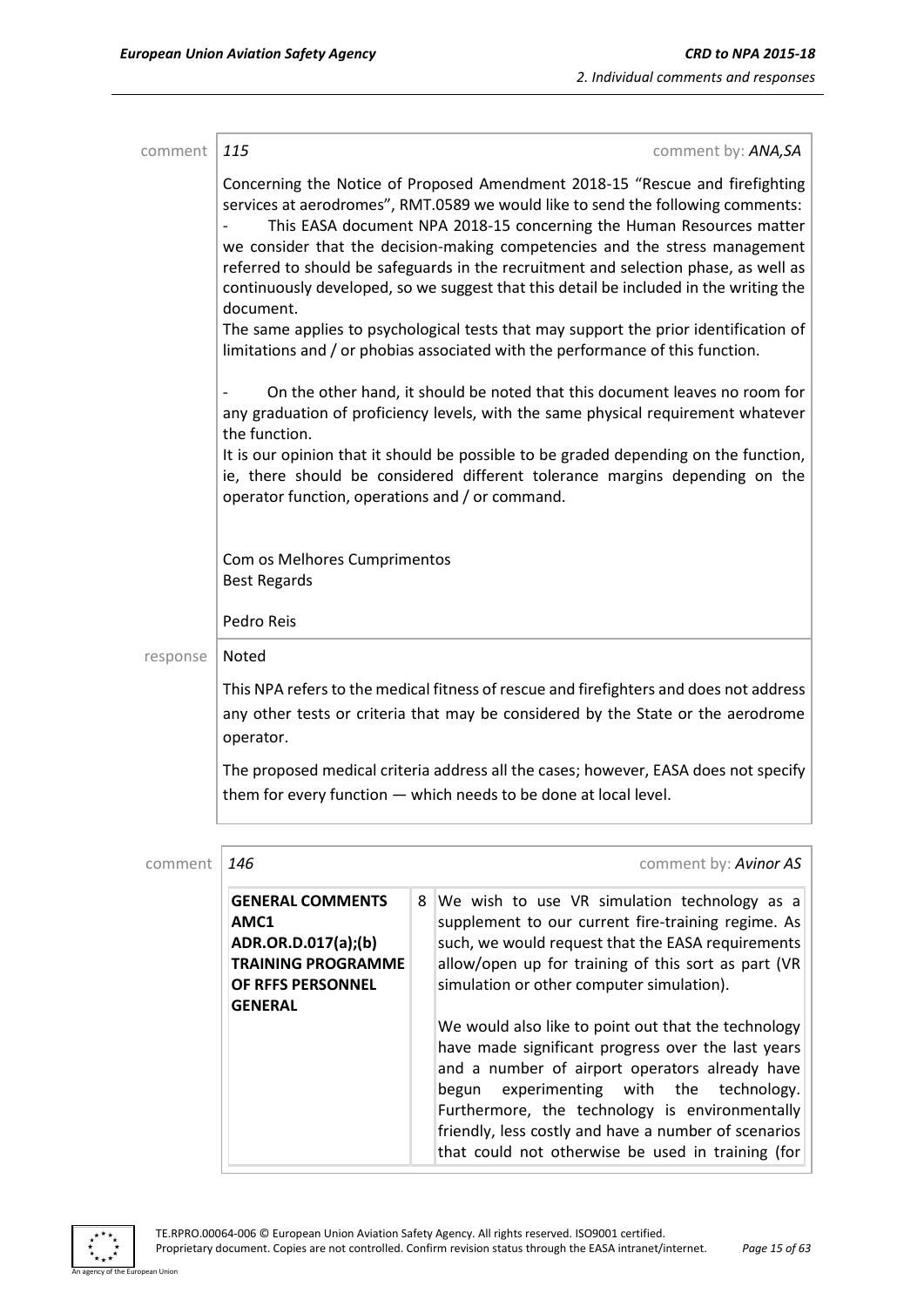|          |                                                                                                                                                                                     |   | instance "high-risk" exercises). Please reach out to<br>Avinor for more information on this matter.                                                                                                                                                                                                                                                                                                                                                             |
|----------|-------------------------------------------------------------------------------------------------------------------------------------------------------------------------------------|---|-----------------------------------------------------------------------------------------------------------------------------------------------------------------------------------------------------------------------------------------------------------------------------------------------------------------------------------------------------------------------------------------------------------------------------------------------------------------|
|          | <b>GENERAL COMMENTS</b><br>GM1<br>ADR.OPS.B.010(a)(4)<br><b>MEDICAL ASSESSMENT</b>                                                                                                  | 8 | "Optimum physical and medical fitness would mean<br>that a firefighter is able to carry out rescue and<br>firefighting activities safely, successfully and without<br>unjustified fatique."<br>Optimum physical and medical fitness is also<br>important to protect health and safety of the<br>firefighters<br>Rationale: The comments have been prepared by<br>authorized external medical personnel from Synergi<br>Helse AS                                 |
|          | <b>GENERAL COMMENTS</b><br>GM <sub>3</sub><br>ADR.OPS.B.010(a)(4)<br><b>Rescue and firefighting</b><br>services<br><b>PHYSICAL FITNESS</b><br><b>EVALUATION</b><br><b>PROGRAMME</b> |   | 36 Rationale: The comments have been prepared by the<br>Norwegian labour inspectorate<br>Rationale: The comments have been prepared by<br>authorized external medical personnel from Synergi<br>Helse AS                                                                                                                                                                                                                                                        |
| response | Noted                                                                                                                                                                               |   | The use of VR simulation is indeed a new method of training; however, EASA needs<br>to assess further the effectiveness of the training in order to be included in the AMC.                                                                                                                                                                                                                                                                                     |
| comment  | 149                                                                                                                                                                                 |   | comment by: Ruth (Spanish CAA)                                                                                                                                                                                                                                                                                                                                                                                                                                  |
|          | work with.                                                                                                                                                                          |   | Establishing this regulation at a GM level leaves full responsibility to the states for its<br>implementation. This means National Authorities will have to deal on their own with<br>the social and economic impact caused by the regulation with no solid support from<br>that regulation, as it is "only" guidance material. That is too much responsibility for<br>the States in an issue like this one. This issue needs strong regulations the States can |
| response | Noted                                                                                                                                                                               |   |                                                                                                                                                                                                                                                                                                                                                                                                                                                                 |
|          | by the economic and social impact.                                                                                                                                                  |   | EASA has conducted an impact assessment in order to identify the best option. A<br>flexible approach, where minimum requirements would have been detailed at<br>implementing rule level and possibility of different implementation using the AMC<br>level, has been investigated; however, the potential safety benefits are outweighed                                                                                                                        |

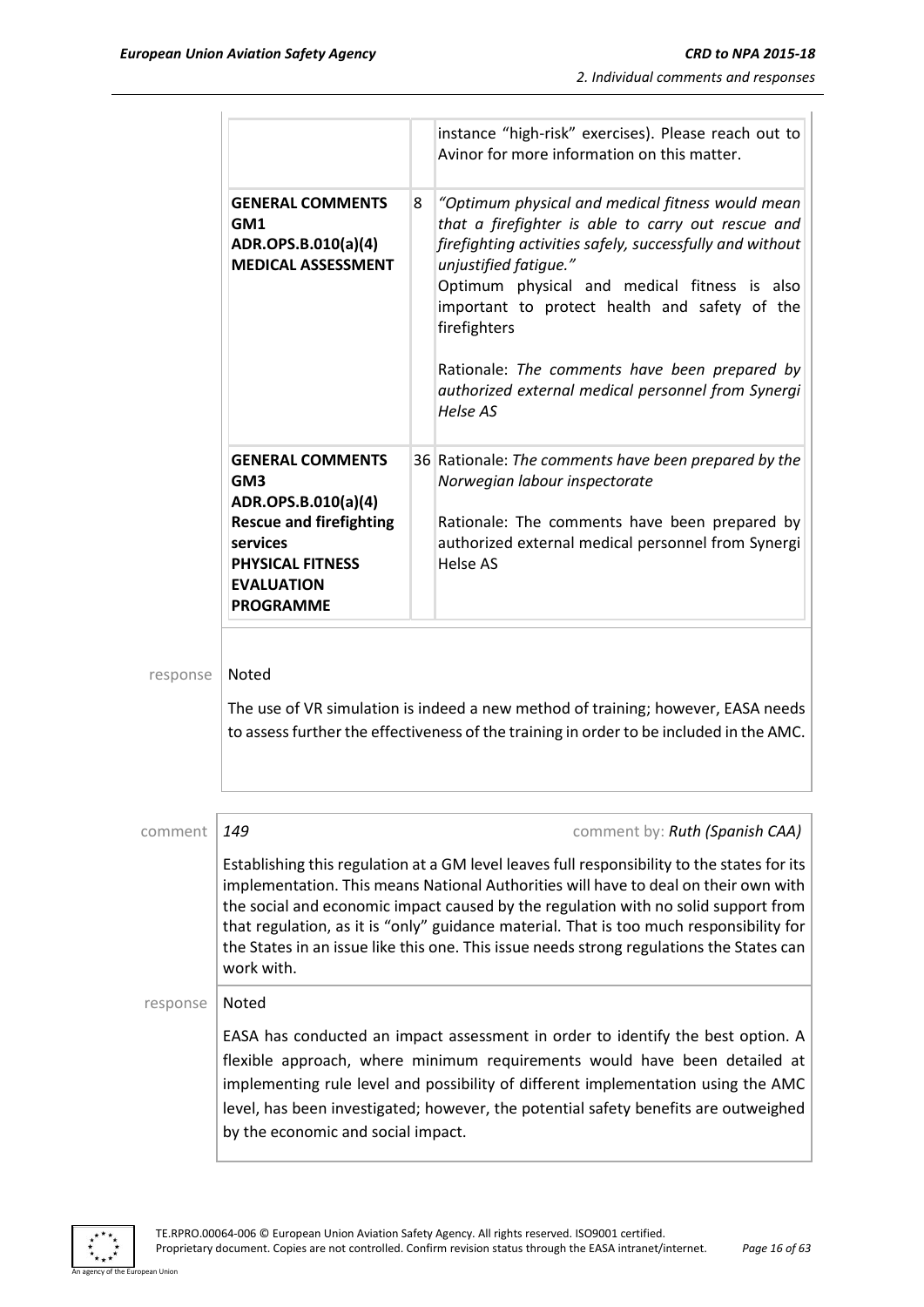| comment  | 153<br>comment by: Swiss Aeroclub                                                                                                                                                                                                                                                                                                                                                   |
|----------|-------------------------------------------------------------------------------------------------------------------------------------------------------------------------------------------------------------------------------------------------------------------------------------------------------------------------------------------------------------------------------------|
|          | We thank EASA for submitting this NPA for comments.                                                                                                                                                                                                                                                                                                                                 |
|          | As it is stated in the document, there exist already a number of national rules on this<br>subject, but there is no need for harmisation due to safety reasons. Given that fact,<br>one could question if any action from EASA is needed. If there is a general consensus,<br>that some kind of regulation is needed, Option 1 (provide guidance) is the only<br>appropriate means. |
|          | Furthermore it should be noted, that the new basic regulation is only applicable for<br>airports as defined in Art. 2 (1) d) of EU Regulation 2018/1139. In order to prevent<br>overzealous CAAs to apply this GM to each and every airport, it is requested to state<br>in the document that the applicability of the GM is strictly limited to airports as<br>mentioned before.   |
| response | Noted                                                                                                                                                                                                                                                                                                                                                                               |
|          | EASA would like to thank you for your supportive comment. EASA considers that it is<br>not necessary to state the applicability of the GM, because the EASA mandate is<br>clearly described in Regulation (EU) 2018/1139.                                                                                                                                                           |

|          | 2. In summary $-$ why and wh<br>p. 4-7                                                                                                                                                                                                                                                                                                                                                                   |
|----------|----------------------------------------------------------------------------------------------------------------------------------------------------------------------------------------------------------------------------------------------------------------------------------------------------------------------------------------------------------------------------------------------------------|
|          |                                                                                                                                                                                                                                                                                                                                                                                                          |
| comment  | 62<br>comment by: Airside safety                                                                                                                                                                                                                                                                                                                                                                         |
|          | 2.1 Why we need to change the rules - issue/rationale                                                                                                                                                                                                                                                                                                                                                    |
|          | daa have sought the opinion of medical professionals that routinely carry out service<br>medicals for Airport and National Fire Services in Ireland. They are of the opinion that<br>the current medical policy adopted by daa is satisfactory for the roles carried out by<br>aviation fire fighting personnel. Therefore option 0 or option 1 are the preferred<br>options from the daa point of view. |
| response | Noted                                                                                                                                                                                                                                                                                                                                                                                                    |
|          |                                                                                                                                                                                                                                                                                                                                                                                                          |
| comment  | 99<br>comment by: Cluj Napoca Avram Iancu International Airport                                                                                                                                                                                                                                                                                                                                          |
|          | We think the initiative could be a positive one, because we know the fact that,<br>without common rules for the EASA Member States, the requirements to<br>demonstrate RFFS medical fitness will continue to differ from one country to<br>another, resulting in level playing field issues.                                                                                                             |
| response | Noted                                                                                                                                                                                                                                                                                                                                                                                                    |
|          |                                                                                                                                                                                                                                                                                                                                                                                                          |

# **AMC1 ADR.OPS.B.010(b);(c) Rescue and firefighting services** p. 8

an Unior

comment *2* comment by: *Steve Garrett*

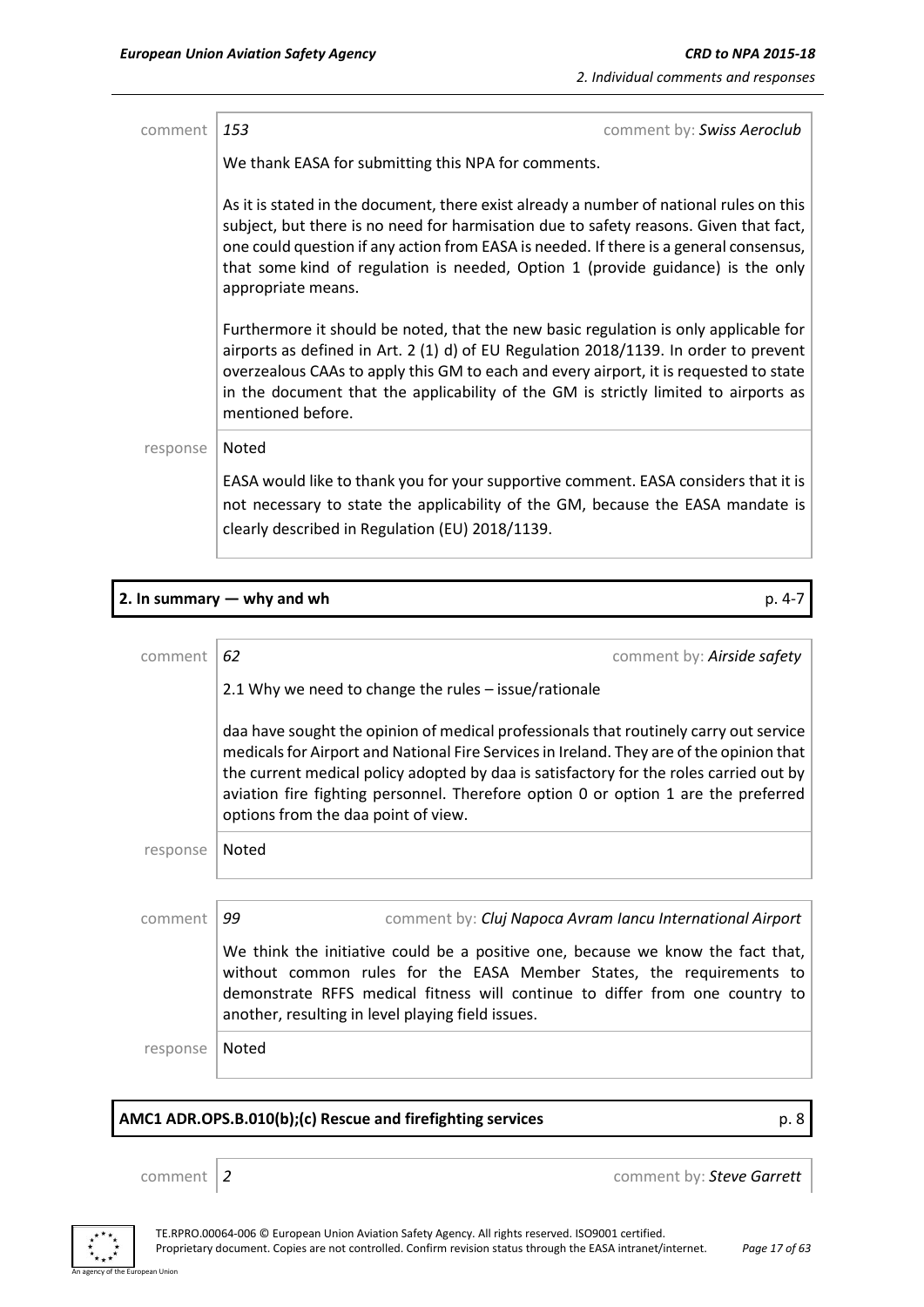|          | The existing text reads "including pressure-fed fuel fire drills". I have always<br>interpreted this as any "fuel" under pressure - the most obvioius being Avgas, Jet-A1,                                                                                                                                                                                                                                                                                                                                                                                                                                                                                                                                                   |
|----------|------------------------------------------------------------------------------------------------------------------------------------------------------------------------------------------------------------------------------------------------------------------------------------------------------------------------------------------------------------------------------------------------------------------------------------------------------------------------------------------------------------------------------------------------------------------------------------------------------------------------------------------------------------------------------------------------------------------------------|
|          | Kerosene, Petrol and various flammable gases. "Fuel" is a generic term (it could be<br>any combustable material), there is no mention of "Jet Fuel". Therefore, the new<br>proposed amendment to read "fuel fire drills or any other type of fuel provided<br>that the techniques applied are the same as for jet fuel" is confusing; it adds in the<br>assumption that the original text "fuel" only refers to "jet fuel" - whereas the word<br>"jet" was never used! Semantically it is also confusing i.e. "fuel or any other type of<br>fuel".                                                                                                                                                                           |
|          | Furthermore, the reference to "the same techniques being applied as for jet fuel" is<br>also a redundant clause; the text already mentions "live fire drills commensurate<br>with the types of aircraft, and type of rescue and firefighting equipment in use at the<br>aerodrome" - this clause adequately covers the "same techniques". Perhaps, for<br>clarity, the original could be amended to read "live fire drills commensurate with<br>the types of aircraft, <i>fuels</i> , and rescue and firefighting equipment in use at the<br>aerodrome".                                                                                                                                                                     |
|          | My suggestion regarding "pressure-fed fuel" would be to leave the original AMC text<br>as it is, and to include a clarification statement in an additonal GM e.g. "As part of<br>firefighting and rescue personnel live fire drills, training simulators and/or equipment<br>should be used to expose firefighters and rescuers to realistic conditions of flames,<br>fumes and heat, to be expected during aircraft accidents involving fire. To simulate<br>such conditons it will be necessary to ignite a source of fuel fed under pressure into<br>the training environment. Sources of fuel are not restricted to aviation grades, nor<br>liquids, but the fuel used should meet the needs of the training programme." |
|          | The negative clause - "Sources of fuel are not restricted to aviation grades, nor<br>liquids" could be replaced with a more positive statement - "Sources of fuel may<br>include aviation grade fuel, other liquid fuels and gases".                                                                                                                                                                                                                                                                                                                                                                                                                                                                                         |
| response | Partially accepted                                                                                                                                                                                                                                                                                                                                                                                                                                                                                                                                                                                                                                                                                                           |
|          | The wording has been improved to provide more clarity. The proposal to leave the<br>AMC in its original version and provide additional GM is not supported. EASA<br>understands that the use of other type of fuels other than jet fuel is widely used and<br>since the techniques which are applied are the same as for jet fuel fires, the<br>objectives of the training are met; therefore, they could be included in the AMC.                                                                                                                                                                                                                                                                                            |
|          |                                                                                                                                                                                                                                                                                                                                                                                                                                                                                                                                                                                                                                                                                                                              |
| comment  | comment by: Heathrow<br>7                                                                                                                                                                                                                                                                                                                                                                                                                                                                                                                                                                                                                                                                                                    |
|          | This makes sense and allows aerodrome operators to use LPG to simulate aitrcraft<br>fire scenarios and therefore maintain the competenec of fire fighters                                                                                                                                                                                                                                                                                                                                                                                                                                                                                                                                                                    |
| response | Noted                                                                                                                                                                                                                                                                                                                                                                                                                                                                                                                                                                                                                                                                                                                        |
|          | EASA would like to thank you for the supportive comment.                                                                                                                                                                                                                                                                                                                                                                                                                                                                                                                                                                                                                                                                     |

an Union

comment *25* comment by: *ADV - German Airports Association*

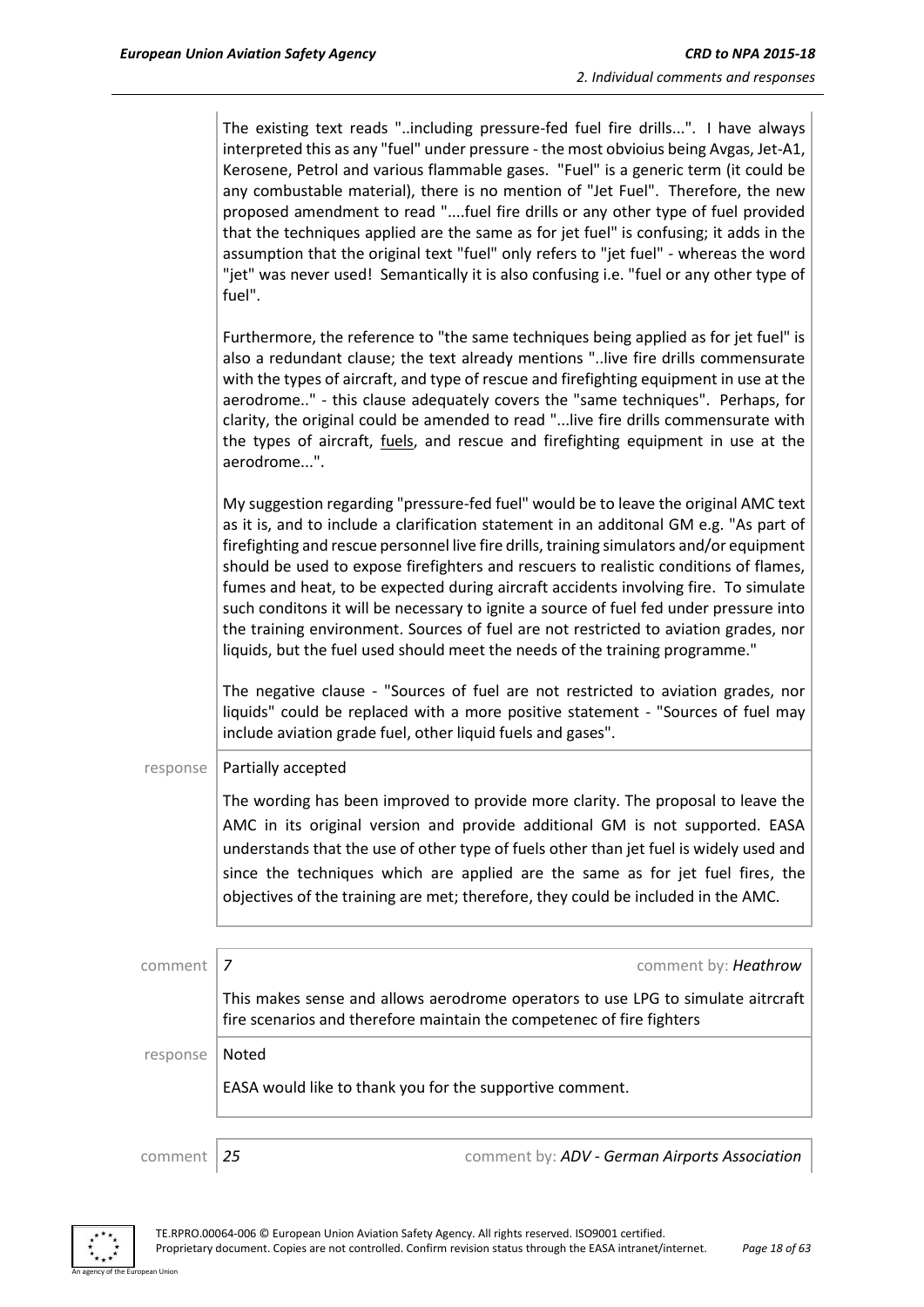|          | ADV strongly supports that amendment. It facilitates safety by improving training<br>and the compliance with environmental standards.                                                                                                                                                                                                                                                                                                                                                                                                                                                  |  |  |  |  |  |
|----------|----------------------------------------------------------------------------------------------------------------------------------------------------------------------------------------------------------------------------------------------------------------------------------------------------------------------------------------------------------------------------------------------------------------------------------------------------------------------------------------------------------------------------------------------------------------------------------------|--|--|--|--|--|
| response | Noted                                                                                                                                                                                                                                                                                                                                                                                                                                                                                                                                                                                  |  |  |  |  |  |
|          | EASA would like to thank you for the supportive comment.                                                                                                                                                                                                                                                                                                                                                                                                                                                                                                                               |  |  |  |  |  |
| comment  | 37<br>comment by: Hahn                                                                                                                                                                                                                                                                                                                                                                                                                                                                                                                                                                 |  |  |  |  |  |
|          | I strongly support this admentment. It give clearness to user and provider of such<br>training installtions. Use of gas allowes to follow EASA and enviroment regulations.<br>Gas driven installations are safer then pits with kerosene.                                                                                                                                                                                                                                                                                                                                              |  |  |  |  |  |
| response | Noted                                                                                                                                                                                                                                                                                                                                                                                                                                                                                                                                                                                  |  |  |  |  |  |
|          | EASA would like to thank you for the supportive comment.                                                                                                                                                                                                                                                                                                                                                                                                                                                                                                                               |  |  |  |  |  |
| comment  | comment by: Federal Ministry of Transport Germany, Aerodrome Department<br>50                                                                                                                                                                                                                                                                                                                                                                                                                                                                                                          |  |  |  |  |  |
|          | Training auch an Nicht-Kerosin-Feuer / pressure-fed fuel fires: die Ergänzung wird<br>ausdrücklich positiv bewertet und begrüßt.                                                                                                                                                                                                                                                                                                                                                                                                                                                       |  |  |  |  |  |
| response | Noted                                                                                                                                                                                                                                                                                                                                                                                                                                                                                                                                                                                  |  |  |  |  |  |
|          | EASA would like to thank you for the supportive comment.                                                                                                                                                                                                                                                                                                                                                                                                                                                                                                                               |  |  |  |  |  |
| comment  | 57<br>comment by: UAF (Union des Aéroports Français)                                                                                                                                                                                                                                                                                                                                                                                                                                                                                                                                   |  |  |  |  |  |
|          | UAF support French CAA comments and want to had the following comment: in this<br>GM, if the RFFS personnel is unfit or in case of any limitation to operational duty,<br>there is no way to inform airport operator RFFS manager.                                                                                                                                                                                                                                                                                                                                                     |  |  |  |  |  |
|          | UAF proposal: (1) advise the person, and the aerodrome manager (in order to respect<br>medical secret) whether fit or unfit                                                                                                                                                                                                                                                                                                                                                                                                                                                            |  |  |  |  |  |
| response | Noted                                                                                                                                                                                                                                                                                                                                                                                                                                                                                                                                                                                  |  |  |  |  |  |
|          | EASA would like to thank you for the supportive comment. In regard to the<br>notification of the airport operator RFFS manager, the organisation employing them<br>should receive a copy of the medical report. EASA understands that there are cases<br>where the organisation providing rescue and firefighting services may be a different<br>organisation; therefore, the aerodrome operator needs to be informed. EASA has the<br>view that in this case the issue could be handled through the arrangements the<br>aerodrome operator has with the sub-contracting organisation. |  |  |  |  |  |
| comment  | 66<br>comment by: UK CAA                                                                                                                                                                                                                                                                                                                                                                                                                                                                                                                                                               |  |  |  |  |  |
|          | Page 8                                                                                                                                                                                                                                                                                                                                                                                                                                                                                                                                                                                 |  |  |  |  |  |

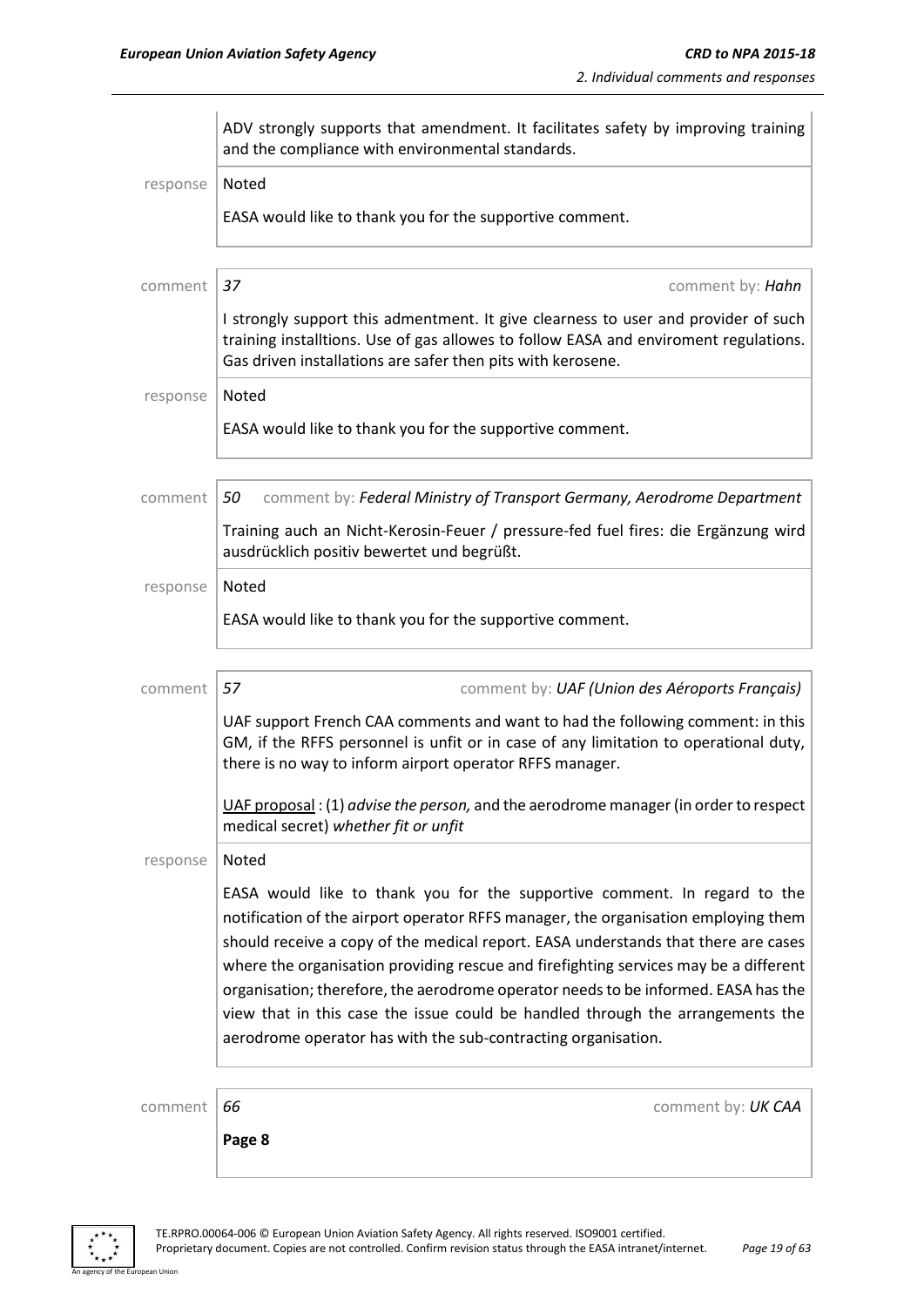|          | Paragraph AMC1 ADR.OPS.B.010(b);(c)                                                                                                                                                                                                                                                                                                                                                                                                             |
|----------|-------------------------------------------------------------------------------------------------------------------------------------------------------------------------------------------------------------------------------------------------------------------------------------------------------------------------------------------------------------------------------------------------------------------------------------------------|
|          | <b>Comment</b> - UK CAA agrees with the proposed change but would recommend adding<br>to the associated guidance material:                                                                                                                                                                                                                                                                                                                      |
|          | "Where liquified petroleum gas (LPG) is used to simulate burning jet fuel<br>consideration should be given to the absence of a smoke plume, therefore some other<br>means may be required to provide alternative cues for making command and control<br>decisions, and positioning of RFFS resources."                                                                                                                                          |
|          | Rationale: This will ensure that personnel undertaking the training are required to<br>take into consideration all factors that would confront them in the event of a real<br>aircraft accident involving a jet fuel fire.                                                                                                                                                                                                                      |
| response | Noted                                                                                                                                                                                                                                                                                                                                                                                                                                           |
| comment  | 81<br>comment by: PL CAA Aerodrome Department                                                                                                                                                                                                                                                                                                                                                                                                   |
|          | In the amended part of AMC1 ADR.OPS.B.010(b);(c) letter (a), PL CAA suggests<br>adding the word "extinguishing" before the word "techniques":                                                                                                                                                                                                                                                                                                   |
|          | "or any other type of fuel provided that extinguishing techniques applied are the<br>same as for jet fuel".                                                                                                                                                                                                                                                                                                                                     |
|          | <b>Rationale:</b><br>The above change will make the provision more precise, and will specify that the<br>AMC is not about tactical aspect of dealing with fire, but rather about physicals of<br>extinguishing agents for liquid fuels.                                                                                                                                                                                                         |
| response | Accepted                                                                                                                                                                                                                                                                                                                                                                                                                                        |
|          | The text has been revised as proposed.                                                                                                                                                                                                                                                                                                                                                                                                          |
| comment  | 97<br>comment by: Andreas Herndler, CAA Austria                                                                                                                                                                                                                                                                                                                                                                                                 |
|          | There are no training facilities, run by gas, known which require the same techniques<br>applied are the same as for jet fuel.                                                                                                                                                                                                                                                                                                                  |
|          | Furthermore AT suggests to define the periodicity of live fire drills: "rescue and<br>firefighting personnel actively participate in live fire drills at least every 2 years<br>commensurate with the types of aircraft, and type of rescue and firefighting<br>equipment in use at the aerodrome, including pressure-fed fuel fire drills or any other<br>type of fuel provided that the techniques applied are the same as for jet fuel; and" |
| response | Not accepted                                                                                                                                                                                                                                                                                                                                                                                                                                    |
|          | It is well known that gas fires do not require the same techniques as jet fuel fires;<br>however, the objective of the training is to exercise on the techniques used for jet                                                                                                                                                                                                                                                                   |

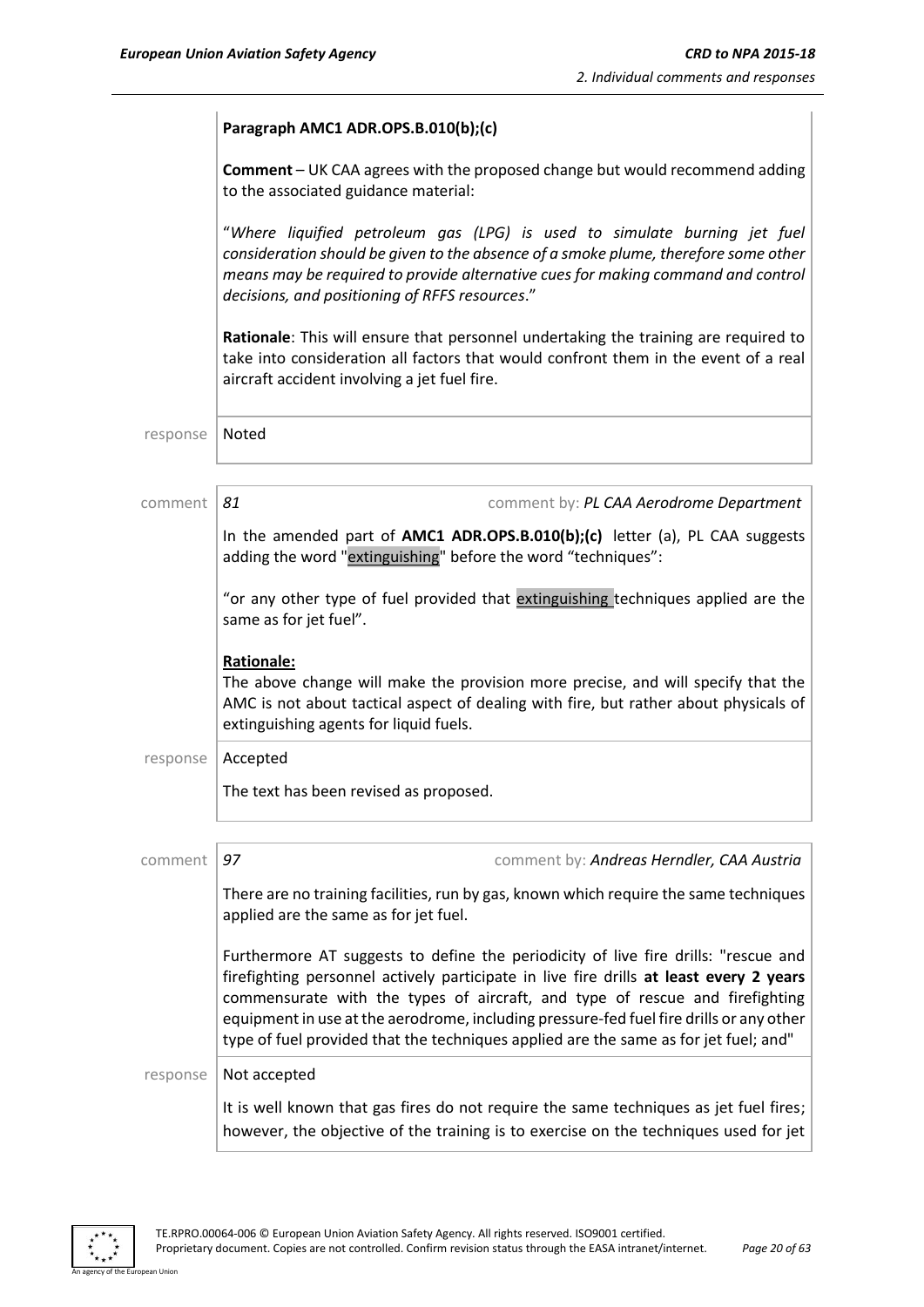|          | fuel fires. In regard to the frequency of the training, this is specified under<br>ADR.OR.D.017 as proposed in Opinion No 03/2019.                                                                                                                                                                                                                              |
|----------|-----------------------------------------------------------------------------------------------------------------------------------------------------------------------------------------------------------------------------------------------------------------------------------------------------------------------------------------------------------------|
| comment  | 98<br>comment by: Andreas Herndler, CAA Austria                                                                                                                                                                                                                                                                                                                 |
|          | It is not necessary to use additionally medical standards for RFFS personnel, because<br>if the national requirements are applied, the staff is sufficiently prepared and<br>medically checked to deal with all kinds of emergencies. Therefore RFFS do not differ<br>from other firefighting personnel.                                                        |
|          | Therefore a new AMC is suggested:                                                                                                                                                                                                                                                                                                                               |
|          | AMC1 ADR.OPS.B.010(a)(4) Rescue and firefighting services<br>National guidance on medical standards for RFFS personnell might be considered<br>as adequate to ADR.OPS.B.010(a)(4). In case of missing national specifications GM1<br>ADR.OPS.B.010(a)(4) comes into force.                                                                                      |
| response | Noted                                                                                                                                                                                                                                                                                                                                                           |
|          | The current AMC1 ADR.OPS.B.010(a)(4) gives enough flexibility on using national<br>guidance. Concerning the objective of the proposed by EASA guidance material,<br>please refer to the explanatory note of the NPA.                                                                                                                                            |
| comment  | 102<br>comment by: Graz Airport                                                                                                                                                                                                                                                                                                                                 |
|          | rescue and firefighting personnel actively participate in live fire drills at least every 2<br>years commensurate with the types of aircraft, and type of rescue and firefighting<br>equipment in use at the aerodrome, including pressure-fed fuel fire drills or any other<br>type of fuel provided that the techniques applied are the same as for jet fuel; |
|          | Rational:<br>there are no training facilities, run by gas, known which require the same techniques<br>applied are the same as for jet fuel.                                                                                                                                                                                                                     |
| response | Not accepted                                                                                                                                                                                                                                                                                                                                                    |
|          | It is well known that gas fires do not require the same techniques as jet fuel fires;<br>however, the objective of the training is to exercise on the techniques used for jet<br>fuel fires. In regard to the frequency of the training, this is specified under<br>ADR.OR.D.017 as proposed in Opinion No 03/2019.                                             |
|          |                                                                                                                                                                                                                                                                                                                                                                 |
| comment  | 116<br>comment by: Avinor AS<br>We wish to use VR simulation technology as a supplement to our current fire-training<br>regime. As such, we would request that the EASA requirements allow/open up for<br>training of this sort as part (VR simulation or other computer simulation).                                                                           |
|          | We would also like to point out that the technology have made significant progress<br>over the last years and a number of airport operators already have begun                                                                                                                                                                                                  |

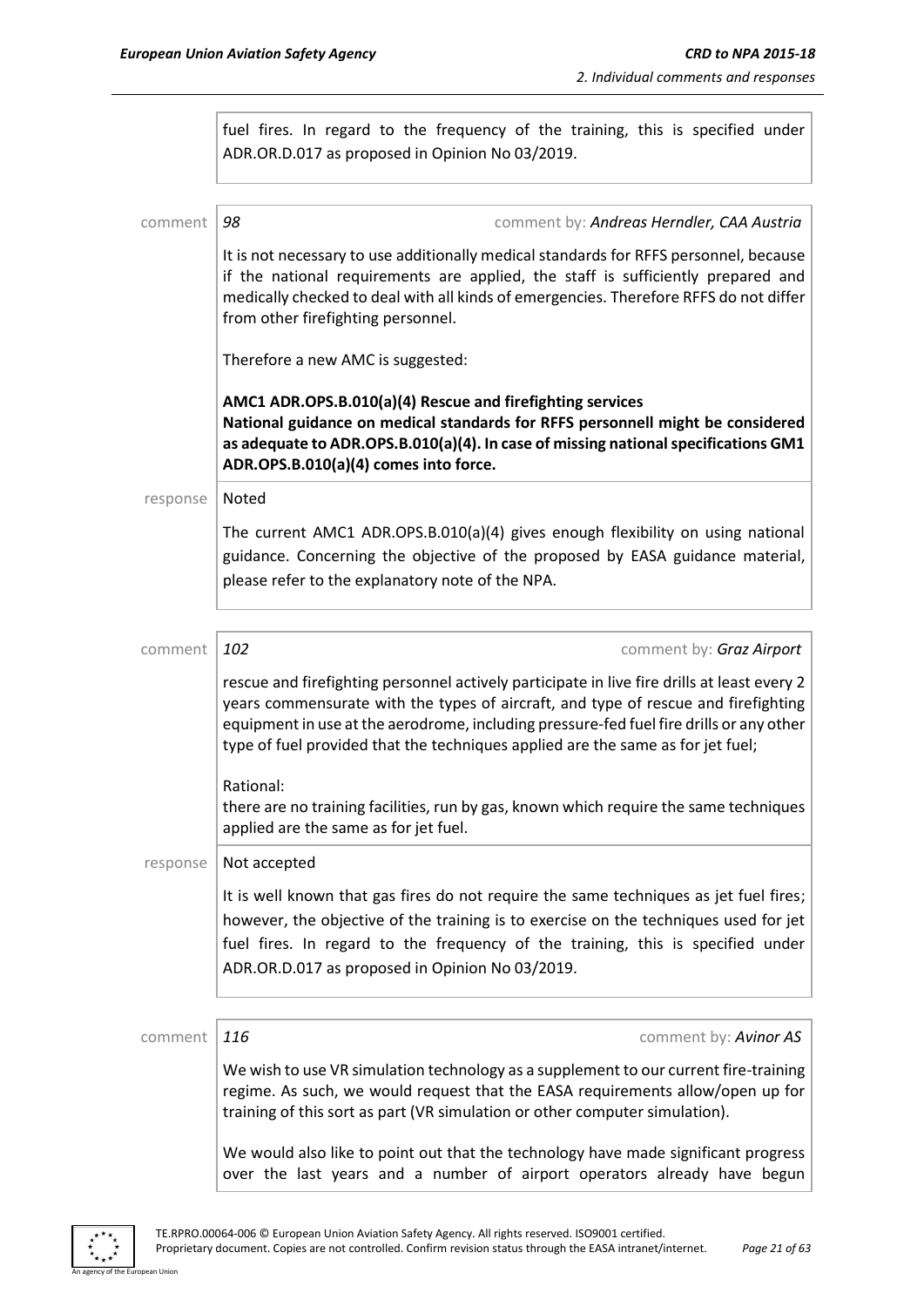|          | experimenting with the technology. Furthermore, the technology is environmentally<br>friendly, less costly and have a number of scenarios that could not otherwise be used<br>in training (for instance "high-risk" exercises). Please reach out to Avinor for more<br>information on this matter.                                                                  |
|----------|---------------------------------------------------------------------------------------------------------------------------------------------------------------------------------------------------------------------------------------------------------------------------------------------------------------------------------------------------------------------|
|          | As mentioned under general comment (No 1): We wish to use VR simulation<br>technology as a supplement to our current fire-training regime. As such, we would<br>request that the EASA requirements allow/open up for training of this sort as part<br>(VR simulation or other computer simulation).                                                                 |
| response | Noted                                                                                                                                                                                                                                                                                                                                                               |
|          | The use of VR simulation is indeed a new method of training; however, EASA needs<br>to assess further the effectiveness of the training in order to be included in the AMC.                                                                                                                                                                                         |
| comment  | 118<br>comment by: CAA Norway                                                                                                                                                                                                                                                                                                                                       |
|          | Supported.                                                                                                                                                                                                                                                                                                                                                          |
| response | Noted<br>EASA would like to thank you for the supportive comment.                                                                                                                                                                                                                                                                                                   |
| comment  | 147<br>comment by: F. Ehmoser                                                                                                                                                                                                                                                                                                                                       |
|          | rescue and firefighting personnel actively participate in live fire drills at least every 2<br>years commensurate with the types of aircraft, and type of rescue and firefighting<br>equipment in use at the aerodrome, including pressure-fed fuel fire drills or any other<br>type of fuel provided that the techniques applied are the same as for jet fuel; and |
|          | There are no training facilities, run by gas, known which require the same techniques<br>applied are the same as for jet fuel.                                                                                                                                                                                                                                      |
| response | Not accepted                                                                                                                                                                                                                                                                                                                                                        |
|          | It is well known that gas fires do not require the same techniques as jet fuel fires;<br>however, the objective of the training is to exercise on the techniques used for jet<br>fuel fires. In regard to the frequency of the training, this is specified under<br>ADR.OR.D.017 as proposed in Opinion No 03/2019.                                                 |

**GM1 ADR.OPS.B.010(a)(4) Rescue and firefighting services | 1. General** p. 8-9 p. 8-9

an Union

comment **10** comment **10** 

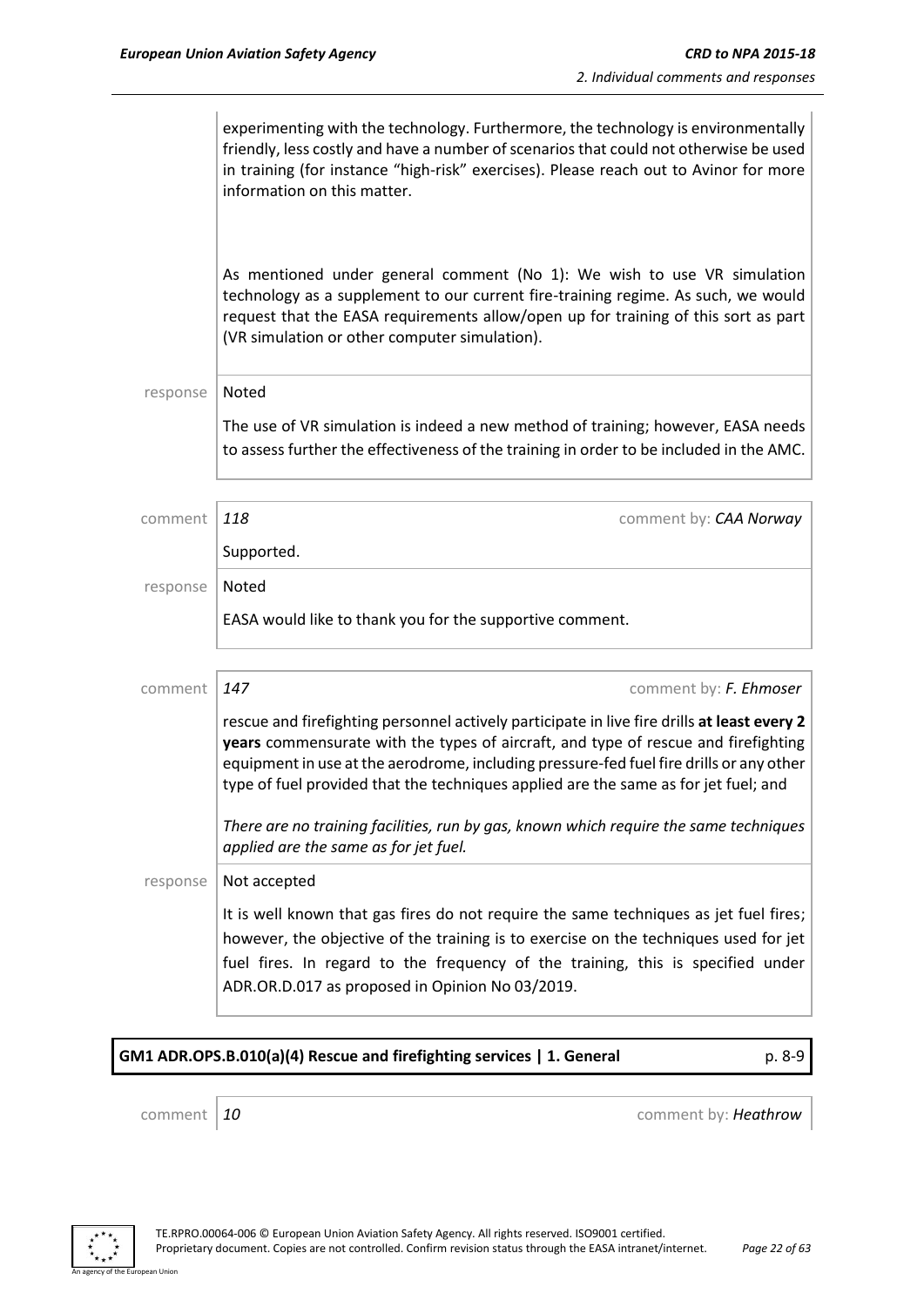|          | It is good to see that this text is now GM as this will allow aerdrome operators to<br>adopt recognised national medical and fitness standards for fire fighters that meets<br>their operational needs                                                                                                                                                                                                                                                                                                  |
|----------|---------------------------------------------------------------------------------------------------------------------------------------------------------------------------------------------------------------------------------------------------------------------------------------------------------------------------------------------------------------------------------------------------------------------------------------------------------------------------------------------------------|
| response | Noted                                                                                                                                                                                                                                                                                                                                                                                                                                                                                                   |
|          | EASA would like to thank you for the supportive comment.                                                                                                                                                                                                                                                                                                                                                                                                                                                |
| comment  | 22<br>comment by: Newcastle Airport                                                                                                                                                                                                                                                                                                                                                                                                                                                                     |
|          | Newcastle International welcomes the fact that there will be a recognised RFFS<br>fitness and medical standard to asist our Occ Health department determine the level<br>of medical examination required.<br>Regular ECG and blood tests are welcome.                                                                                                                                                                                                                                                   |
| response | Noted                                                                                                                                                                                                                                                                                                                                                                                                                                                                                                   |
|          | EASA would like to thank you for the supportive comment.                                                                                                                                                                                                                                                                                                                                                                                                                                                |
| comment  | 45<br>comment by: European Powered Flying Union                                                                                                                                                                                                                                                                                                                                                                                                                                                         |
|          | GM1<br>ADR.OPS.B.010(a)(4)<br>Medical assessment<br>1 General<br>p 8/48                                                                                                                                                                                                                                                                                                                                                                                                                                 |
|          | We propose to differentiate between those driving a (heavy) single purpose<br>firefighting vehicle to the accident/incident site and those personnel executing<br>rescue operations.                                                                                                                                                                                                                                                                                                                    |
|          | Rationale<br>We are normally confronted with two different situations: highly trained<br>drivers/special equipment operators engage technical equipment at the same time<br>supervising/controlling its functioning, other highly trained rescue staff will fulfil<br>completely different tasks under varying and sometimes dangerous conditions.<br>These staff categories, allow us to use this term, are confronted with different<br>situations with which medical requirements should correspond. |
| response | <b>Noted</b>                                                                                                                                                                                                                                                                                                                                                                                                                                                                                            |
|          | The proposed GM covers all the areas where a rescue and firefighter should be<br>medically assessed. It is impractical to specify each case separately and this is<br>expected to take place at local level. Nevertheless, Regulation (EU) 2018/1139<br>already contains this provision.                                                                                                                                                                                                                |
| comment  | comment by: Federal Ministry of Transport Germany, Aerodrome<br>51<br>Department                                                                                                                                                                                                                                                                                                                                                                                                                        |
|          | Die genannten (medizinischen) Bewertungen für die<br>Erstuntersuchung vor Einstellung,                                                                                                                                                                                                                                                                                                                                                                                                                  |

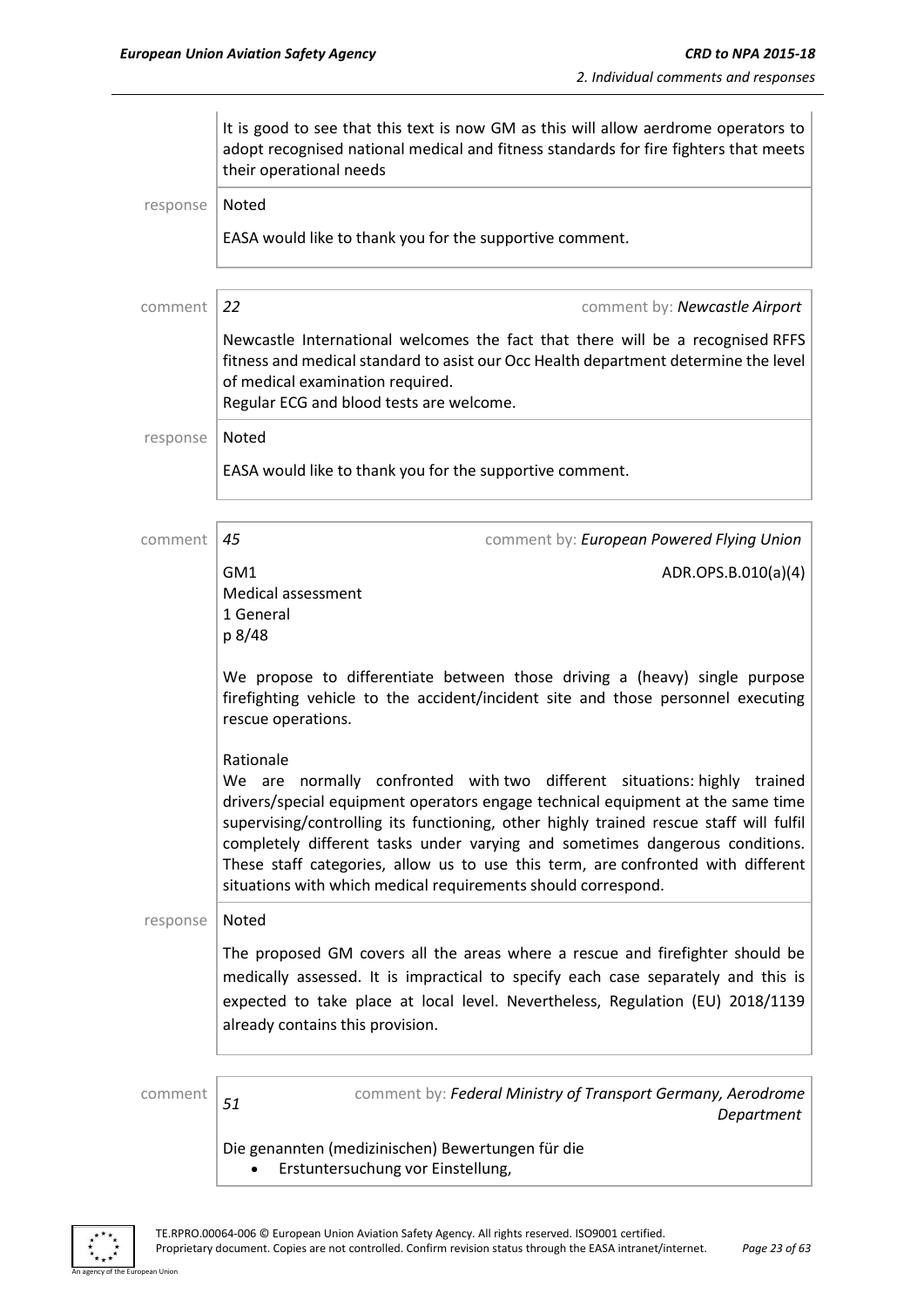- Standards für medizinische Untersuchungen und medizinisches Personal und
- Datenschutz

entsprechen dem hohen nationalen Standard in Deutschland und müssen aufgrund berufsgenossenschaftlicher und arbeitsschutzrechtlicher Verpflichtungen schon heute eingehalten werden.

Ein großes Problem wird darin gesehen, dass den zuständigen Luftfahrtbehörden die medizinischen Fachkenntnisse fehlen, um diese zu überprüfen, zu bewerten und somit sicherstellen zu können, dass die Vorschriften eingehalten werden und dass alle in der Auflistung enthaltenden Punkte aus (arbeits-)medizinischer Sicht gerechtfertigt sind. Diese Problematik würde auch im Vollzug derart detaillierter Vorschriften auftreten. Das GM könnte von den zuständigen Behörden kaum als verlässliche Entscheidungshilfe herangezogen werden. Die Bewertung der medizinischen Tauglichkeit von Feuerwehrpersonal sollte in der Entscheidungskompetenz von medizinischem Fachpersonal liegen; die Luftfahrtbehörden sollten prüfen können, ob die Feuerwehrleute fähig und qualifiziert sind, aber dazu gehört nicht die Hinterfragung der festgestellten medizinischen Tauglichkeit. Dementsprechend bedarf es einer flexiblen Möglichkeit der nationalen Zuständigkeitsverteilung, d.h. Luftfahrtbehörden muss es ermöglicht werden, diese Aufgaben an die bisherigen zuständigen nationalen Behörden im Wege des Verwaltungsverfahrens zu delegieren.

Eine EU-weite Empfehlung sollte sich auf die wichtigsten Punkte und generellen Standards beschränken. Mit Übernahme allgemeiner Standards könnten ohne zusätzliche Gefährdungen (z.B durch. Fehlinterpretationen oder abweichende nationale Standards) die Ziele des Entwurfs (u.a. Aufrechterhaltung eines hohen Sicherheitsniveaus, Förderung gleicher Wettbewerbsbedingungen, Wirksamkeit von Rettungs- und Feuerwehrpersonal bei Notfällen verbessern) besser erreicht werden. Dabei sollte die Möglichkeit bestehen, dass die Mitgliedsstaaten ihre Verpflichtungen durch Verweise auf bestehende nationale Vorschriften und Verfahren erfüllen.

Anstelle einer Auflistung spezifischer medizinischer Parameter sollten besser "Performance Based" Standards definiert werden, die auf den Umgang mit auftretenden Krankheiten und Problemen abzielen. Die detaillierte Liste der medizinischen Parameter wird vor allem künftig nicht allumfassend sein und es ist vorgezeichnet, dass in der Praxis Probleme bzw. Krankheiten auftreten werden, die nicht in der Auflistung enthalten sind. Daher wird eine derartig detaillierte Auflistung sehr kritisch gesehen. Einer Definition allgemeiner Standards, die es ermöglichen, mit jeder Situation umzugehen, sollte der Vorzug gegeben werden.

Als wichtige Punkte und generelle Standards könnten beispielsweise folgende festgelegt werden:

§ die allgemeine Atemschutztauglichkeit der RFFS-Kräfte muss kontinuierlich gewährleistet sein

§ Eignungsuntersuchung vor der Anstellung und regelmäßige Folgeuntersuchungen sollten durchgeführt werden

§ die Planung des eingesetzten RFFS-Personals pro Schicht muss in der Lage sein einzelne Ausfälle kompensieren zu können

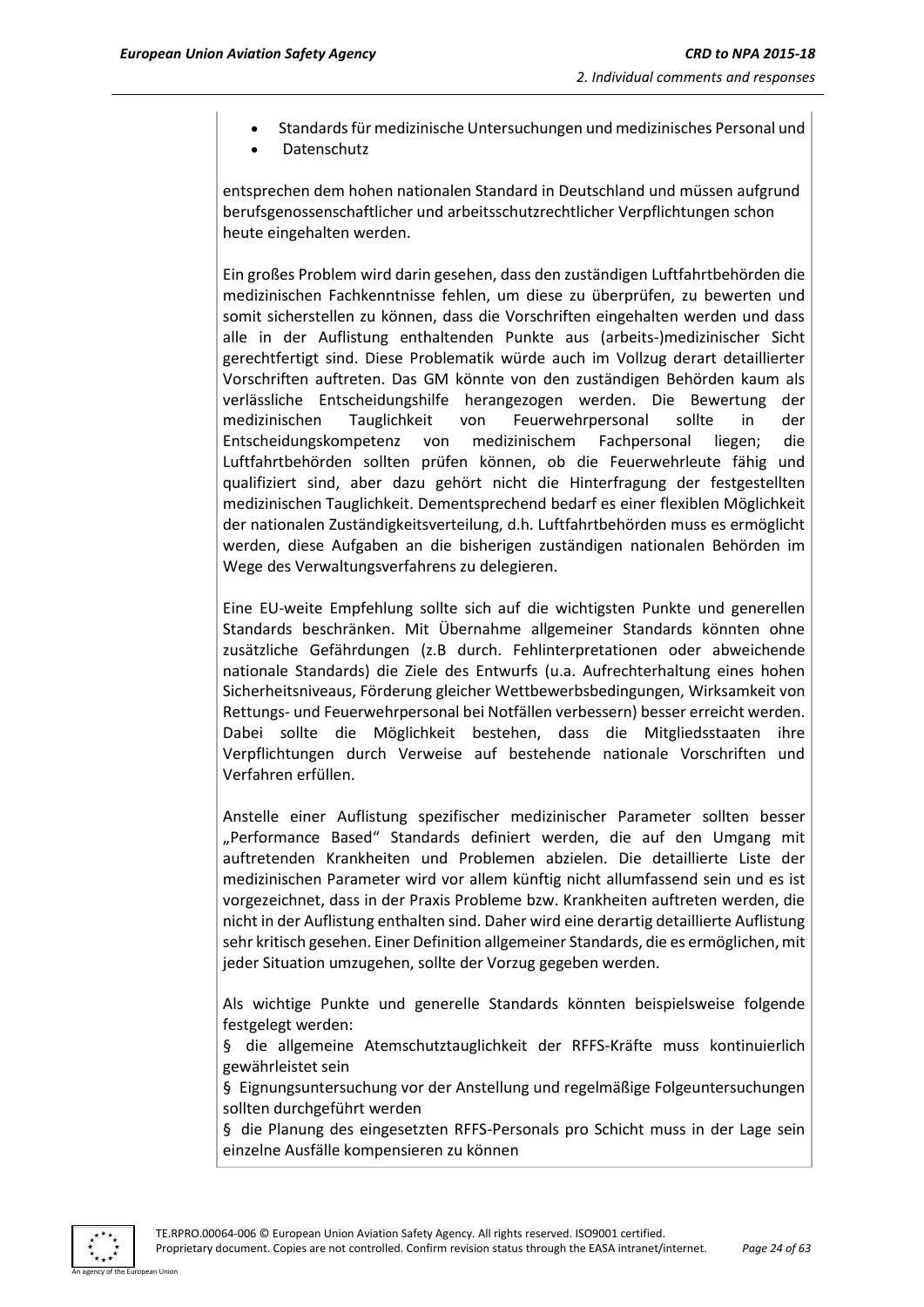§ RFFS dürfen keinen Gesundheitszustand haben, der ihre Einsatzfähigkeit oder die Sicherheit während des Einsatzes gefährdet. Ist dies der Fall, sind RFFS Kräfte vor einem erneuten Einsatz durch einen Facharzt zu beurteilen

§ Medizinische Tests und Fitnesstests sollen gewährleisten, dass die Einsatzbereitschaft nicht gefährdet ist (usw.).

Es ist zudem nicht sinnvoll, unterschiedliche medizinische Anforderungen an Personal von Flughafenfeuerwehren und an das Personal von öffentlichen örtlichen Feuerwehren zu stellen. Dabei ist zu berücksichtigen, dass ein Luftfahrzeug nicht zwingend an einem Flugplatz verunfallt. Gerade in den An- und Abflugsektoren kann es zu Vorfällen kommen. Diese werden dann durch örtliche, zum Teil freiwillige Feuerwehren abgearbeitet, welche den nationalen Standards unterliegen. Zwar regeln die Vorgaben einen Einsatz der Flughafenkräfte auch im Umfeld des Flughafens, dann jedoch in Kooperation mit den externen Kräften. Auch bei Einsätzen auf dem Flugplatzgelände selbst ist es gerade bei Großschadenslagen oder länger andauernden Lagen erforderlich, dass die Kräfte des Flugplatzes durch externe Stellen (Berufsfeuerwehr / städtische Feuerwehr, Freiwillige Wehren, Rettungsdienst, THW etc.) unterstützt werden. Die dann anrückenden Kräfte erfüllen nicht die Empfehlungen des NPA, sind aber für die Abarbeitung der Notlage von immenser Bedeutung. Insbesondere deshalb ist es erforderlich, zwar generelle Standards zu setzen, jedoch hinsichtlich des Detaillierungsgrades auf die bestehenden nationalen Standards zu verweisen, damit alle Einsatzkräfte den gleichen Regularien unterliegen.

Die bestehenden nationalen Richtlinien, Gesetze und Verfahren für Rettungs- und Feuerwehrkräfte sind anderen Aufsichtsbehörden als der Luftfahrtbehörde zugeordnet. Es macht wenig Sinn, die in dieser Hinsicht (RFFS-Spezifikationen) ohne Fachkenntnisse agierenden Luftfahrtbehörden mit dieser Überwachung zu betrauen. Standards für Rettungs- und Feuerwehrkräfte sollten daher einheitlich geregelt sein und nicht auf potenzielle Einsatzbereiche spezifiziert werden. Die Zuständigkeit für die Überwachung der im NPA aufgeführten medizinischen Einzelvorgaben sollte allein bei den bislang nationalen zuständigen Behörden verbleiben, deren Personal die notwendigen medizinischen Kenntnisse hat. Die Überwachung des Flugplatzes und des Flugplatzbetreibers (u.a. Managementsystem des Flugplatzbetreibers) ist dagegen Aufgabe der Luftfahrtbehörde. Hier ist eine Trennung sinnvoll und notwendig.

Zu berücksichtigen ist auch der Datenschutz, der in Bezug auf medizinische Angelegenheiten sehr hoch angesetzt werden muss. Derartige Daten müssten in den unterschiedlichen Behörden verwaltet werden.

#### response | Noted

Regulation (EU) No 139/2014 already requires the aerodrome operator to ensure that medical fitness of rescue and firefighting personnel is demonstrated; therefore, no additional requirements are added. For this reason, we do not expect that the new GM will change the working practices of the Competent Authority. The objective of the GM is detailed in the explanatory note of the NPA.

comment **68** comment **68** comment **68** comment **68** comment **68** 

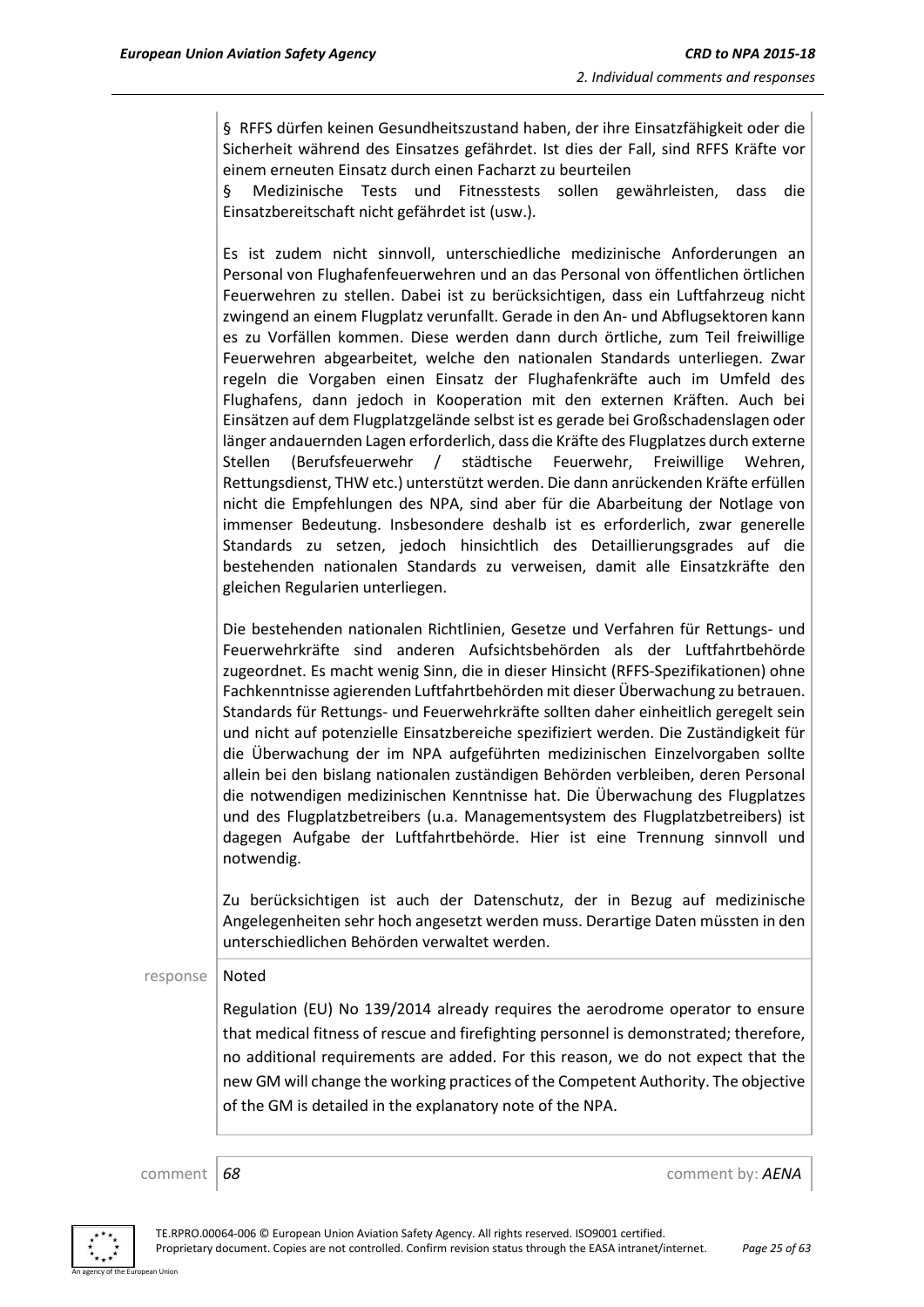|          | En este párrafo se habla de los key fitness components, entre los que se inlcuyen:<br>aerobic fitness, anaerobic fitness, flexibility and medical fitness, sin embargo, el la<br>lista mencioanda más abajo, sólo se habla el aerobic fitness, anaerobic fitness y<br>flexibility. Se considera que para que el texto sea coherente debería incluirse en el<br>listado citado más abajo también qué se entiende por medical fitness.<br>Para que la redacción sea completa, debería incluirse también dentro de los key<br>fitness components el mental fitness.<br>In this paragraph the key fitness components are composed by the aerobic fitness,<br>anaerobic, fitness, flexibility and medical fitness. In the list mentioned bellow it is<br>only mentioned the aerobic fitness, the anaerobic fitness and flexibility, but not the<br>medical fitness. In order to have a coherent and consistent text, the list mentioned<br>should include a point for the medical fitness. |
|----------|---------------------------------------------------------------------------------------------------------------------------------------------------------------------------------------------------------------------------------------------------------------------------------------------------------------------------------------------------------------------------------------------------------------------------------------------------------------------------------------------------------------------------------------------------------------------------------------------------------------------------------------------------------------------------------------------------------------------------------------------------------------------------------------------------------------------------------------------------------------------------------------------------------------------------------------------------------------------------------------|
|          | In order to have a complete text, it sholud also include in the key fitness components<br>the mental fitness.                                                                                                                                                                                                                                                                                                                                                                                                                                                                                                                                                                                                                                                                                                                                                                                                                                                                         |
| response | Not accepted<br>The intention is to explain the meaning of aerobic and anaerobic fitness as well as<br>flexibility. Of course, medical fitness is a key fitness component.                                                                                                                                                                                                                                                                                                                                                                                                                                                                                                                                                                                                                                                                                                                                                                                                            |
|          |                                                                                                                                                                                                                                                                                                                                                                                                                                                                                                                                                                                                                                                                                                                                                                                                                                                                                                                                                                                       |
| comment  | 103<br>comment by: Graz Airport<br>National guidance on medical standards for RFFS personnell might be considered as<br>adequate to ADR.OPS.B.010(a)(4). In case of missing national specifications GM1<br>ADR.OPS.B.010(a)(4) comes into force.<br>It is not necessary to use additionally medical standards for RFFS personnel, because<br>if the national requirements are applied, the staff is sufficiently prepared and                                                                                                                                                                                                                                                                                                                                                                                                                                                                                                                                                         |
|          | medically checked to deal with all kinds of emergencies.<br>Therefore RFFS do not differ from other firefighting personnel.                                                                                                                                                                                                                                                                                                                                                                                                                                                                                                                                                                                                                                                                                                                                                                                                                                                           |
| response | Noted<br>The objective of this GM is detailed in the explanatory note of the NPA.                                                                                                                                                                                                                                                                                                                                                                                                                                                                                                                                                                                                                                                                                                                                                                                                                                                                                                     |
| comment  | 117<br>comment by: Avinor AS                                                                                                                                                                                                                                                                                                                                                                                                                                                                                                                                                                                                                                                                                                                                                                                                                                                                                                                                                          |
|          | "Optimum physical and medical fitness would mean that a firefighter is able to carry<br>out rescue and firefighting activities safely, successfully and without unjustified<br>fatigue."<br>Optimum physical and medical fitness is also important to protect health and safety<br>of the firefighters                                                                                                                                                                                                                                                                                                                                                                                                                                                                                                                                                                                                                                                                                |

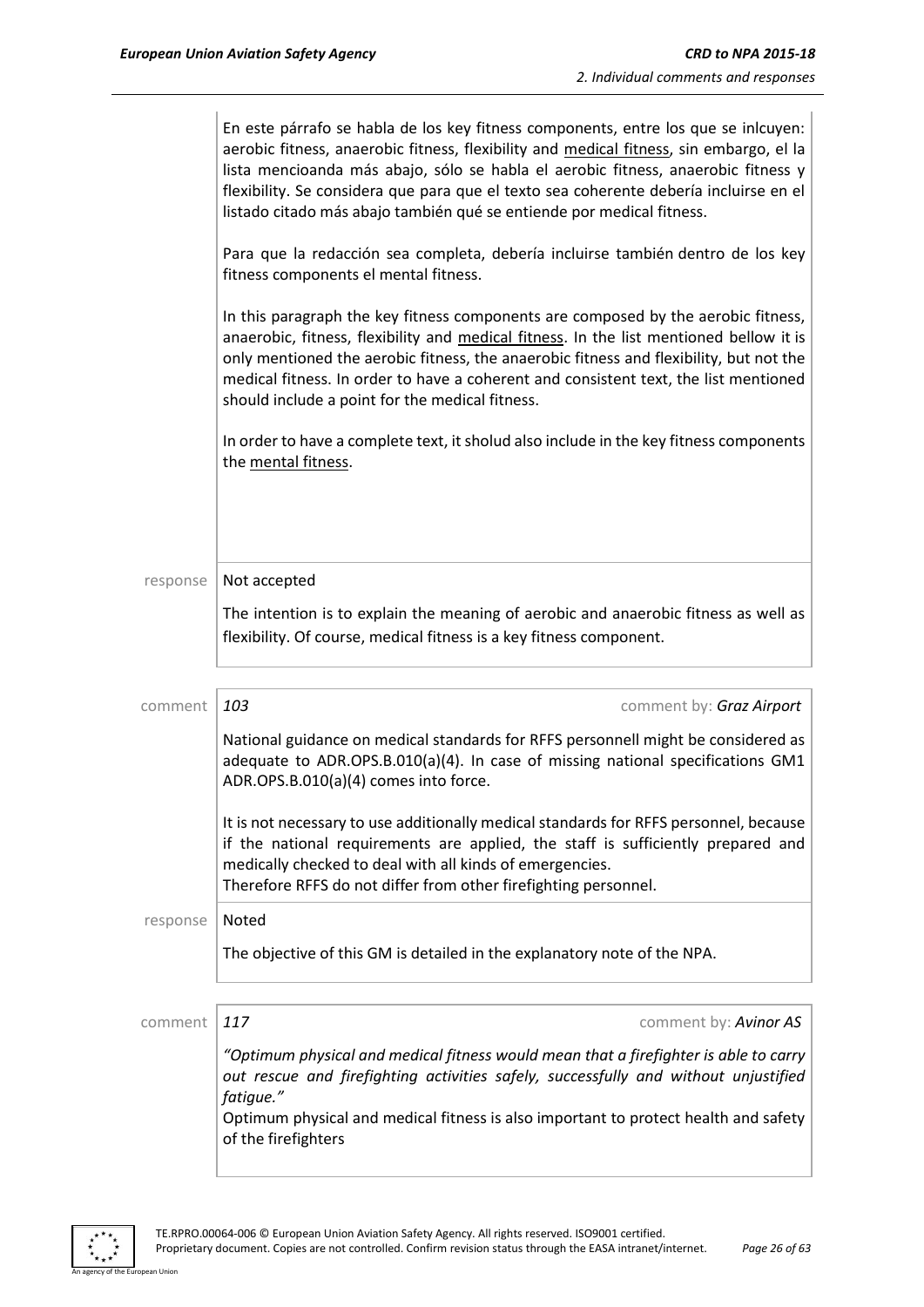Rationale: *The comments have been prepared by authorized external medical personnel from Synergi Helse AS*  response | Noted

comment *148* comment by: *F. Ehmoser* It is not necessary to use additionally medical standards for RFFS personnel, because if the national requirements are applied, the staff is sufficiently prepared and medically checked to deal with all kinds of emergencies. Therefore RFFS do not differ from other firefighting personnel.

response | Noted

The objective of this GM is detailed in the explanatory note of the NPA.

**GM1 ADR.OPS.B.010(a)(4) Rescue and firefighting services | 2. Definitions** p. 9

| comment  | 8<br>comment by: Heathrow                                                                                                                                                                                                                                                                                                                                                                                                                                                |
|----------|--------------------------------------------------------------------------------------------------------------------------------------------------------------------------------------------------------------------------------------------------------------------------------------------------------------------------------------------------------------------------------------------------------------------------------------------------------------------------|
|          | Agree                                                                                                                                                                                                                                                                                                                                                                                                                                                                    |
| response | Noted                                                                                                                                                                                                                                                                                                                                                                                                                                                                    |
|          | EASA would like to thank you for the supportive comment.                                                                                                                                                                                                                                                                                                                                                                                                                 |
|          |                                                                                                                                                                                                                                                                                                                                                                                                                                                                          |
| comment  | 39<br>comment by: Hahn                                                                                                                                                                                                                                                                                                                                                                                                                                                   |
|          | Putting RFFS medical requierments into GM is best way to follow EASA and national                                                                                                                                                                                                                                                                                                                                                                                        |
|          | law.<br>Good solution from EASA.                                                                                                                                                                                                                                                                                                                                                                                                                                         |
| response | Noted                                                                                                                                                                                                                                                                                                                                                                                                                                                                    |
|          | EASA would like to thank you for the supportive comment.                                                                                                                                                                                                                                                                                                                                                                                                                 |
|          |                                                                                                                                                                                                                                                                                                                                                                                                                                                                          |
| comment  | 60<br>comment by: CAA-NL                                                                                                                                                                                                                                                                                                                                                                                                                                                 |
|          | 1. GM1 ADR.OPS.B.010(a)(4) Rescue and firefighting services<br>2. Definitions                                                                                                                                                                                                                                                                                                                                                                                            |
|          | For the purpose of this guidance, the following definitions should be considered:<br>'Assessment' means the conclusion on the medical fitness of a person based on the<br>evaluation of the applicant's medical history, medical examinations and medical tests<br>such as, but not limited to, (electrocardiography) ECG, blood pressure measurement,<br>blood testing, and X-ray.<br>The definition of 'assessment' implies that besides the evaluation of the medical |
|          | history prior medical examinations and medical tests are compulsory and need<br>always to be performed. This is contradicting with later texts related to subsequent<br>assessments, not the initial assessment. Further the examples of examinations and                                                                                                                                                                                                                |

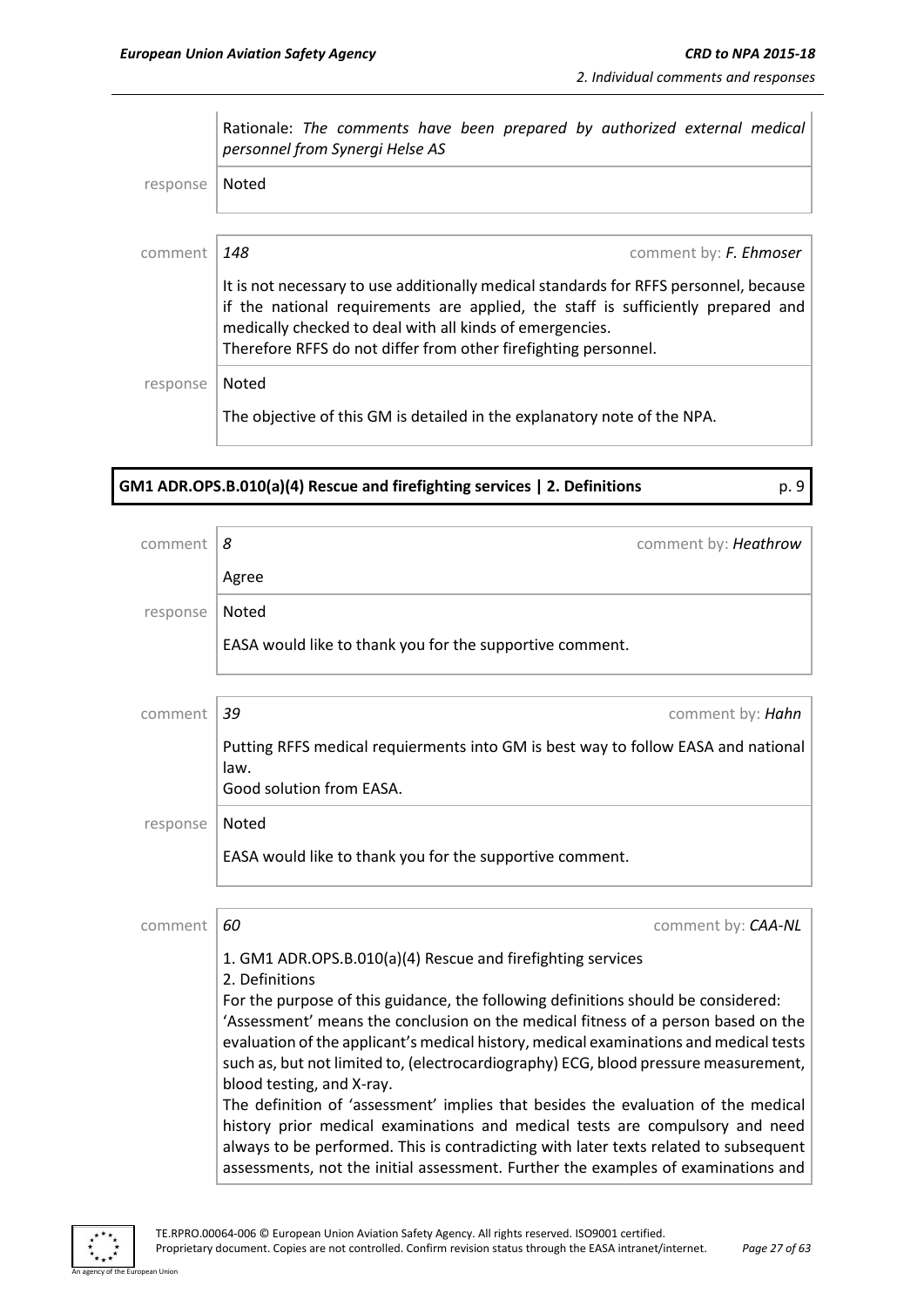|          | tests used in the definition of 'assessment' are not needed, they are obvious in the<br>rest of the GM, where is specified what may be needed in the various situations.<br>(d) Each subsequent medical assessment should include:<br>(1) an assessment of the medical history; and<br>(2) a clinical examination (if deemed necessary) in accordance with medical best<br>practices.<br>We suggest the following text:<br>'Assessment' means the conclusion on the medical fitness of a person based on the<br>evaluation of the applicant's medical history and any medical examinations and<br>medical tests that are performed.                                                                                                                                                                                                                                                                                                                                                                                                                                 |
|----------|---------------------------------------------------------------------------------------------------------------------------------------------------------------------------------------------------------------------------------------------------------------------------------------------------------------------------------------------------------------------------------------------------------------------------------------------------------------------------------------------------------------------------------------------------------------------------------------------------------------------------------------------------------------------------------------------------------------------------------------------------------------------------------------------------------------------------------------------------------------------------------------------------------------------------------------------------------------------------------------------------------------------------------------------------------------------|
| response | Accepted                                                                                                                                                                                                                                                                                                                                                                                                                                                                                                                                                                                                                                                                                                                                                                                                                                                                                                                                                                                                                                                            |
|          | The text has been revised as proposed.                                                                                                                                                                                                                                                                                                                                                                                                                                                                                                                                                                                                                                                                                                                                                                                                                                                                                                                                                                                                                              |
| comment  | 61<br>comment by: CAA-NL                                                                                                                                                                                                                                                                                                                                                                                                                                                                                                                                                                                                                                                                                                                                                                                                                                                                                                                                                                                                                                            |
|          | 2. GM1 ADR.OPS.B.010(a)(4) Rescue and firefighting services<br>2. Definitions<br>For the purpose of this guidance, the following definitions should be considered:<br>'Examination' means inspection, palpation, percussion, auscultation or any other<br>means of investigation especially for diagnosing a disease.<br>'Investigation' means the assessment of a suspected pathological condition of an<br>applicant by means of examinations and tests to verify the presence or absence of a<br>medical condition.<br>The definition of 'examination' revers to 'investigation' and the definition of<br>'investigation' revers to 'examination', which clutters the understanding of both<br>words.<br>Further 'investigation' revers to 'assessment' as an active investigative process<br>where the definition of 'assessment' confines the word to drawing the conclusion at<br>the end of the whole process.<br>We wonder whether we need to define these words here and cannot refer back to<br>the standard dictionary use within a medical surrounding. |
| response | Accepted<br>Both definitions have been deleted.                                                                                                                                                                                                                                                                                                                                                                                                                                                                                                                                                                                                                                                                                                                                                                                                                                                                                                                                                                                                                     |
|          |                                                                                                                                                                                                                                                                                                                                                                                                                                                                                                                                                                                                                                                                                                                                                                                                                                                                                                                                                                                                                                                                     |
| comment  | 69<br>comment by: AENA                                                                                                                                                                                                                                                                                                                                                                                                                                                                                                                                                                                                                                                                                                                                                                                                                                                                                                                                                                                                                                              |
|          | En la actualidad, en España, los GMPs y OHMPs no tienen asignadas entre sus<br>competencias las recogidas en esta NPA. Esto hace que la aplicación con este tipo de<br>personal sea muy difícil e incluso imposible. Así, se considera necesario añadir dentro<br>de los posibles profesionales que pueden hacer este papel a los "médicos<br>examinadores aéreos" o los centros médicos aeronáuticos reconocidos.                                                                                                                                                                                                                                                                                                                                                                                                                                                                                                                                                                                                                                                  |

Nowadays, in Spain, the GMPs or OHMPs don't have in their competencies, the ones included in this NPA. This implies that the application with this staff could be very difficult, or even impossible. We consider necessary to include in the possibilities of medical staff, the AMEs (Aero Medical Examiner) or AeMCs (Aero Medical Centres).



an Unio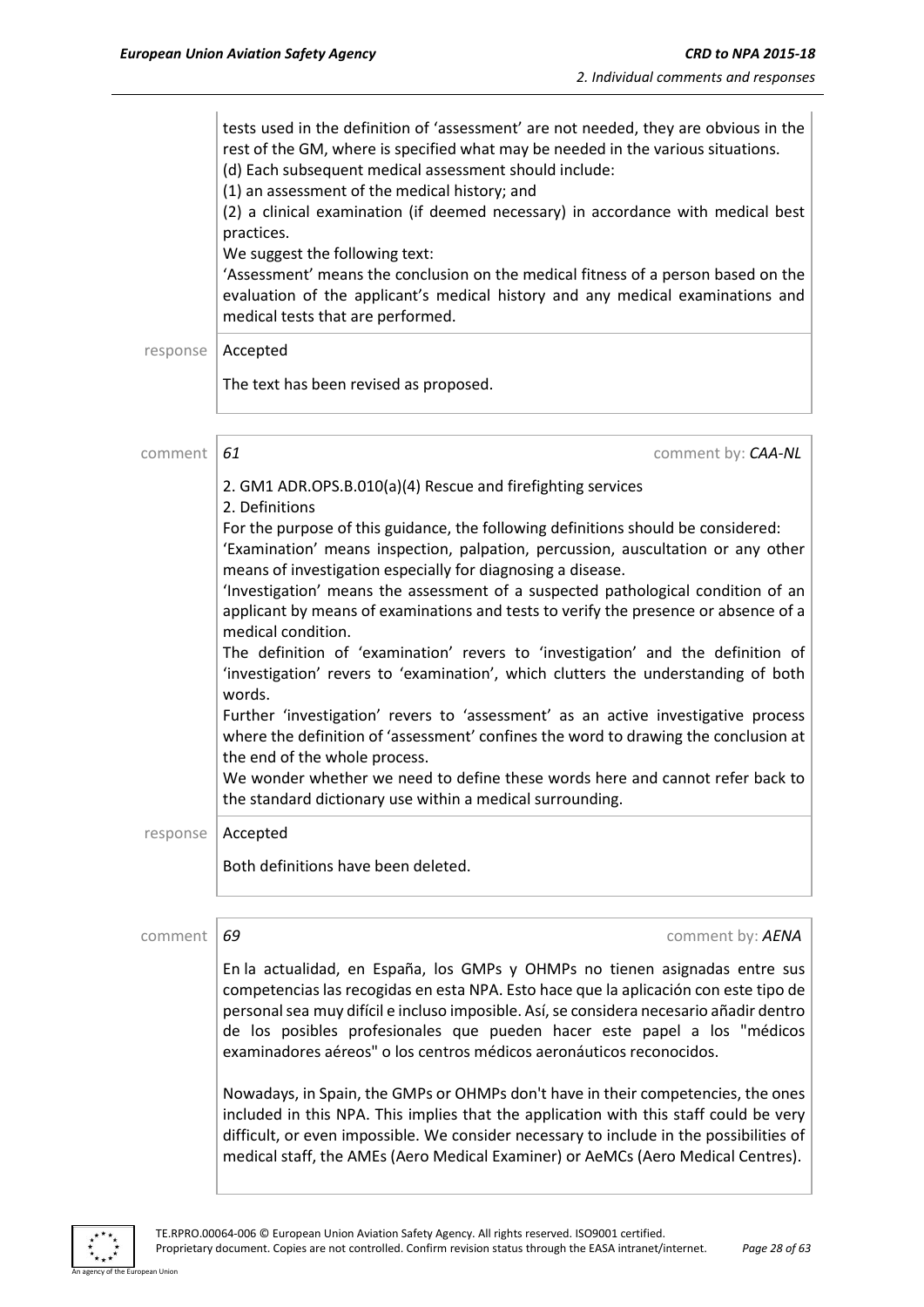| response | Accepted                                                                                                                                                                                                                                                                                                                                                                                                                                                                                                                                                                                                                                         |
|----------|--------------------------------------------------------------------------------------------------------------------------------------------------------------------------------------------------------------------------------------------------------------------------------------------------------------------------------------------------------------------------------------------------------------------------------------------------------------------------------------------------------------------------------------------------------------------------------------------------------------------------------------------------|
|          | The text has been revised as proposed.                                                                                                                                                                                                                                                                                                                                                                                                                                                                                                                                                                                                           |
| comment  | 88<br>comment by: Ruth (Spanish CAA)                                                                                                                                                                                                                                                                                                                                                                                                                                                                                                                                                                                                             |
|          | Definitions suggest "medical staff" in this regulation means GMP or OHMPs. In our<br>country, a GMP or OHMPs has not the capability nor the competences to carry all of<br>the examinations stablished through this regulation.<br>We think there is no necessity of restricting the concept of medical staff to only GMP<br>or OHMP. This definition should include " or AeMC or AME when necessary" so<br>each country can decide where to carry this examinations depending on the<br>competences of their GMPs and OHMPs.<br>The definition of who is to carry these examinations is one of the biggest worries for<br>our airport managers. |
| response | Accepted                                                                                                                                                                                                                                                                                                                                                                                                                                                                                                                                                                                                                                         |
|          | The text has been revised as proposed.                                                                                                                                                                                                                                                                                                                                                                                                                                                                                                                                                                                                           |
| comment  | 104<br>comment by: Graz Airport                                                                                                                                                                                                                                                                                                                                                                                                                                                                                                                                                                                                                  |
|          | National guidance on medical standards for RFFS personnell might be considered as<br>adequate to ADR.OPS.B.010(a)(4). In case of missing national specifications GM1<br>ADR.OPS.B.010(a)(4) comes into force.                                                                                                                                                                                                                                                                                                                                                                                                                                    |
|          | It is not necessary to use additionally medical standards for RFFS personnel, because<br>if the national requirements are applied, the staff is sufficiently prepared and<br>medically checked to deal with all kinds of emergencies.<br>Therefore RFFS do not differ from other firefighting personnel.                                                                                                                                                                                                                                                                                                                                         |
| response | Noted                                                                                                                                                                                                                                                                                                                                                                                                                                                                                                                                                                                                                                            |
|          | The objective of this GM is detailed in the explanatory note of the NPA.                                                                                                                                                                                                                                                                                                                                                                                                                                                                                                                                                                         |
| comment  | 112<br>comment by: UK CAA                                                                                                                                                                                                                                                                                                                                                                                                                                                                                                                                                                                                                        |
|          | Page 9                                                                                                                                                                                                                                                                                                                                                                                                                                                                                                                                                                                                                                           |
|          | Paragraph GM1 ADR.OPS.B.010 (a)(4) - 2. Definitions                                                                                                                                                                                                                                                                                                                                                                                                                                                                                                                                                                                              |
|          | <b>Comment</b> - CAA recommends expanding the definition of 'Medical staff' to read:<br>'Medical staff' means general medical practitioners (GMPs) and occupational health<br>medical practitioners (OHMPs) who have appropriate qualifications and/or<br>experience in the field of occupational medicine practice.                                                                                                                                                                                                                                                                                                                             |

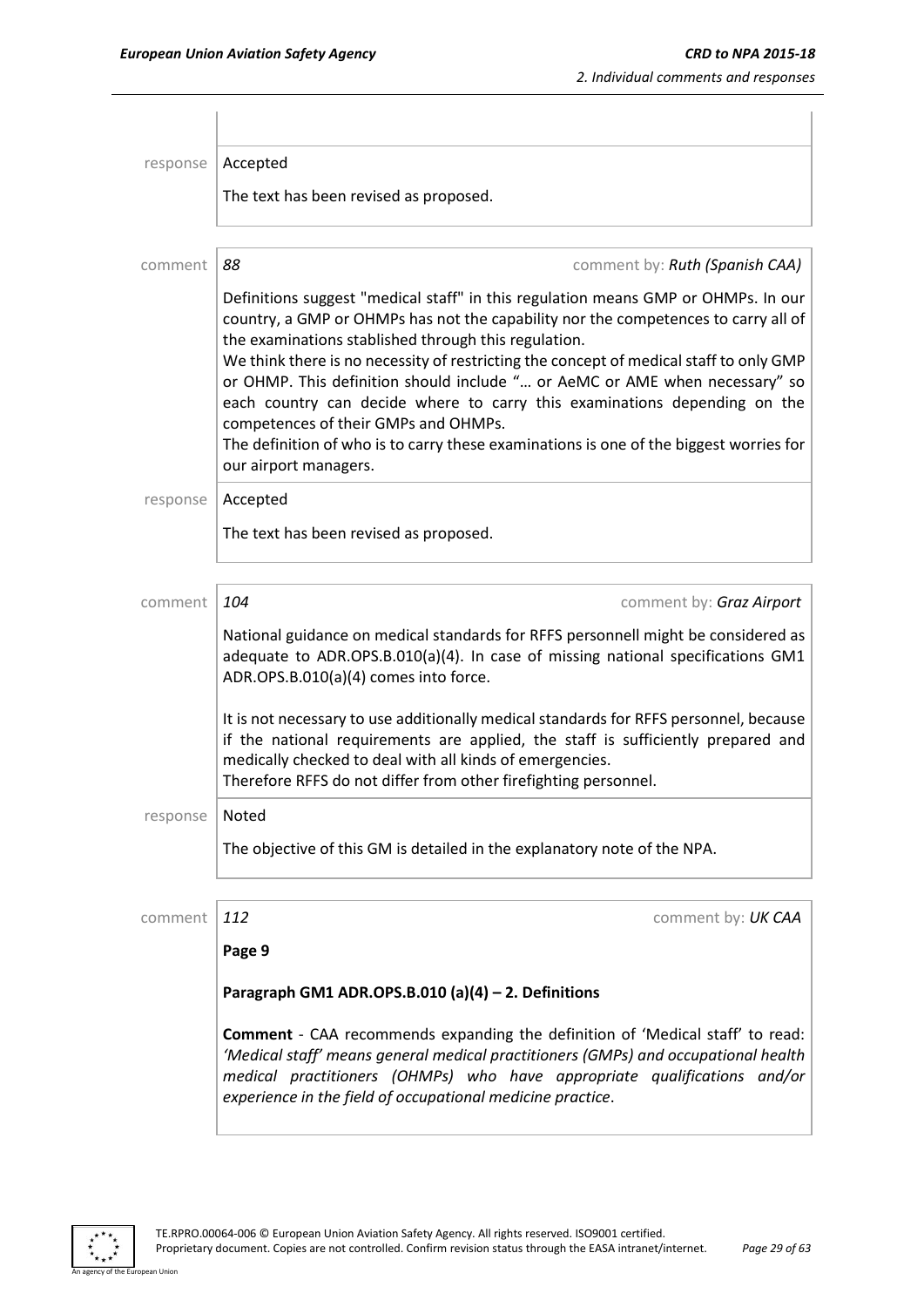**Rationale -** This will provide operators and national aviation authorities with assurance that medical assessments are undertaken by appropriately qualified and trained staff. This will ensure a higher level of safety and consistency within RFFS

response | Accepted

The text has been revised as proposed.

#### **GM1 ADR.OPS.B.010(a)(4) Rescue and firefighting services | 3. Medical confidentiality** p. 9

| comment  | 38<br>comment by: Hahn                                                                                                                                                                                                                                                                                   |
|----------|----------------------------------------------------------------------------------------------------------------------------------------------------------------------------------------------------------------------------------------------------------------------------------------------------------|
|          | Medical data must be protected.<br>But fire chief need minumum information if one of his staff is not fit, to use him/her<br>safely and can organize fitness program to regain fitness.<br>So fire chief must get a rough idea from OHMP to support his unfit crew member.                               |
| response | Not accepted                                                                                                                                                                                                                                                                                             |
|          | Medical data is subject to confidentiality; therefore, it cannot be disclosed. In any<br>case, if a person is considered fit subject to operational limitations, these limitations<br>are included in the medical report.                                                                                |
|          |                                                                                                                                                                                                                                                                                                          |
| comment  | 105<br>comment by: Graz Airport                                                                                                                                                                                                                                                                          |
|          | National guidance on medical standards for RFFS personnell might be considered as<br>adequate to ADR.OPS.B.010(a)(4). In case of missing national specifications GM1<br>ADR.OPS.B.010(a)(4) comes into force.                                                                                            |
|          | It is not necessary to use additionally medical standards for RFFS personnel, because<br>if the national requirements are applied, the staff is sufficiently prepared and<br>medically checked to deal with all kinds of emergencies.<br>Therefore RFFS do not differ from other firefighting personnel. |
| response | Noted                                                                                                                                                                                                                                                                                                    |
|          | The objective of this GM is detailed in the explanatory note of the NPA.                                                                                                                                                                                                                                 |

# **GM1 ADR.OPS.B.010(a)(4) Rescue and firefighting services | 4. Decrease in medical fitness** p. 9

| comment $18$ | comment by: French CAA                                                                                                                                                                                                        |
|--------------|-------------------------------------------------------------------------------------------------------------------------------------------------------------------------------------------------------------------------------|
|              | We agree with these guidance but we suggest to add the necessity to make the RFF<br>personnel aware of his obligations. For instance, RFF personnel should sign an<br>information paper when the medical report is delivered. |
| response     | Noted                                                                                                                                                                                                                         |



n Hoic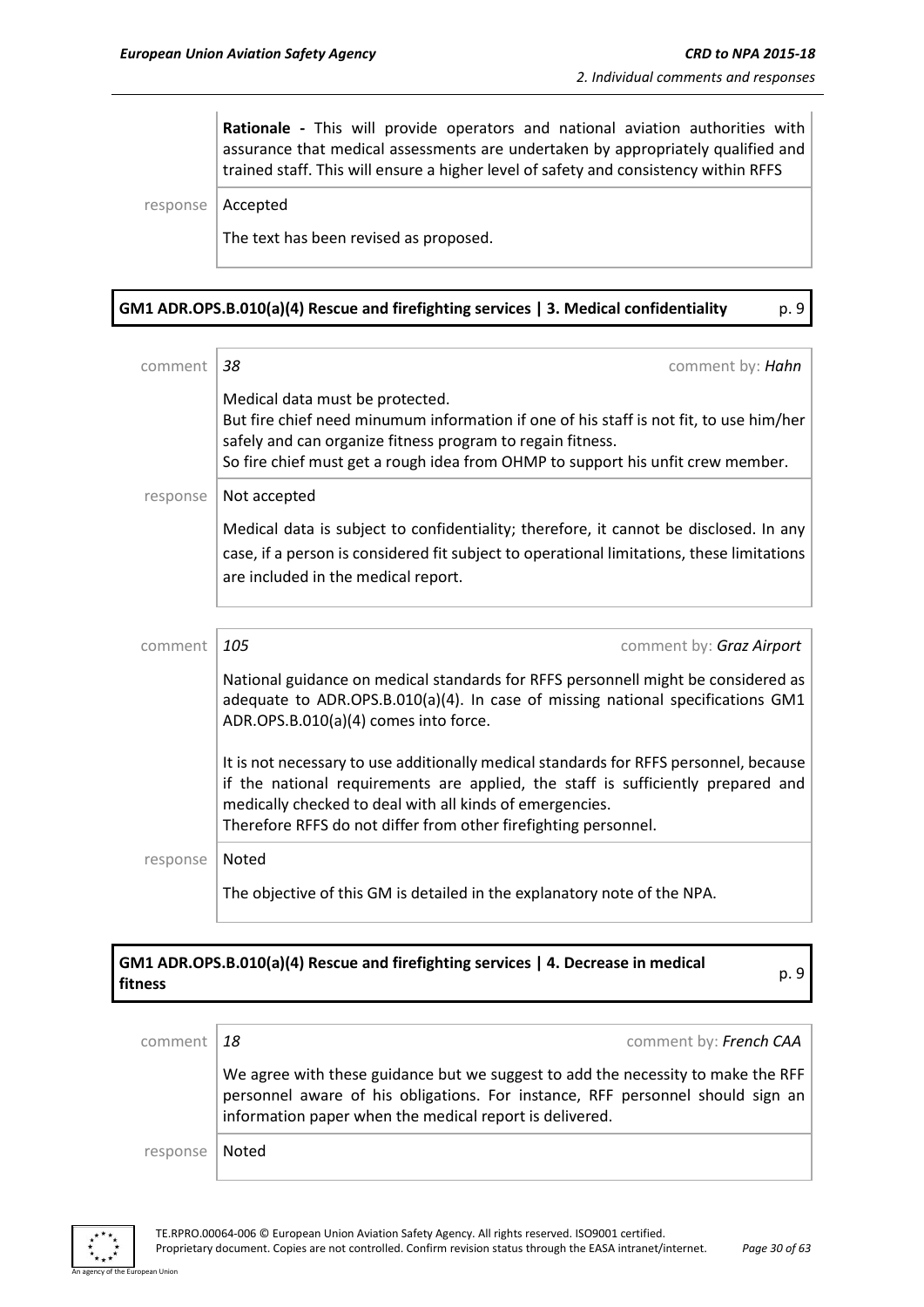| comment  | comment by: Ruth (Spanish CAA)<br>89                                                                                                                                                                                                                                                                     |
|----------|----------------------------------------------------------------------------------------------------------------------------------------------------------------------------------------------------------------------------------------------------------------------------------------------------------|
|          | The last paragraph is not clear. Is it possible to return to work without a medical<br>examination that determines whether further test are needed or not?                                                                                                                                               |
| response | Noted                                                                                                                                                                                                                                                                                                    |
|          | Points (a) to (f) specify when a person should ask for medical advice. In these cases,<br>a medical fitness assessment is required in order to decide whether the person is fit<br>to resume duties. The same applies after a recovery from a significant illness or an<br>injury.                       |
|          |                                                                                                                                                                                                                                                                                                          |
| comment  | 106<br>comment by: Graz Airport                                                                                                                                                                                                                                                                          |
|          | National guidance on medical standards for RFFS personnell might be considered as<br>adequate to ADR.OPS.B.010(a)(4). In case of missing national specifications GM1<br>ADR.OPS.B.010(a)(4) comes into force.                                                                                            |
|          | It is not necessary to use additionally medical standards for RFFS personnel, because<br>if the national requirements are applied, the staff is sufficiently prepared and<br>medically checked to deal with all kinds of emergencies.<br>Therefore RFFS do not differ from other firefighting personnel. |
| response | Noted                                                                                                                                                                                                                                                                                                    |
|          | The objective of this GM is detailed in the explanatory note of the NPA.                                                                                                                                                                                                                                 |

# **GM1 ADR.OPS.B.010(a)(4) Rescue and firefighting services | 5. Medical staff** p. 10 p. 10

| comment  | comment by: <b>Baptiste MOUTH</b><br>4                                                                                                                                                                                                                                                                   |
|----------|----------------------------------------------------------------------------------------------------------------------------------------------------------------------------------------------------------------------------------------------------------------------------------------------------------|
|          | 5.(c) Inform the immediate superior about the decision (fit or unfit)                                                                                                                                                                                                                                    |
| response | Noted                                                                                                                                                                                                                                                                                                    |
|          | The comment is not clear.                                                                                                                                                                                                                                                                                |
|          |                                                                                                                                                                                                                                                                                                          |
| comment  | 107<br>comment by: Graz Airport                                                                                                                                                                                                                                                                          |
|          | National guidance on medical standards for RFFS personnell might be considered as<br>adequate to ADR.OPS.B.010(a)(4). In case of missing national specifications GM1<br>ADR.OPS.B.010(a)(4) comes into force.                                                                                            |
|          | It is not necessary to use additionally medical standards for RFFS personnel, because<br>if the national requirements are applied, the staff is sufficiently prepared and<br>medically checked to deal with all kinds of emergencies.<br>Therefore RFFS do not differ from other firefighting personnel. |



an Union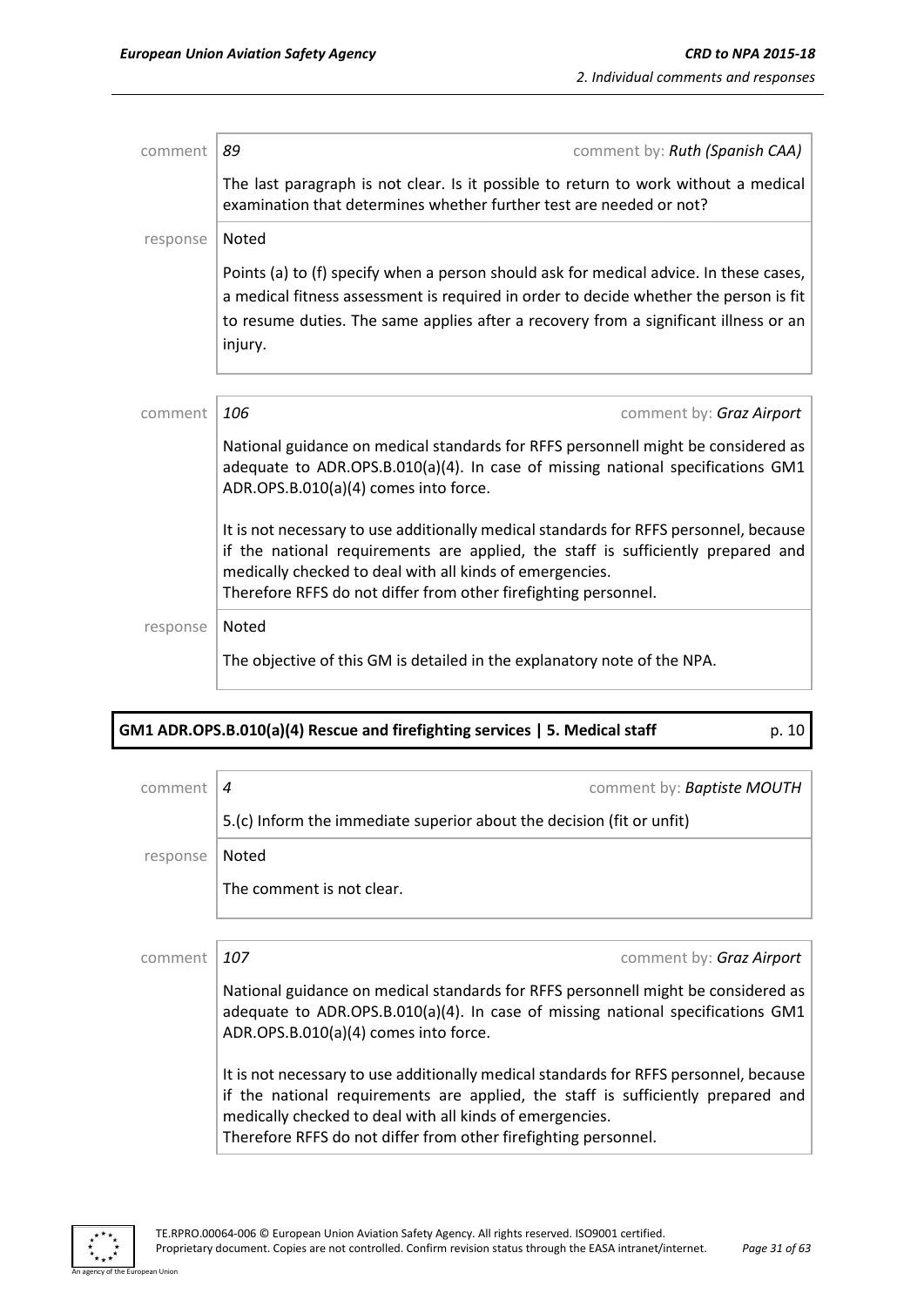| response | Noted                                                           |                                                                                                                                                                                                                                                                                                                                                                                                                                     |
|----------|-----------------------------------------------------------------|-------------------------------------------------------------------------------------------------------------------------------------------------------------------------------------------------------------------------------------------------------------------------------------------------------------------------------------------------------------------------------------------------------------------------------------|
|          |                                                                 | The objective of this GM is detailed in the explanatory note of the NPA.                                                                                                                                                                                                                                                                                                                                                            |
| comment  | 113                                                             | comment by: UK CAA                                                                                                                                                                                                                                                                                                                                                                                                                  |
|          | Page 10                                                         |                                                                                                                                                                                                                                                                                                                                                                                                                                     |
|          | Paragraph GM1 ADR.OPS.B.010(a)(4) - 5. Medical Staff            |                                                                                                                                                                                                                                                                                                                                                                                                                                     |
|          | practice.                                                       | <b>Comment</b> - UK-CAA recommends that EASA should add guidance on the appropriate<br>qualifications and experience of the medical staff who will undertake or supervise<br>the medical assessments and examinations. For example, EASA may wish to specify<br>a minimum period following qualification in medicine, the holding of a recognised<br>occupational medical qualification, and/or experience in occupational medicine |
|          |                                                                 | Rationale - This will provide operators and national aviation authorities with<br>assurance that medical assessments are undertaken by appropriately qualified and<br>trained staff. This will ensure a higher level of safety and consistency within RFFS                                                                                                                                                                          |
| response | Noted                                                           |                                                                                                                                                                                                                                                                                                                                                                                                                                     |
| comment  | 145                                                             | comment by: Avinor AS                                                                                                                                                                                                                                                                                                                                                                                                               |
|          | $\left($<br>firefighting personnel's workloads and risk factors | (a) The authorized medical staff must have the knowledge of the rescue and                                                                                                                                                                                                                                                                                                                                                          |
|          | personnel from Synergi Helse AS                                 | Rationale: The comments have been prepared by authorized external medical                                                                                                                                                                                                                                                                                                                                                           |
| response | Accepted                                                        |                                                                                                                                                                                                                                                                                                                                                                                                                                     |
|          | The text has been revised as proposed.                          |                                                                                                                                                                                                                                                                                                                                                                                                                                     |
| comment  | 151                                                             | comment by: Federal Office of Civil Aviation (FOCA), Switzerland                                                                                                                                                                                                                                                                                                                                                                    |
|          |                                                                 | Comment FOCA: According to 5(a), medical examinations and/or assessments should<br>be conducted by authorized medical staff. Without any specification, FOCA assumes<br>that medical staff is not authorized and supervised by the CAA as for pilots.                                                                                                                                                                               |
| response | <b>Noted</b>                                                    |                                                                                                                                                                                                                                                                                                                                                                                                                                     |
|          | been deleted.                                                   | The aerodrome operator is responsible to ensure that medical requirements are met.<br>The concept is not the same as for pilots. For this reason, the term 'authorised' has                                                                                                                                                                                                                                                         |

.<br>An Union

comment *156* comment by: *Copenhagen Airports A/S*

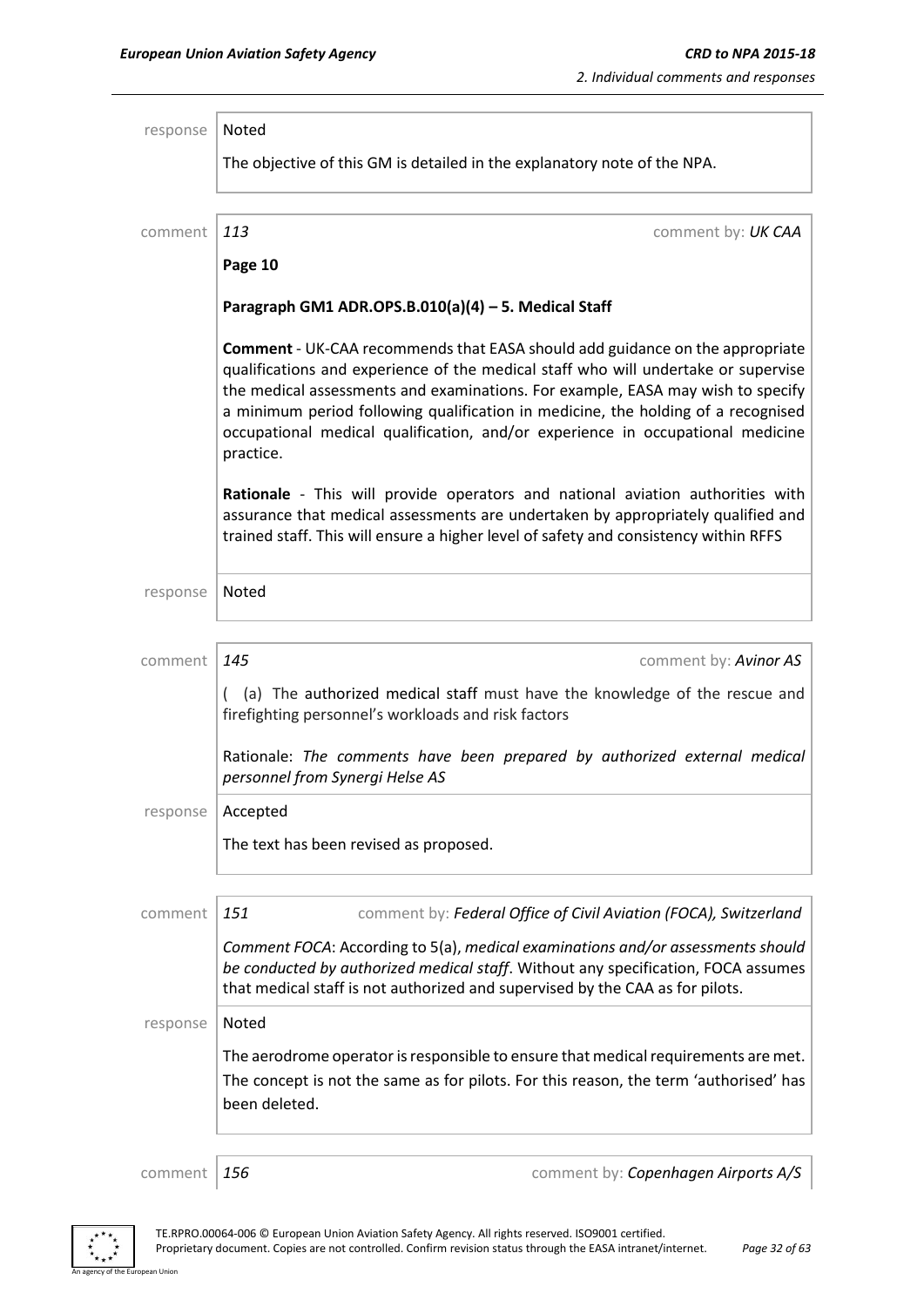p. 10

Subject: Medical staff.

Proposal: Requirements to the medical staff and a broader set-up for the final assessment of whether the person is fit or unfit should be established.

Justification: Due to the fact that GMs expand in the fields of medical and physical examinations higher requirements to the medical staff must be imposed. Alignment should be consider to other competant staff within aviation that requires medical examination by approved medical staff. To assess whether a person is fit or not fit to the RFSS function it requires competent staff from RFSS and the work environment department before final decision should be made.

response | Partially accepted

The concept is not the same as for flight crews and air traffic controllers. The aerodrome operator is responsible to ensure that medical requirements are met. Nevertheless, the text has been revised to ensure that medical staff has knowledge of the rescue and firefighting personnel workloads and risk factors.

# **GM1 ADR.OPS.B.010(a)(4) Rescue and firefighting services | 6. Medical assessment programme**

| comment  | 9<br>comment by: Heathrow                                                                                                                                                                                                                                                                                |
|----------|----------------------------------------------------------------------------------------------------------------------------------------------------------------------------------------------------------------------------------------------------------------------------------------------------------|
|          | Agree. This allows aerodrome operators to set up a programme that fits their<br>recognised national standards                                                                                                                                                                                            |
| response | Noted                                                                                                                                                                                                                                                                                                    |
|          | EASA would like to thank you for the supportive comment.                                                                                                                                                                                                                                                 |
|          |                                                                                                                                                                                                                                                                                                          |
| comment  | 90<br>comment by: Ruth (Spanish CAA)                                                                                                                                                                                                                                                                     |
|          | Is there a recommended frequency for re-examinations? GM should recommend a<br>frequency.                                                                                                                                                                                                                |
| response | Noted                                                                                                                                                                                                                                                                                                    |
|          | The frequency of the re-examinations is not defined, but the factors that should be<br>taken into consideration for each rescue and firefighter are detailed.                                                                                                                                            |
|          |                                                                                                                                                                                                                                                                                                          |
| comment  | 108<br>comment by: Graz Airport                                                                                                                                                                                                                                                                          |
|          | National guidance on medical standards for RFFS personnell might be considered as<br>adequate to ADR.OPS.B.010(a)(4). In case of missing national specifications GM1<br>ADR.OPS.B.010(a)(4) comes into force.                                                                                            |
|          | It is not necessary to use additionally medical standards for RFFS personnel, because<br>if the national requirements are applied, the staff is sufficiently prepared and<br>medically checked to deal with all kinds of emergencies.<br>Therefore RFFS do not differ from other firefighting personnel. |

An agency of the European Union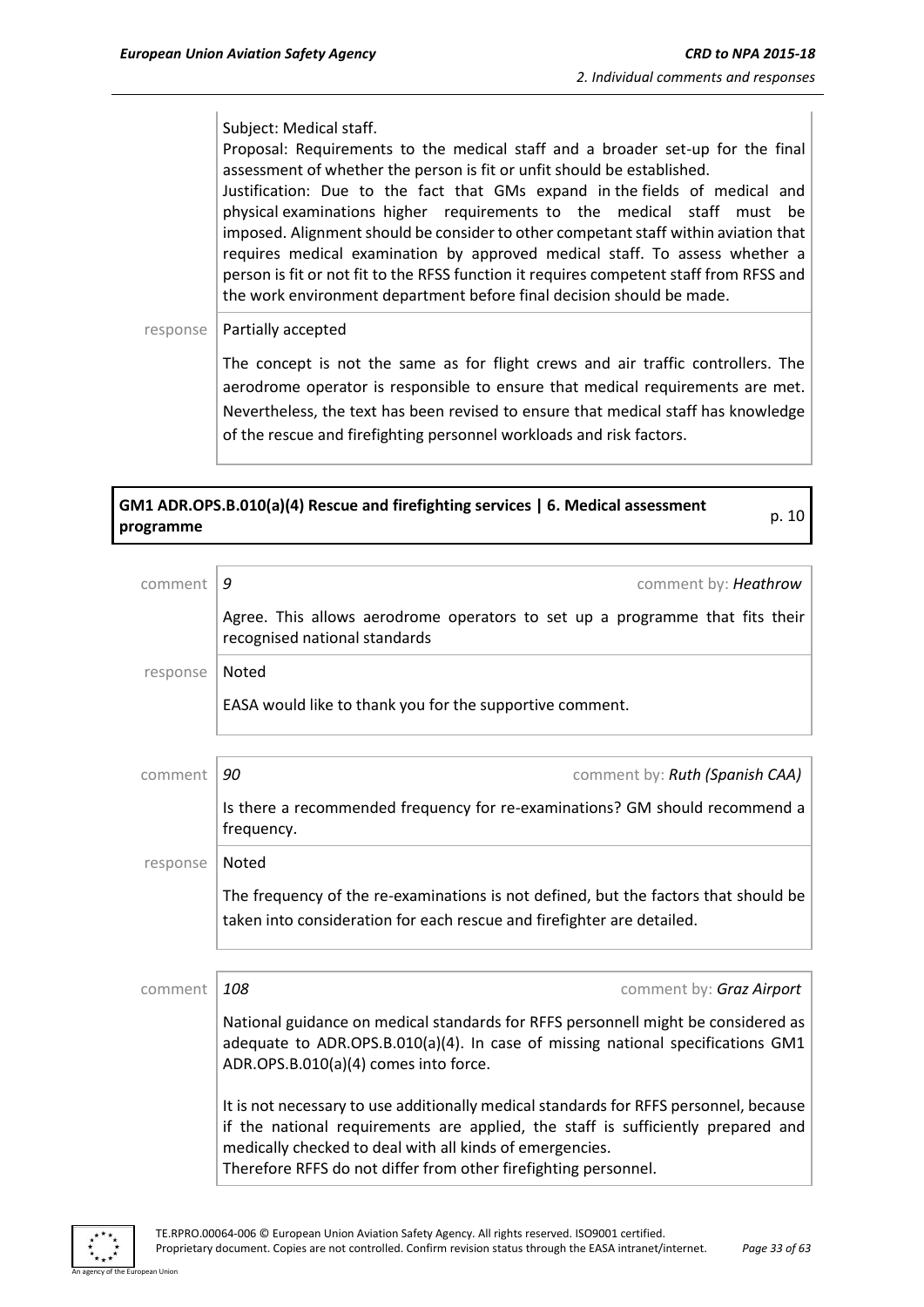| response | Noted                                                                                                                                                                                                                                                                                                                                                                                                  |
|----------|--------------------------------------------------------------------------------------------------------------------------------------------------------------------------------------------------------------------------------------------------------------------------------------------------------------------------------------------------------------------------------------------------------|
|          | The objective of this GM is detailed in the explanatory note of the NPA.                                                                                                                                                                                                                                                                                                                               |
| comment  | 114<br>comment by: UK CAA                                                                                                                                                                                                                                                                                                                                                                              |
|          | Page 10                                                                                                                                                                                                                                                                                                                                                                                                |
|          | Paragraph GM1 ADR.OPS.B.010(a)(4) - 6. Medical assessment programme                                                                                                                                                                                                                                                                                                                                    |
|          | <b>Comment</b> - UK-CAA recommends expanding the second paragraph to read: "The<br>programme should include an initial assessment prior to employment and re-<br>examinations at regular intervals. The frequency of the re-examinations may take<br>into account the age of the person, the medical history, etc. (e.g. a three yearly<br>programme until the age of fifty, and annually thereafter)" |
|          | Rationale - To assist with consistency of periodicity within member states, and<br>operators within member states.                                                                                                                                                                                                                                                                                     |
| response | Not accepted                                                                                                                                                                                                                                                                                                                                                                                           |
|          | The frequency of the re-examination of each firefighter depends on many factors,<br>including medical history; therefore, EASA will not propose specific frequencies.                                                                                                                                                                                                                                  |

## **GM1 ADR.OPS.B.010(a)(4) Rescue and firefighting services | 7. Medical assessments** p. 10-12

| comment  | 70<br>comment by: AENA                                                                                                                                                                                                                                                                                                                                                                                 |
|----------|--------------------------------------------------------------------------------------------------------------------------------------------------------------------------------------------------------------------------------------------------------------------------------------------------------------------------------------------------------------------------------------------------------|
|          | In the point b) there are some terms we consider vague or imprecise, such as<br>abnormality, wound, injury or sequel from an operation, etc.                                                                                                                                                                                                                                                           |
| response | Noted                                                                                                                                                                                                                                                                                                                                                                                                  |
|          | Indeed, the terms are very generic, but the content of this GM should be read in<br>conjunction with GM2 ADR.OPS.B.010(a)(4).                                                                                                                                                                                                                                                                          |
|          |                                                                                                                                                                                                                                                                                                                                                                                                        |
| comment  | 72<br>comment by: AENA                                                                                                                                                                                                                                                                                                                                                                                 |
|          | In the point c) we consider that the list of clinical examinations should include all the<br>items refered in the GM 2ADR.OPS.B.010 (a)(4) and not only the ones mentioned<br>(cardiovascular system, respiratory sustem, musculoskeletal<br>system<br>now<br>otorhinolaryngology and visual system). These items are:<br>Cardiovascular system<br>Respiratory system<br>$\bullet$<br>Digestive system |



.<br>An Union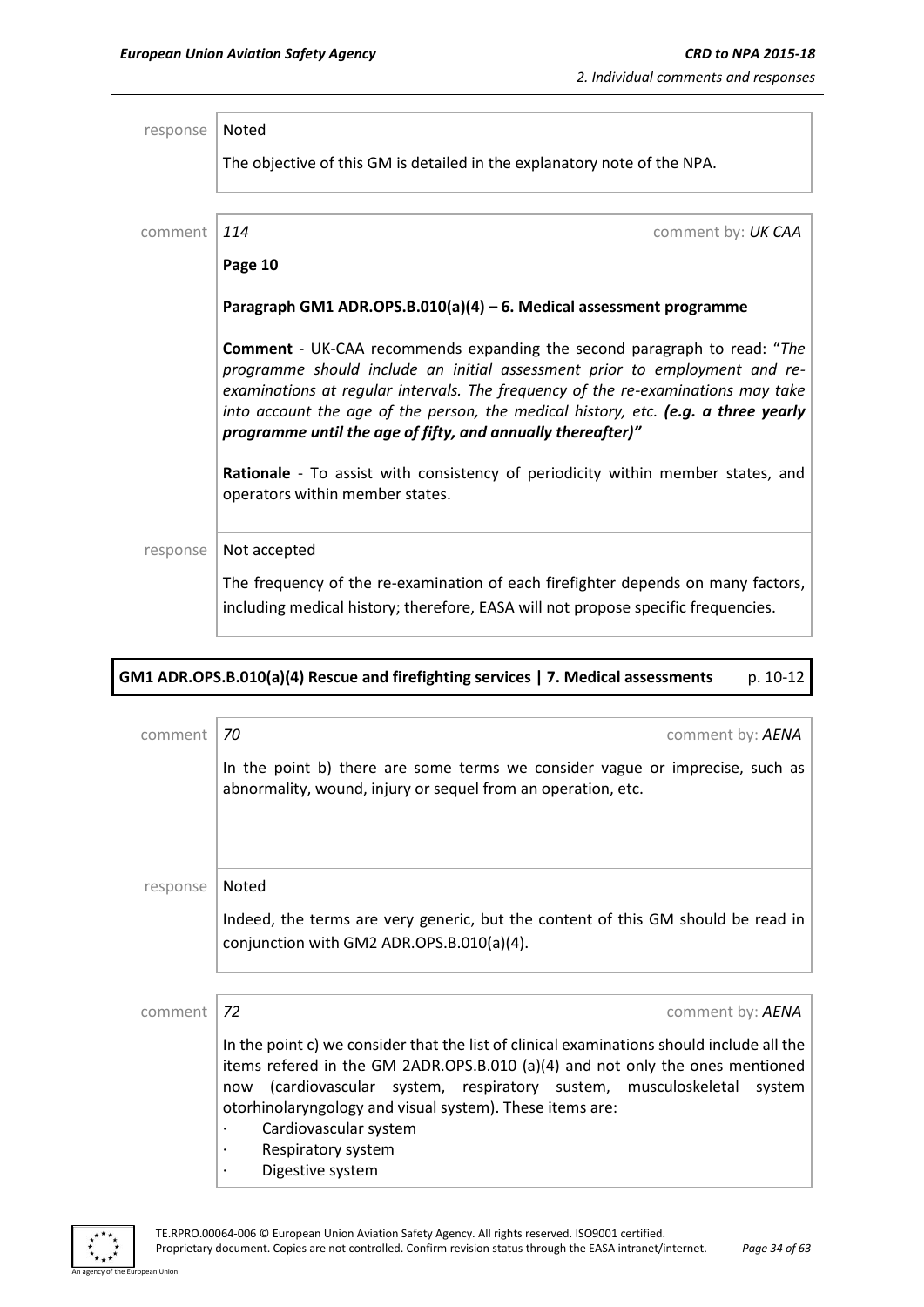- Metabolic and endocrine system
- · Haematology
- Genitourinary system
- · Infectious diseases
- Obstetrics and gynecology
- Musculoskeletal system
- **Psychiatry**
- **Neurology**
- Visual system
- · Othorhinolaryngology
- · Dermatology
- · Oncology

Is the scope of this subsequent medical assessment mentioned in the d) point, the same than the initial one? Does it take into account all the items mentioned bellow?:

- Cardiovascular system
- Respiratory system
- Digestive system
- Metabolic and endocrine system
- · Haematology
- Genitourinary system
- · Infectious diseases
- · Obstetrics and gynecology
- Musculoskeletal system
- **Psychiatry**
- **Neurology**
- · Visual system
- · Othorhinolaryngology
- · Dermatology
- · Oncology

In the paragraph: "Nevertheless, if during any medical assessment there is a doubt or if clinically indicated, additional medical examinations, tests or investigations may also be conducted if considered necessary by the medical staff."

We consider convenient to add as a possibility, psyquiatric assessments after big catastrophes

response | Noted

Point (c) refers to the initial assessment and more specifically point (c)(2) details the clinical examinations that should be conducted. It is important to note that point (c)(1) suggests an assessment of the medical history, which in certain cases may require additional clinical examinations. GM2 ADR.OPS.B.010(a)(4) refers to the medical criteria.

comment *73* comment by: *Fridfinnur*

NPA proposes detailed medical assessment, which will certainly result in increased costs for airports. That said, it is noticeable that the proposal for medical assessments

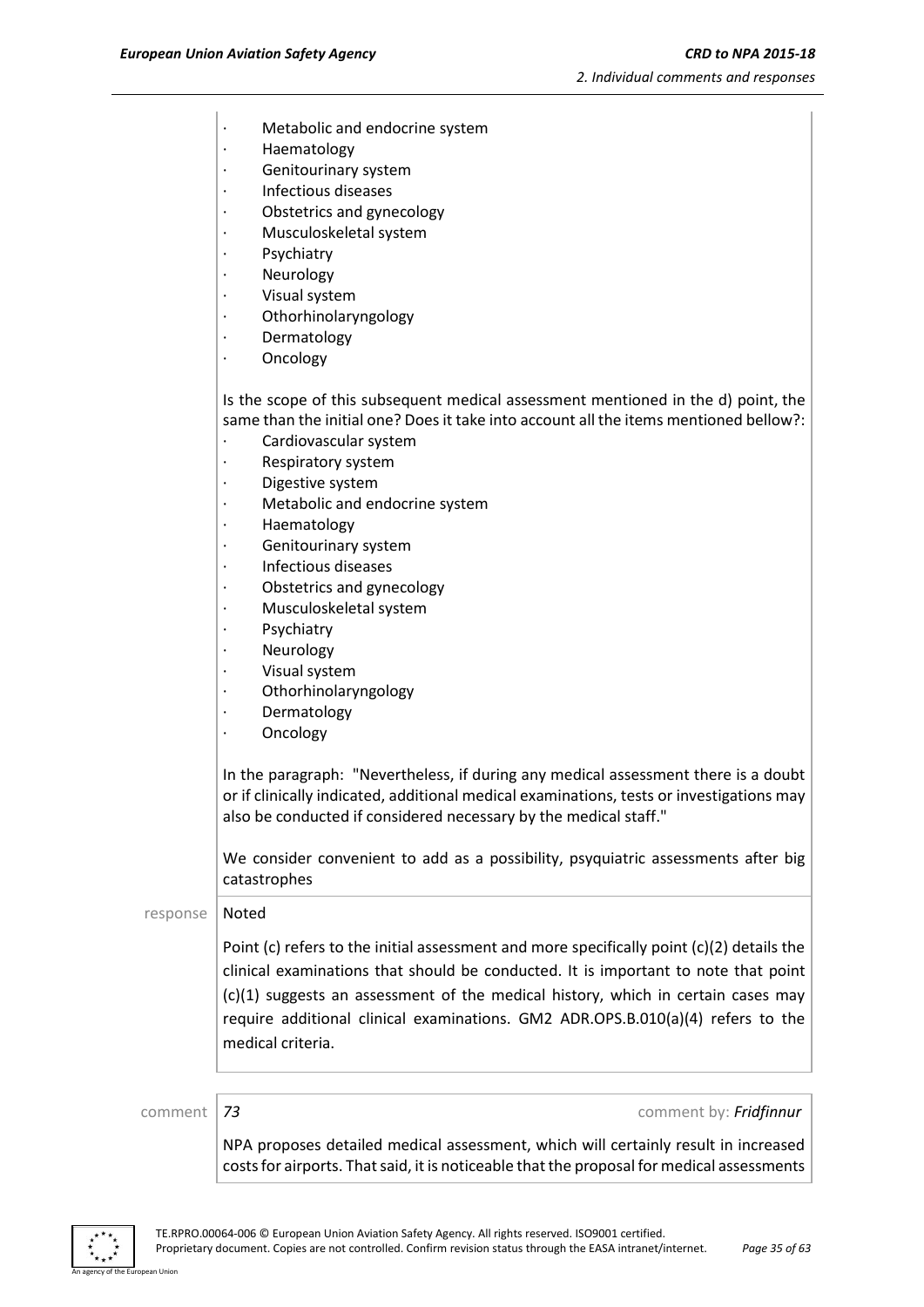|          | it is not mandatory not include screening for most common substance abuse, like<br>psychoactive substances, alcohol and illegal drugs. The proposal is just for screening<br>of alcohol.                                                                                                                                                                                                                                                                                                                             |
|----------|----------------------------------------------------------------------------------------------------------------------------------------------------------------------------------------------------------------------------------------------------------------------------------------------------------------------------------------------------------------------------------------------------------------------------------------------------------------------------------------------------------------------|
| response | Noted                                                                                                                                                                                                                                                                                                                                                                                                                                                                                                                |
| comment  | 74<br>comment by: AENA                                                                                                                                                                                                                                                                                                                                                                                                                                                                                               |
|          | It should be coherent with the GM2 ADR.OPS.B.010 and include every item<br>mentioned:<br>Cardiovascular system<br>Respiratory system<br>Digestive system<br>Metabolic and endocrine system<br>Haematology<br>Genitourinary system<br>$\bullet$<br>Infectious diseases<br>Obstetrics and gynecology<br>Musculoskeletal system<br>Psychiatry<br>Neurology<br>Visual system<br>Othorhinolaryngology<br>Dermatology<br>$\bullet$<br>Oncology<br>$\bullet$                                                                |
| response | Noted<br>Please refer to the response to comment #72.                                                                                                                                                                                                                                                                                                                                                                                                                                                                |
| comment  | 91<br>comment by: Ruth (Spanish CAA)                                                                                                                                                                                                                                                                                                                                                                                                                                                                                 |
|          | Paragraph (b) includes very unclear and unspecific information. What is an<br>abnormality? Is every chronic disease is problematic? Is any wound or sequel<br>problematic? The medical requirements are sufficiently thorough through the<br>document and there is no necessity for this paragraph.<br>Additionally, we believe this regulation should include the necessity of, not a<br>complete assessment, but at least a psychiatric evaluation after participating in<br>potentially traumatizing experiences. |
| response | Noted                                                                                                                                                                                                                                                                                                                                                                                                                                                                                                                |
|          | Please refer to the response to comment #70.                                                                                                                                                                                                                                                                                                                                                                                                                                                                         |
| comment  | comment by: Cluj Napoca Avram Iancu International Airport<br>100                                                                                                                                                                                                                                                                                                                                                                                                                                                     |
|          | We also estimate that Additional guidance material will support us - as aerodrome<br>operator - to assess the appropriateness of our current requirements and if is                                                                                                                                                                                                                                                                                                                                                  |

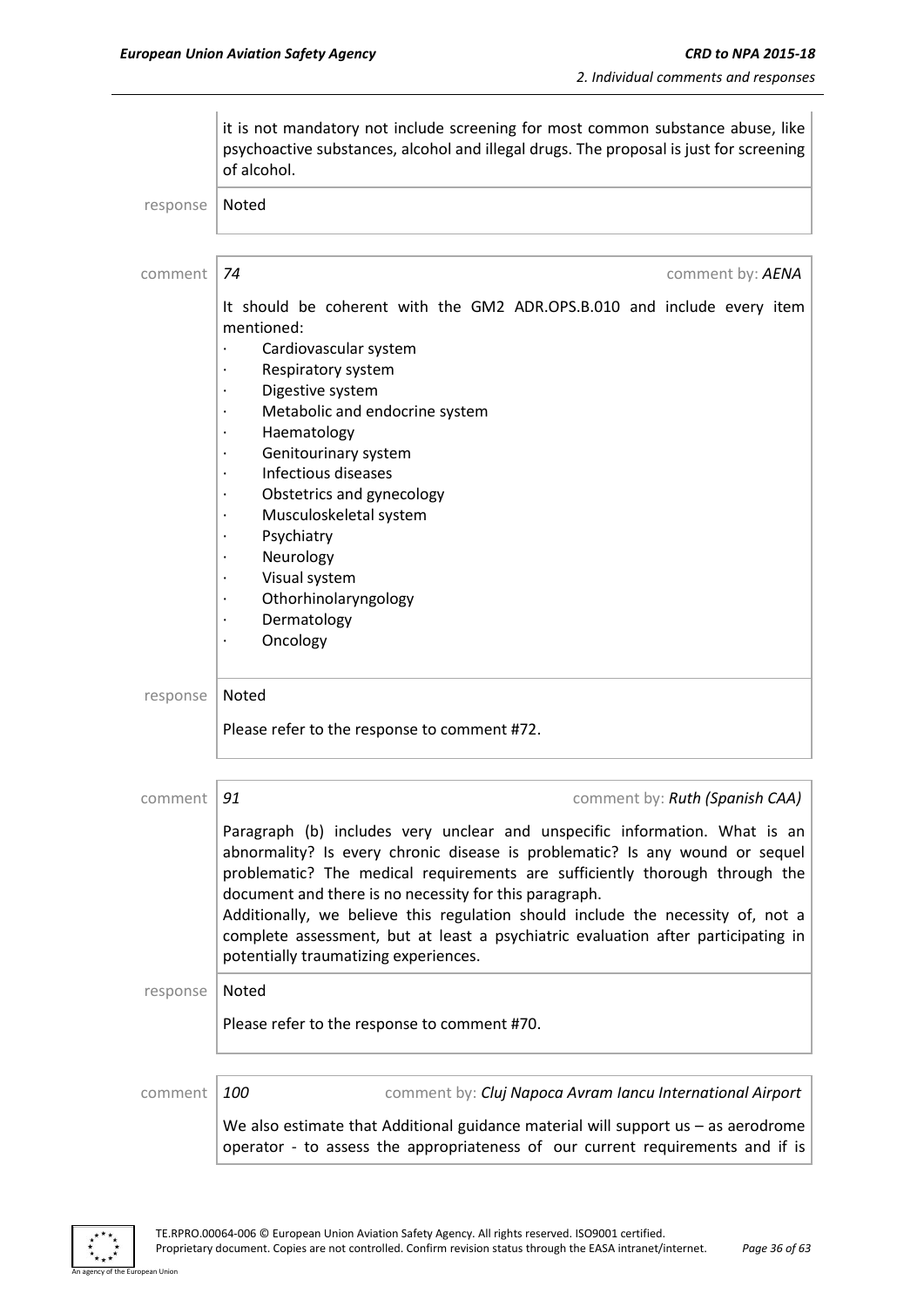|          | necessary to improve them. Your proposal regarding GM1 ADR.OPS.B010(a)(4) and<br>GM2 ADR.OPS.B010(a)(4), contains too much details.                                                                                                                                                                      |
|----------|----------------------------------------------------------------------------------------------------------------------------------------------------------------------------------------------------------------------------------------------------------------------------------------------------------|
| response | <b>Noted</b>                                                                                                                                                                                                                                                                                             |
|          | EASA already provides enough guidance material to support the implementation.                                                                                                                                                                                                                            |
| comment  | 109<br>comment by: Graz Airport                                                                                                                                                                                                                                                                          |
|          | National guidance on medical standards for RFFS personnell might be considered as<br>adequate to ADR.OPS.B.010(a)(4). In case of missing national specifications GM1<br>ADR.OPS.B.010(a)(4) comes into force.                                                                                            |
|          | It is not necessary to use additionally medical standards for RFFS personnel, because<br>if the national requirements are applied, the staff is sufficiently prepared and<br>medically checked to deal with all kinds of emergencies.<br>Therefore RFFS do not differ from other firefighting personnel. |
| response | Noted<br>The objective of this GM is detailed in the explanatory note of the NPA.                                                                                                                                                                                                                        |
|          |                                                                                                                                                                                                                                                                                                          |
| comment  | 144<br>comment by: Avinor AS<br>(c) (3) self declaration                                                                                                                                                                                                                                                 |
|          | Rationale: The comments have been prepared by authorized external medical<br>personnel from Synergi Helse AS                                                                                                                                                                                             |
| response | Noted<br>The comment is not understood.                                                                                                                                                                                                                                                                  |
|          |                                                                                                                                                                                                                                                                                                          |

# **GM1 ADR.OPS.B.010(a)(4) Rescue and firefighting services | 8. Medical report** p. 12

| comment  | comment by: French CAA<br>19                                                                                                                                                                                                                                                                         |
|----------|------------------------------------------------------------------------------------------------------------------------------------------------------------------------------------------------------------------------------------------------------------------------------------------------------|
|          | Currently in French law the transmission of the medical report to the employer is<br>forbidden according to the medical secret principle even if the report is limited to<br>the indications described in the GM proposed (fit or unfit the date of the next medical<br>assessment and limitations). |
|          | We considered that the requirement for the personnel to hold at any time one<br>medical report is too much demanding. It would be sufficient to require that each<br>person could justify of his medical fitness in a reasonable delay.                                                              |
| response | Noted                                                                                                                                                                                                                                                                                                |



an Union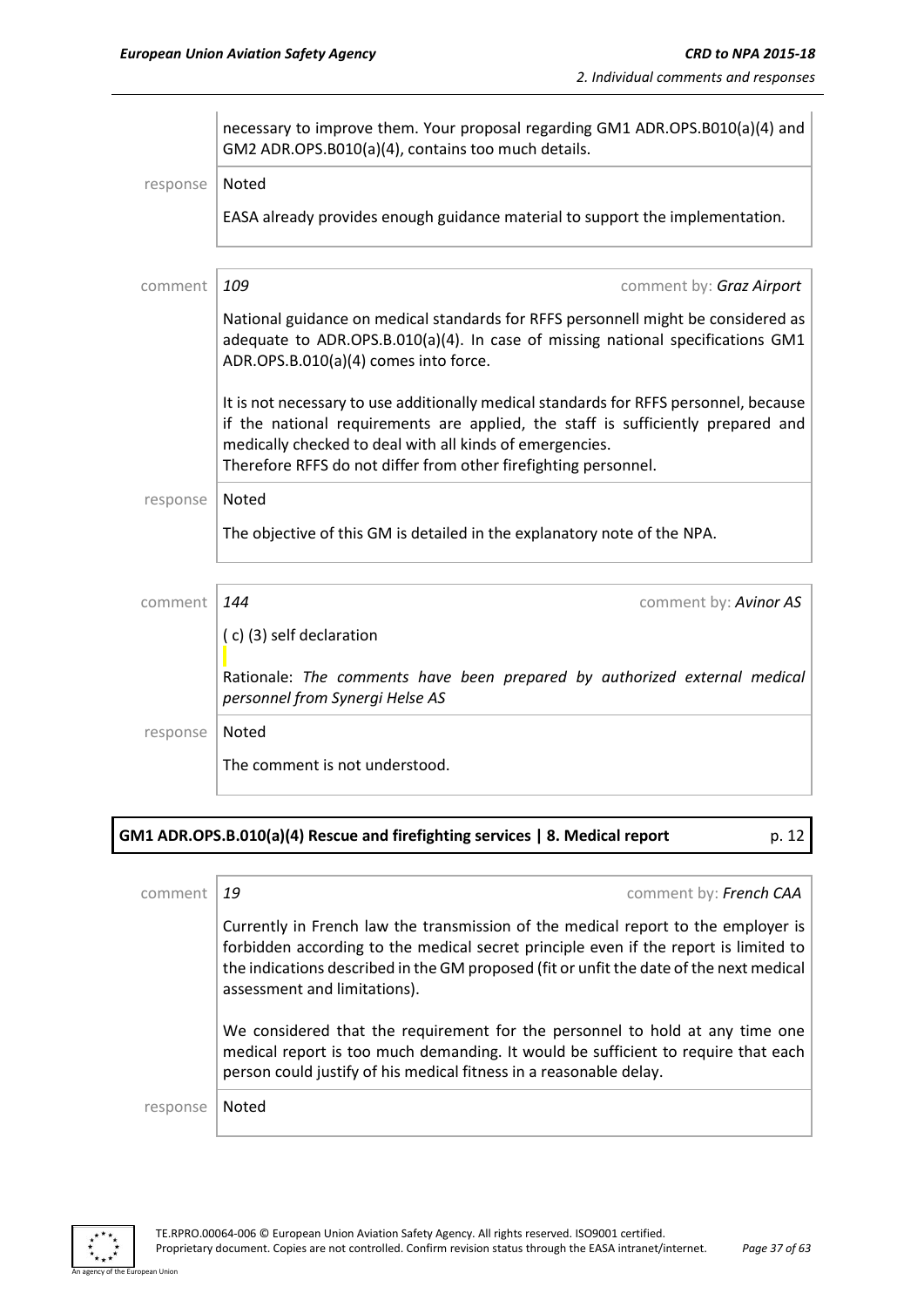EASA considers important for the employer to be aware if a rescue and firefighter is fit to execute the duties. The method proposed by EASA does not prevent other methods from being used in order to achieve the objective. In regard to the proposal that a person shall hold one medical report at any time, EASA does not understand why this is too demanding. comment *34* comment by: *ADV - German Airports Association* There should be a provision that the relevant results of the medical assessment is to be given to the compentent entity within the airport fire brigade. It has to ensure that the employee, in the case of limited fitness, is used safely and recommendations can be given to regain fitness. response | Noted EASA proposes to transmit the medical report to the employer of the rescue and firefighter. This is an issue that should be dealt within the organisation. comment **92 comment 502 comment by:** *Ruth (Spanish CAA)* Medical information is confidential in Spain. Medical staff does not have the power to provide such information to the employer. We see two options regarding this limitation: - Medical staff would provide a verdict of "fit" or "unfit" to the organization, with no further information - Creating a RFFS personnel medical certificate (like ATCO or pilots). RFFS personnel would obtain or be denied this certificate and that would be what they provide to the employer. response | Noted EASA does not propose to transmit medical data to the employer. Only the indication 'fit/unfit' should be disclosed together with any operational limitations. Furthermore, the establishment of a medical certificate for rescue and firefighters is not foreseen in Regulation (EU) 2018/1139. comment *110* comment by: *Graz Airport* National guidance on medical standards for RFFS personnell might be considered as adequate to ADR.OPS.B.010(a)(4). In case of missing national specifications GM1 ADR.OPS.B.010(a)(4) comes into force. It is not necessary to use additionally medical standards for RFFS personnel, because if the national requirements are applied, the staff is sufficiently prepared and



medically checked to deal with all kinds of emergencies.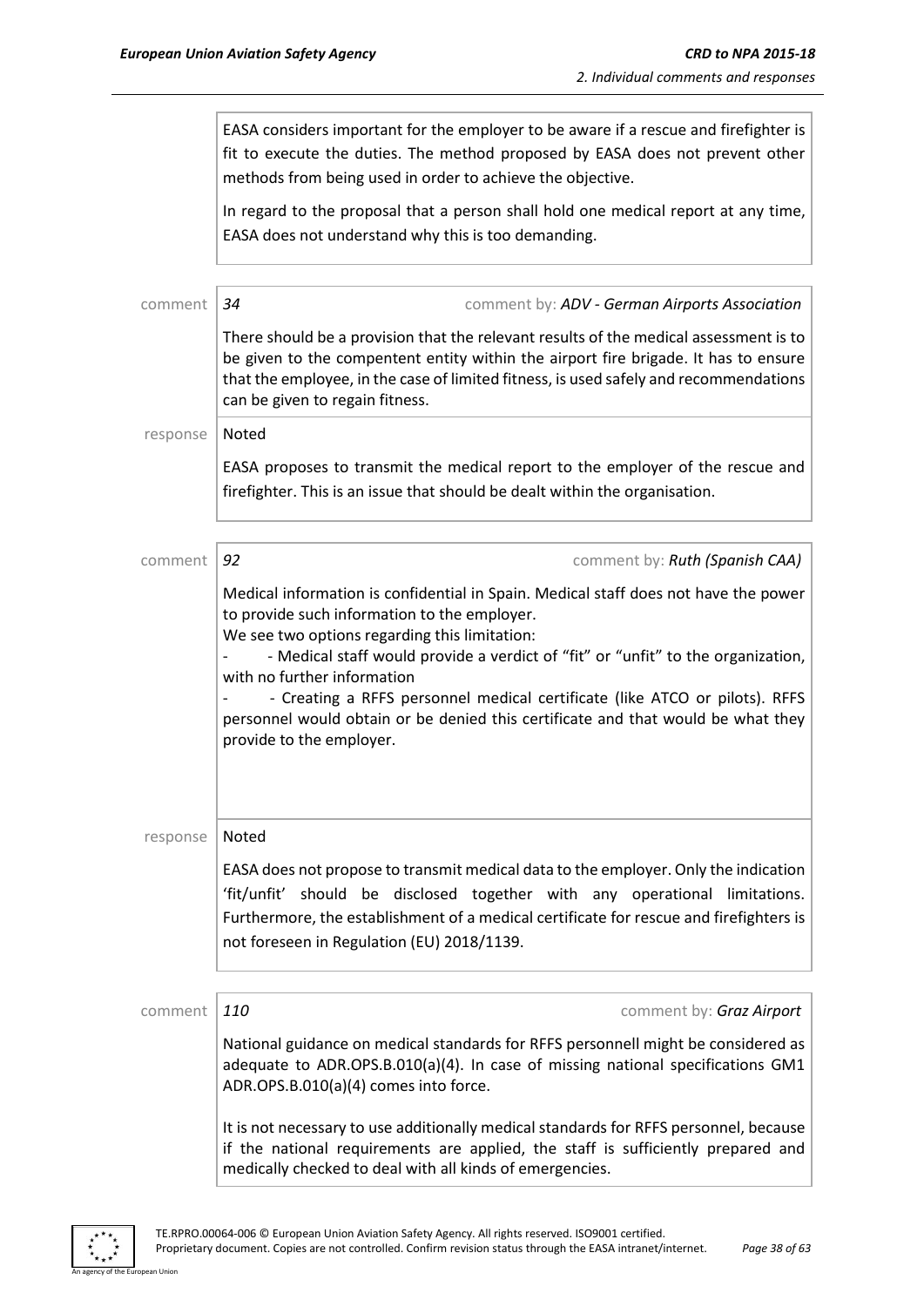Therefore RFFS do not differ from other firefighting personnel.

response Noted

The objective of this GM is detailed in the explanatory note of the NPA.

| GM1 ADR.OPS.B.010(a)(4) Rescue and firefighting services   9. Limitations | p. 12-13 |
|---------------------------------------------------------------------------|----------|
|                                                                           |          |

| comment  | 11<br>comment by: Heathrow                                                                                                                                                                                                                                                                                                                                                                                                                                                                                                                                                                                                                                                                                                                                           |
|----------|----------------------------------------------------------------------------------------------------------------------------------------------------------------------------------------------------------------------------------------------------------------------------------------------------------------------------------------------------------------------------------------------------------------------------------------------------------------------------------------------------------------------------------------------------------------------------------------------------------------------------------------------------------------------------------------------------------------------------------------------------------------------|
|          | This is positive and allows aerodrome operators to make a risk based decisions about<br>bringing fire fighters back to operational duties                                                                                                                                                                                                                                                                                                                                                                                                                                                                                                                                                                                                                            |
| response | Noted                                                                                                                                                                                                                                                                                                                                                                                                                                                                                                                                                                                                                                                                                                                                                                |
|          | EASA would like to thank you for the supportive comment.                                                                                                                                                                                                                                                                                                                                                                                                                                                                                                                                                                                                                                                                                                             |
| comment  | 20<br>comment by: French CAA                                                                                                                                                                                                                                                                                                                                                                                                                                                                                                                                                                                                                                                                                                                                         |
|          | 1 - When the wearing of corrective lenses or hearing aids are required is should be<br>mandatory to have a spare.                                                                                                                                                                                                                                                                                                                                                                                                                                                                                                                                                                                                                                                    |
|          | 2- According to these provisions, when a person does not meet all the medical<br>criteria, the medical staff may declare fitness with operational restrictions. The<br>restrictions listed in (d) and (e) appear to be incompatible with firefighting missions<br>(except (d)(5) "driving"). Indeed, allowing such restrictions would either lead to a<br>decrease in the effectiveness of rescue services (e. g. during firefighting operations a<br>personnel RFF may be confronted with situations incompatible with their<br>restrictions) or to an increase in staff costs to compensate the applied limitations.<br>For the reasons mentioned above, operational limitations cannot be permanent and<br>must therefore only be possible for temporary periods. |
| response | Noted                                                                                                                                                                                                                                                                                                                                                                                                                                                                                                                                                                                                                                                                                                                                                                |
|          | In regard to point 1, EASA considers that this should be arranged at local level taking<br>into account the operational requirements.                                                                                                                                                                                                                                                                                                                                                                                                                                                                                                                                                                                                                                |
|          | For point 2, the list provided contains examples and is not exhaustive. In any case,<br>the limitations are considered to be a temporary nature, which can be removed<br>following a re-assessment. Furthermore, EASA does not consider that a person<br>should be employed as a rescue and firefighter if they fail to pass the initial<br>assessment.                                                                                                                                                                                                                                                                                                                                                                                                              |
|          |                                                                                                                                                                                                                                                                                                                                                                                                                                                                                                                                                                                                                                                                                                                                                                      |
| comment  | 58<br>comment by: UAF (Union des Aéroports Français)                                                                                                                                                                                                                                                                                                                                                                                                                                                                                                                                                                                                                                                                                                                 |
|          | UAF support French CAA comments                                                                                                                                                                                                                                                                                                                                                                                                                                                                                                                                                                                                                                                                                                                                      |
| response | Noted                                                                                                                                                                                                                                                                                                                                                                                                                                                                                                                                                                                                                                                                                                                                                                |



n Union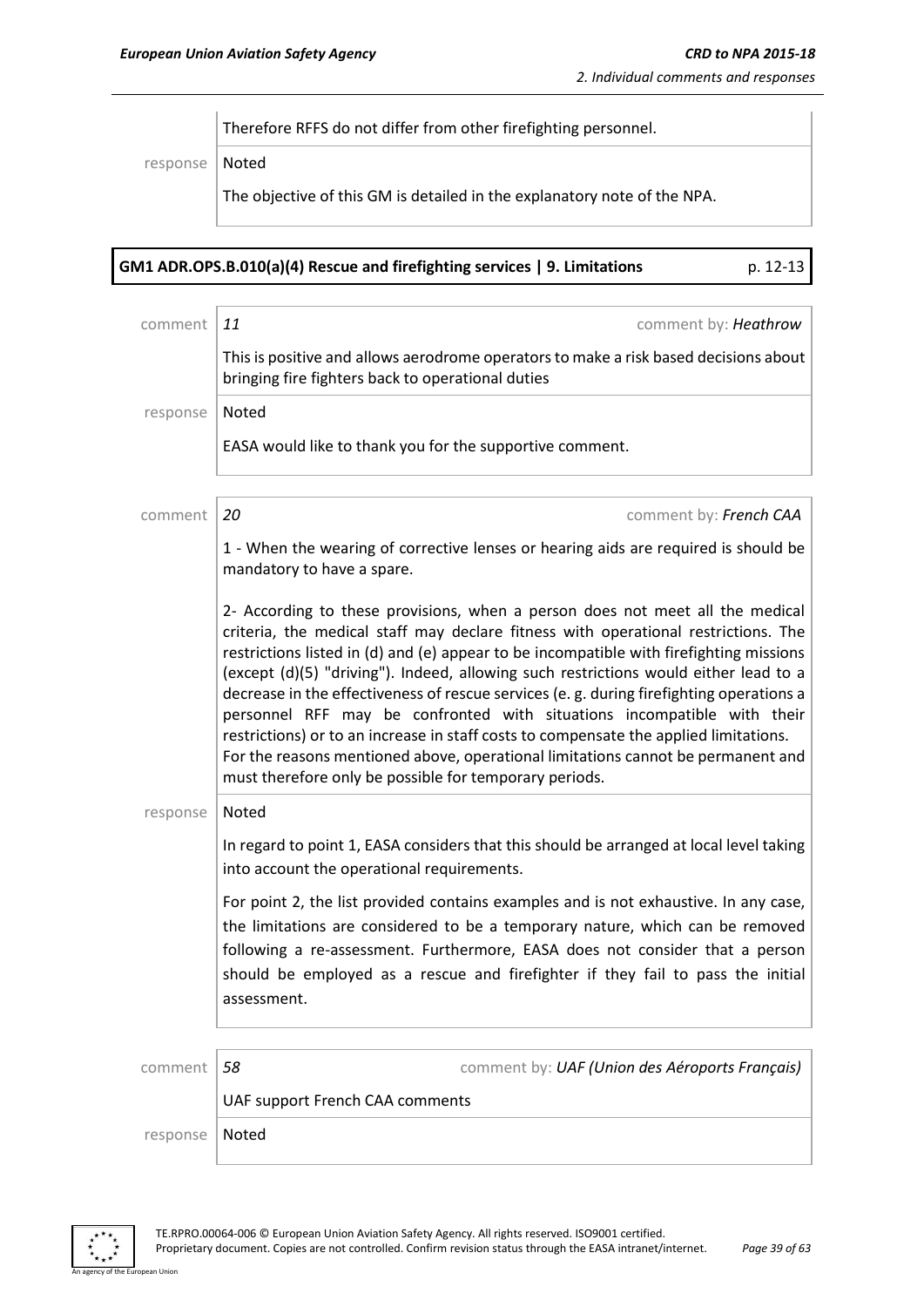| comment  | 93<br>comment by: Ruth (Spanish CAA)                                                                                                                                                                                                                                                                                                                                                                                                                                                                                               |
|----------|------------------------------------------------------------------------------------------------------------------------------------------------------------------------------------------------------------------------------------------------------------------------------------------------------------------------------------------------------------------------------------------------------------------------------------------------------------------------------------------------------------------------------------|
|          | There is a lack of definition in the concept of "limitations" and its implementation.<br>Is medical staff able to evaluate how medical limitations can influence in an RFFS job?<br>Are they capable of establishing operational limitations having no knowledge of the<br>characteristics of RFFS work?<br>Additionally, this paragraph talks about operational limitations o and aids. Two<br>examples of aids are provided, but there are no examples of operational limitations<br>that could help understand what this means. |
| response | Noted                                                                                                                                                                                                                                                                                                                                                                                                                                                                                                                              |
|          | The medical report contains the limitations which then should be assessed by<br>operational staff in order to determine which tasks a person can perform safely<br>taking into account the established limitation(s).                                                                                                                                                                                                                                                                                                              |
| comment  | 111<br>comment by: Graz Airport                                                                                                                                                                                                                                                                                                                                                                                                                                                                                                    |
|          | National guidance on medical standards for RFFS personnell might be considered as<br>adequate to ADR.OPS.B.010(a)(4). In case of missing national specifications GM1<br>ADR.OPS.B.010(a)(4) comes into force.                                                                                                                                                                                                                                                                                                                      |
|          | It is not necessary to use additionally medical standards for RFFS personnel, because<br>if the national requirements are applied, the staff is sufficiently prepared and<br>medically checked to deal with all kinds of emergencies.<br>Therefore RFFS do not differ from other firefighting personnel.                                                                                                                                                                                                                           |
| response | Noted                                                                                                                                                                                                                                                                                                                                                                                                                                                                                                                              |
|          | The objective of this GM is detailed in the explanatory note of the NPA.                                                                                                                                                                                                                                                                                                                                                                                                                                                           |
| comment  | 143<br>comment by: Avinor AS                                                                                                                                                                                                                                                                                                                                                                                                                                                                                                       |
|          | (d) the employer must be able to facilitate the work for the rescue and firefighting<br>personnel with these limitations                                                                                                                                                                                                                                                                                                                                                                                                           |
|          | Rationale: The comments have been prepared by authorized external medical<br>personnel from Synergi Helse AS                                                                                                                                                                                                                                                                                                                                                                                                                       |
| response | Noted                                                                                                                                                                                                                                                                                                                                                                                                                                                                                                                              |

# **GM2 ADR.OPS.B.010(a)(4) Rescue and firefighting services | 1. CARDIOVASCULAR SYSTEM** p. 13-21

an Union

comment *35* comment by: *ADV - German Airports Association*

General Comment on GM2 ADR.OPS.B.010 (a)(4):

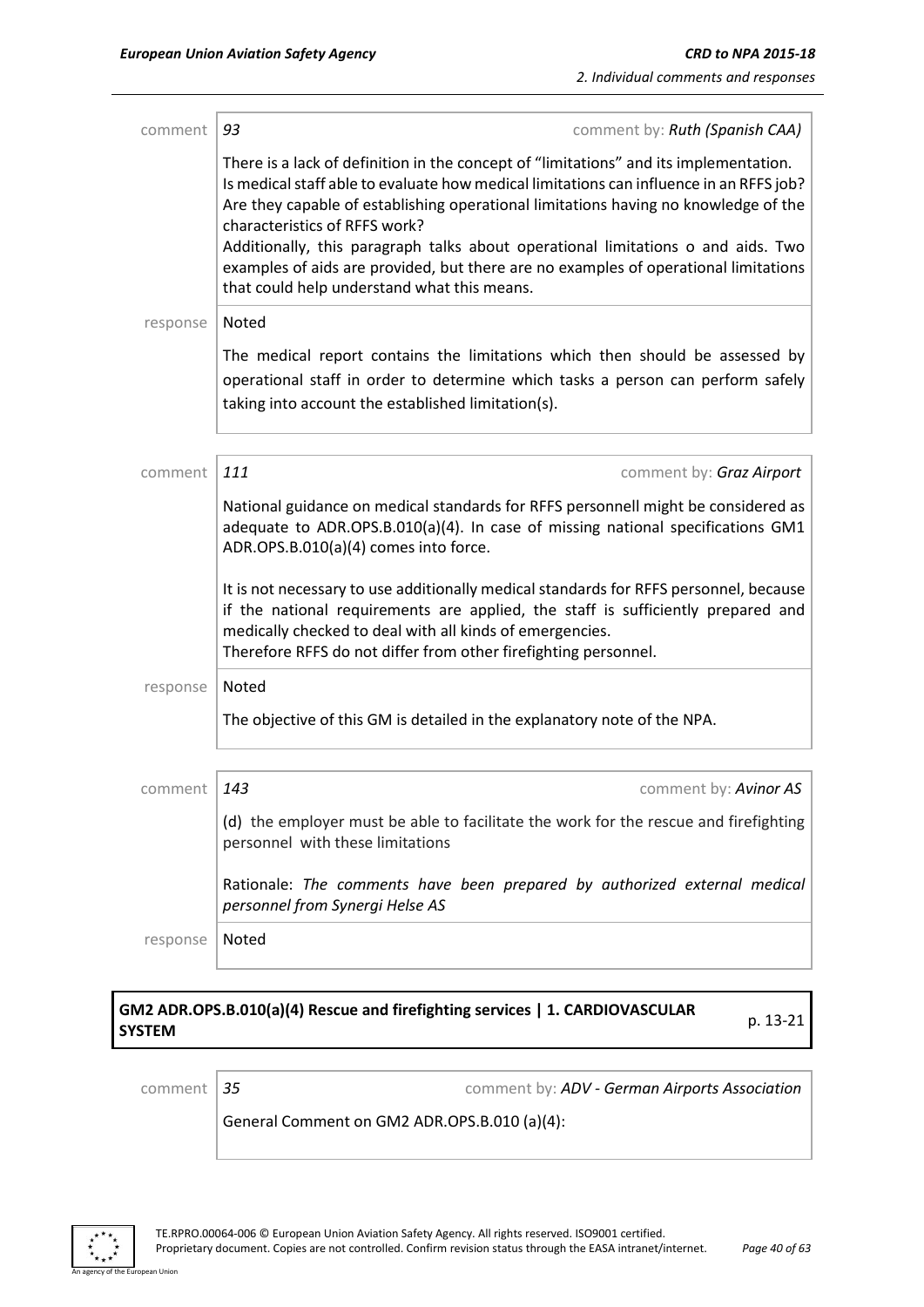|          | There should be a provision reflecting the maintenance of the principle that if a<br>unfitness is found, this is always initially classified as temporary, so that the employee<br>gets the opportunity to regain his/her fitness by medical treatment and after re-<br>examination can be classified as fit again. Only a little percentage of temporary<br>unfitness becomes permanent.                                                      |
|----------|------------------------------------------------------------------------------------------------------------------------------------------------------------------------------------------------------------------------------------------------------------------------------------------------------------------------------------------------------------------------------------------------------------------------------------------------|
| response | Noted                                                                                                                                                                                                                                                                                                                                                                                                                                          |
|          | The GM distinguishes clearly between the cases where a rescue and firefighter is<br>considered permanently unfit and the cases where an unfitness is considered<br>temporary and subject to further evaluation.                                                                                                                                                                                                                                |
| comment  | comment by: Federal Ministry of Transport Germany, Aerodrome<br>52<br>Department                                                                                                                                                                                                                                                                                                                                                               |
|          | Grundsätzlich entsprechen die genannten Kriterien dem Erkenntnisstand der<br>Arbeitsmedizin. Beibehalten werden muss, dass, sofern eine Untauglichkeit<br>festgestellt wird, dies zunächst immer als temporär eingestuft wird, sodass der<br>Arbeitnehmer die Möglichkeit bekommt, seine Untauglichkeit durch medizinische<br>Behandlung wieder beheben und nach erneuter Untersuchung wieder als<br>einsatzfähig eingestuft werden zu können. |
| response | Noted                                                                                                                                                                                                                                                                                                                                                                                                                                          |
|          | The GM distinguishes clearly between the cases where a rescue and firefighter is<br>considered permanently unfit and the cases where an unfitness is considered<br>temporary and subject to further evaluation.                                                                                                                                                                                                                                |
| comment  | 137<br>comment by: Avinor AS                                                                                                                                                                                                                                                                                                                                                                                                                   |
|          | (e) Chronic obstructive airways disease                                                                                                                                                                                                                                                                                                                                                                                                        |
|          | (2) (v) use of beta-blocking agents should be disqualifying                                                                                                                                                                                                                                                                                                                                                                                    |
|          | Rationale: The comments have been prepared by authorized external medical<br>personnel from Synergi Helse AS                                                                                                                                                                                                                                                                                                                                   |
| response | Noted                                                                                                                                                                                                                                                                                                                                                                                                                                          |
| comment  | 138<br>comment by: Avinor AS                                                                                                                                                                                                                                                                                                                                                                                                                   |
|          | (g) Syncope                                                                                                                                                                                                                                                                                                                                                                                                                                    |
|          | Recurrent vasovagal syncope should be assessed as unfit                                                                                                                                                                                                                                                                                                                                                                                        |



т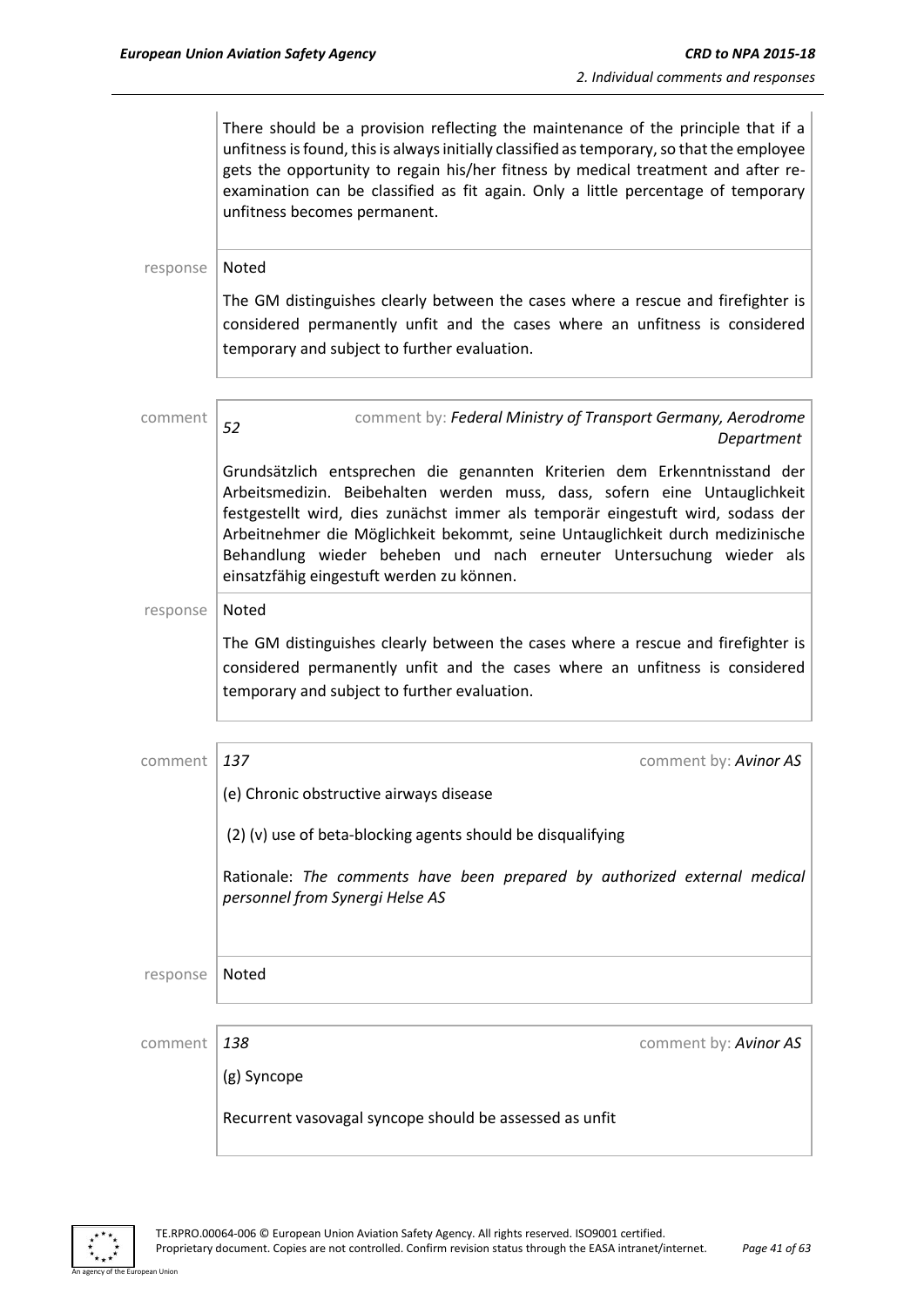|          | Rationale: The comments have been prepared by authorized external medical<br>personnel from Synergi Helse AS                                                                                                                                                                                                                                        |
|----------|-----------------------------------------------------------------------------------------------------------------------------------------------------------------------------------------------------------------------------------------------------------------------------------------------------------------------------------------------------|
| response | Noted                                                                                                                                                                                                                                                                                                                                               |
|          | This is already implied in point $(g)(1)$ .                                                                                                                                                                                                                                                                                                         |
| comment  | 139<br>comment by: Avinor AS                                                                                                                                                                                                                                                                                                                        |
|          | (f) Other cardiac disorders                                                                                                                                                                                                                                                                                                                         |
|          | (1) Abnormality of the pericardium, myocardium or endocardium                                                                                                                                                                                                                                                                                       |
|          | Rationale: The comments have been prepared by authorized external medical<br>personnel from Synergi Helse AS                                                                                                                                                                                                                                        |
| response | Accepted,                                                                                                                                                                                                                                                                                                                                           |
|          | The text has been revised as proposed.                                                                                                                                                                                                                                                                                                              |
| comment  | 140<br>comment by: Avinor AS                                                                                                                                                                                                                                                                                                                        |
|          | (3) Rescue and firefighting personnel with a suspected or established diagnosis, of<br>any of the following conditions should be assessed as unfit. Following satisfactory<br>treatment and specialist review, a fit assessment can be considered.                                                                                                  |
|          | (iii) Aneurysm of the infra-renal abdominal aorta after surgery;<br>(vi) off the list<br>(vii) off the list<br>(ix) off the list                                                                                                                                                                                                                    |
|          | Rationale: The comments have been prepared by authorized external medical<br>personnel from Synergi Helse AS                                                                                                                                                                                                                                        |
| response | Noted                                                                                                                                                                                                                                                                                                                                               |
|          | It is understood that what is proposed in points (vi), (vii) and (ix) is to be considered<br>as permanent unfitness. The EASA proposal does not contradict the comment;<br>however, it allows the consideration of a fit assessment following satisfactory<br>treatment and specialist review. This does not imply that a person is considered fit. |
| comment  | 141<br>comment by: Avinor AS                                                                                                                                                                                                                                                                                                                        |
|          | (2) Rescue and firefighting personnel with any of the following conditions should be<br>assessed as unfit:                                                                                                                                                                                                                                          |

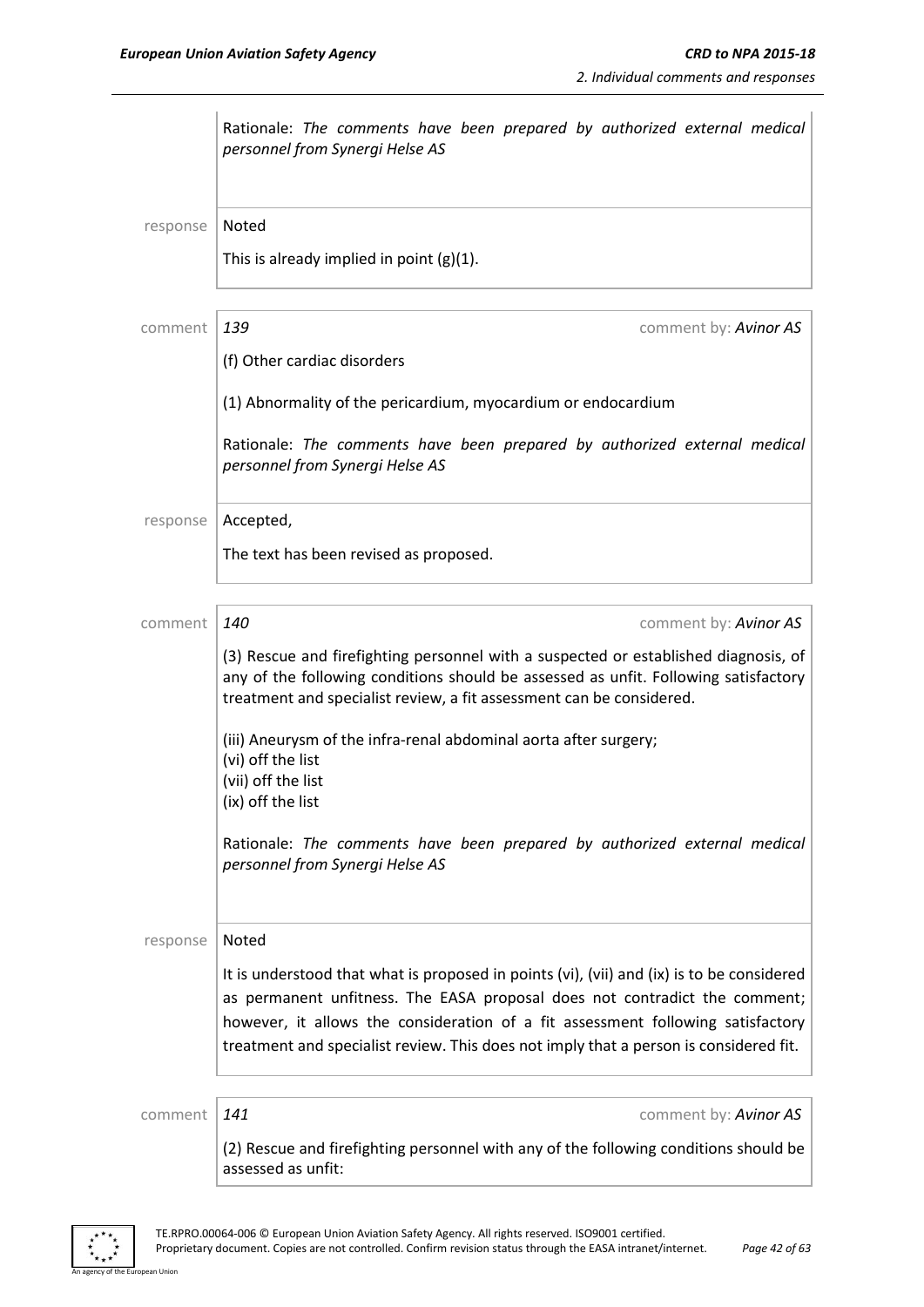$\overline{\phantom{a}}$ 

|          | (xi) Aneurysm of the infra-renal abdominal aorta<br>(xi) Significant disorder of cardiac rhythm, including pacemakers and ablation<br>therapy<br>(xii) Abnormality of the pericardium, myocardium or endocardium<br>(xiii) Recurrent vasovagal syncope;<br>Rationale: The comments have been prepared by authorized external medical<br>personnel from Synergi Helse AS                                                          |  |  |
|----------|----------------------------------------------------------------------------------------------------------------------------------------------------------------------------------------------------------------------------------------------------------------------------------------------------------------------------------------------------------------------------------------------------------------------------------|--|--|
| response | Noted                                                                                                                                                                                                                                                                                                                                                                                                                            |  |  |
|          | Please refer to the response to comment #140.                                                                                                                                                                                                                                                                                                                                                                                    |  |  |
| comment  | 142<br>comment by: Avinor AS                                                                                                                                                                                                                                                                                                                                                                                                     |  |  |
|          | (a) General                                                                                                                                                                                                                                                                                                                                                                                                                      |  |  |
|          | The frequency of the medical assessment should be determined by:<br>• The risk of cardiovascular disease.<br>. The risk of being exposed to contaminated working air that can affect the lung<br>function. This will, among other things, depend on the frequency of and type of<br>smoke/dust/gas and chemicals.                                                                                                                |  |  |
|          | The risk of cardiovascular disease during the next ten years should be considered by<br>using for example NORRISK 2 or SCORE, regards to gender and age, smoker or non-<br>smoker, cholesterol and systolic blood pressure. Other risk factors are also important<br>like, heredity for cardiovascular disease, use of medication for hypertension,<br>abdominal obesity, diabetes, rheumatoid arthritis and psychosocial stress |  |  |
|          | There must be always considered further cardiological evaluation depends on the<br>risk at certain age range. There should be strict requirements because the rescue and<br>firefighting personnel has higher workload and strain on the heart than other<br>employees.                                                                                                                                                          |  |  |
|          | Rationale: The comments have been prepared by the Norwegian labour inspectorate                                                                                                                                                                                                                                                                                                                                                  |  |  |
| response | Noted                                                                                                                                                                                                                                                                                                                                                                                                                            |  |  |
|          | EASA recommends that each rescue and firefighter should follow a medical<br>assessment programme, which includes initial assessment and re-examinations at<br>regular intervals. EASA provides a list of criteria in order to determine the frequency;<br>however, this list is not exhaustive.                                                                                                                                  |  |  |

GM2 ADR.OPS.B.010(a)(4) Rescue and firefighting services | 2. RESPIRATORY SYSTEM p. 21-22



an Union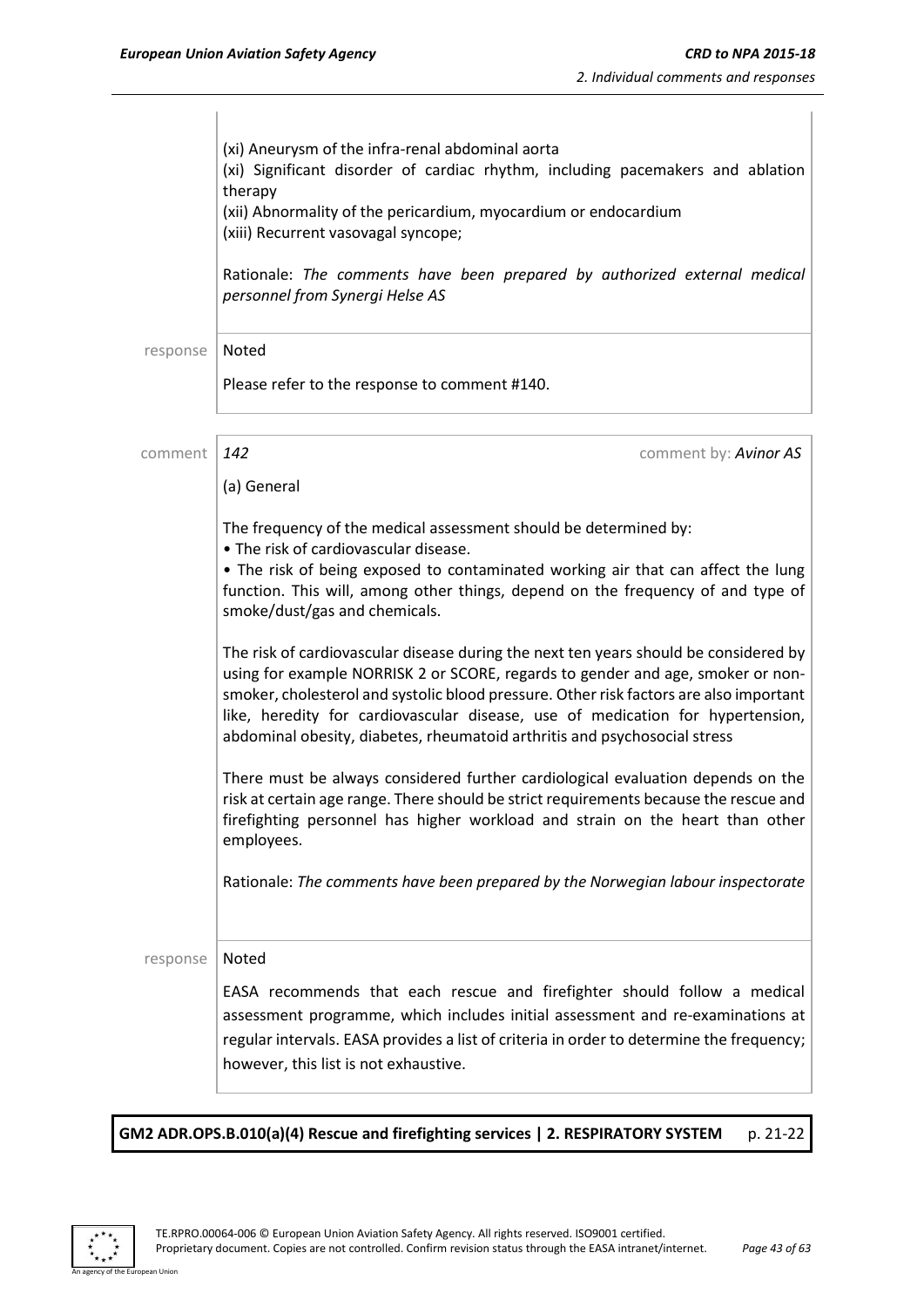| comment                                                                                                                                                                             | 135<br>comment by: Avinor AS                                                                                                                                                        |  |
|-------------------------------------------------------------------------------------------------------------------------------------------------------------------------------------|-------------------------------------------------------------------------------------------------------------------------------------------------------------------------------------|--|
|                                                                                                                                                                                     | (f) Asthma                                                                                                                                                                          |  |
|                                                                                                                                                                                     | (e) Chronic obstructive airways disease should be assessed as unfit<br>(f) treatment-causing asthma should be assessed as unfit                                                     |  |
|                                                                                                                                                                                     | Rationale: The comments have been prepared by authorized external medical<br>personnel from Synergi Helse AS                                                                        |  |
| response                                                                                                                                                                            | Noted                                                                                                                                                                               |  |
| The EASA proposal moves to the same direction; however, it allows a fit assessment<br>following special evaluation and imposition of limitations in the execution of the<br>duties. |                                                                                                                                                                                     |  |
|                                                                                                                                                                                     |                                                                                                                                                                                     |  |
| comment                                                                                                                                                                             | comment by: Avinor AS<br>136                                                                                                                                                        |  |
|                                                                                                                                                                                     | (e) Chronic obstructive airways disease                                                                                                                                             |  |
|                                                                                                                                                                                     | (e) Chronic obstructive airways disease should be assessed as unfit<br>(f) treatment-causing asthma should be assessed as unfit                                                     |  |
|                                                                                                                                                                                     | Rationale: The comments have been prepared by authorized external medical<br>personnel from Synergi Helse AS                                                                        |  |
| response                                                                                                                                                                            | Noted                                                                                                                                                                               |  |
|                                                                                                                                                                                     | The EASA proposal moves to the same direction; however, it allows a fit assessment<br>following special evaluation and imposition of limitations in the execution of the<br>duties. |  |
|                                                                                                                                                                                     |                                                                                                                                                                                     |  |

# **GM2 ADR.OPS.B.010(a)(4) Rescue and firefighting services | 3. DIGESTIVE SYSTEM** p. 22-23

| comment  | comment by: Avinor AS<br>133                                                                                                                                                                                                         |
|----------|--------------------------------------------------------------------------------------------------------------------------------------------------------------------------------------------------------------------------------------|
|          | (f) Hernia                                                                                                                                                                                                                           |
|          | A fit assessment may be considered subject to the extent of symptoms, satisfactory<br>treatment and after specialist evaluation. The risk of secondary complication or<br>worsening is minimal. Regular follow-up should be required |
|          | Rationale: The comments have been prepared by authorized external medical<br>personnel from Synergi Helse AS                                                                                                                         |
|          |                                                                                                                                                                                                                                      |
| response | Accepted                                                                                                                                                                                                                             |



ean Union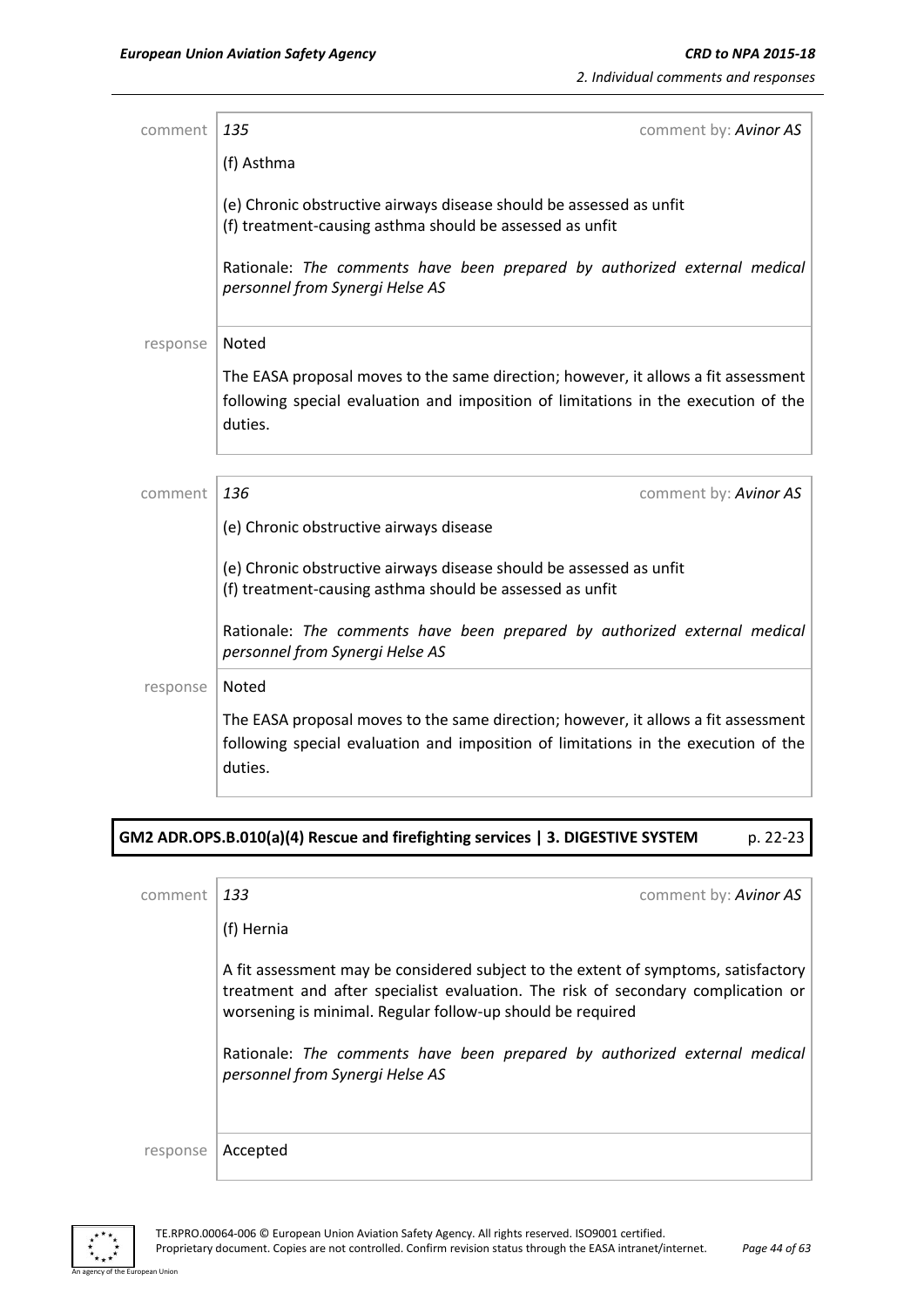The text has been revised as proposed.

| comment  | 134<br>comment by: Avinor AS                                                                                                                                                                                                         |
|----------|--------------------------------------------------------------------------------------------------------------------------------------------------------------------------------------------------------------------------------------|
|          | (b) Oesophageal varices                                                                                                                                                                                                              |
|          | A fit assessment may be considered subject to the extent of symptoms, satisfactory<br>treatment and after specialist evaluation. The risk of secondary complication or<br>worsening is minimal. Regular follow-up should be required |
|          | Rationale: The comments have been prepared by authorized external medical<br>personnel from Synergi Helse AS                                                                                                                         |
| response | Noted                                                                                                                                                                                                                                |
|          |                                                                                                                                                                                                                                      |

# **GM2 ADR.OPS.B.010(a)(4) Rescue and firefighting services | 4. METABOLIC AND ENDOCRINE SYSTEMS** p. 23-24

| comment  | 21<br>comment by: French CAA                                                                                                                                                                                                                 |  |
|----------|----------------------------------------------------------------------------------------------------------------------------------------------------------------------------------------------------------------------------------------------|--|
|          | This GM accepts all type of diabetes. France considers the insulin-dependent diabetic<br>is not compatible with RFF activities. This type of diabetes can result in sudden<br>disability and endanger both victims and the personnel himself |  |
| response | Noted                                                                                                                                                                                                                                        |  |
|          | EASA accepts all the types of diabetes subject to specific conditions as detailed in the<br>GM.                                                                                                                                              |  |
|          |                                                                                                                                                                                                                                              |  |
| comment  | 26<br>comment by: ADV - German Airports Association                                                                                                                                                                                          |  |
|          | Proposed revised text:                                                                                                                                                                                                                       |  |
|          | (b) Obesity                                                                                                                                                                                                                                  |  |
|          | (1) Obese Rescue and firefighting personnel (e.g. with a body mass index (BMI) $\geq$ 35)<br>may be assessed as fit only if the excess weight is not likely to interfere with the safe<br>exercise of duties.                                |  |
|          | Rationale                                                                                                                                                                                                                                    |  |

In the professional world, the BMI (body mass index) is partly controversial discussed, it should never be used as the sole criteria.

response | Accepted

an Hinio

The text has been revised as proposed.

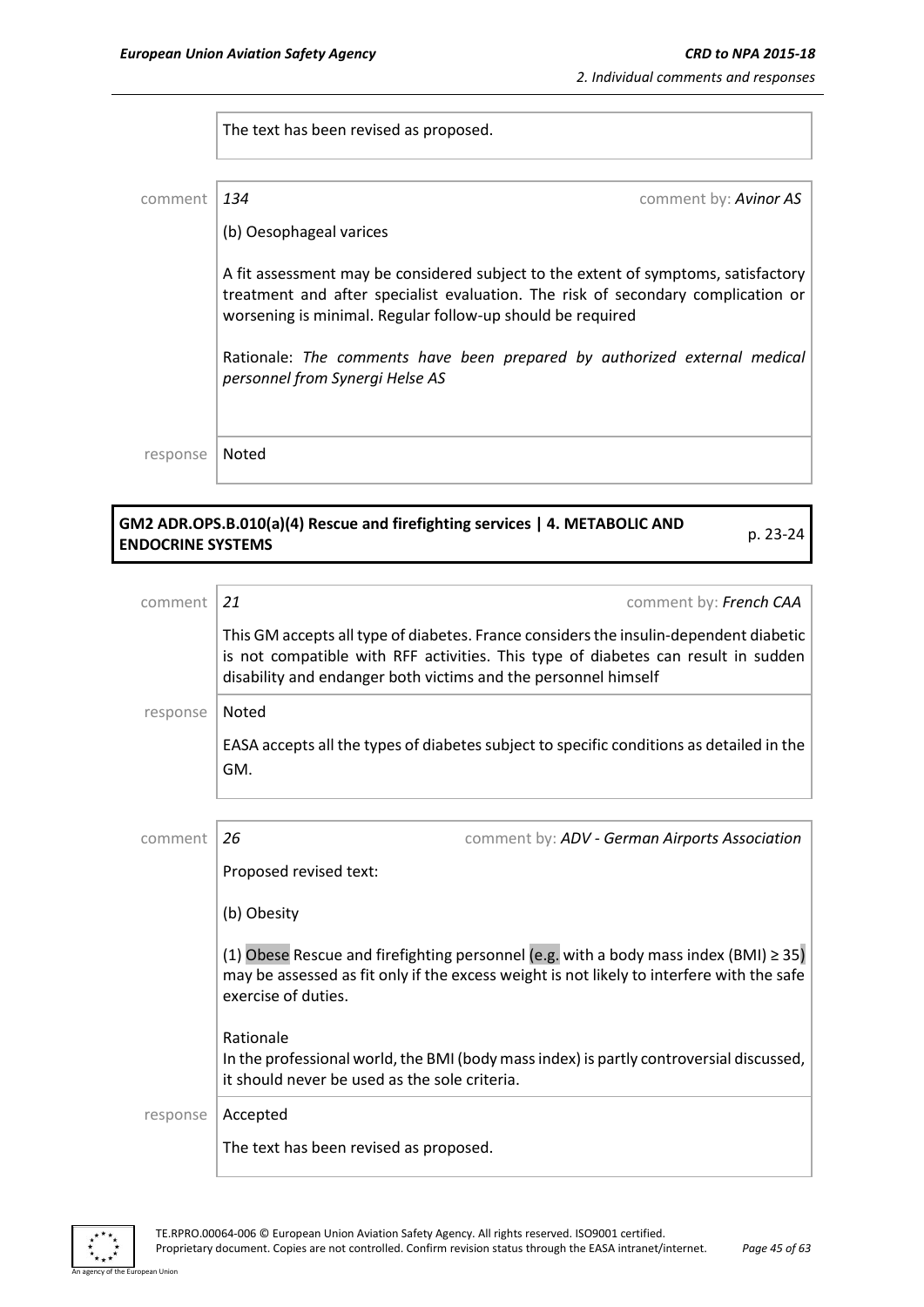| comment  | 40<br>comment by: Hahn                                                                                                                                                            |  |  |  |
|----------|-----------------------------------------------------------------------------------------------------------------------------------------------------------------------------------|--|--|--|
|          | BMI is always in public discussion. It should never be a single criteria.                                                                                                         |  |  |  |
| response | Noted                                                                                                                                                                             |  |  |  |
|          | The text has been revised. Please refer to the response to comment #26.                                                                                                           |  |  |  |
|          |                                                                                                                                                                                   |  |  |  |
| comment  | 59<br>comment by: UAF (Union des Aéroports Français)                                                                                                                              |  |  |  |
|          | UAF support French CAA comments                                                                                                                                                   |  |  |  |
| response | Noted                                                                                                                                                                             |  |  |  |
|          |                                                                                                                                                                                   |  |  |  |
| comment  | 132<br>comment by: Avinor AS                                                                                                                                                      |  |  |  |
|          | (e) Diabetes mellitus                                                                                                                                                             |  |  |  |
|          | DM requiring the use of potentially hypoglycaemic medication(s) including sulphonyl<br>ureas and insulin should be be assessed as unfit                                           |  |  |  |
|          | Rationale: The comments have been prepared by authorized external medical<br>personnel from Synergi Helse AS                                                                      |  |  |  |
|          |                                                                                                                                                                                   |  |  |  |
| response | Noted                                                                                                                                                                             |  |  |  |
|          | The GM does not prohibit considering the rescue and firefighter as unfit.<br>Nevertheless, the GM considers a fit assessment as an option subject to very specific<br>conditions. |  |  |  |

# **GM2 ADR.OPS.B.010(a)(4) Rescue and firefighting services | 5. HAEMATOLOGY** p. 24-25

| comment  | comment by: Airside safety<br>63                                                                                                                                                                                                                                                            |
|----------|---------------------------------------------------------------------------------------------------------------------------------------------------------------------------------------------------------------------------------------------------------------------------------------------|
|          | daa after seeking medical advice has concerns around this proposed amendment,<br>specifically where it states that blood analysis is to be carried out. The current<br>medical policy would call for bloods only if a result from the medical screening<br>indicated that it was necessary. |
| response | Not accepted<br>The GM refers to specific haematological disorders where specific tests may be<br>required. In general, blood tests are not required (please refer to GM1<br>ADR.OPS.B.010(a)(4) point 7 – Medical assessments)                                                             |



an Union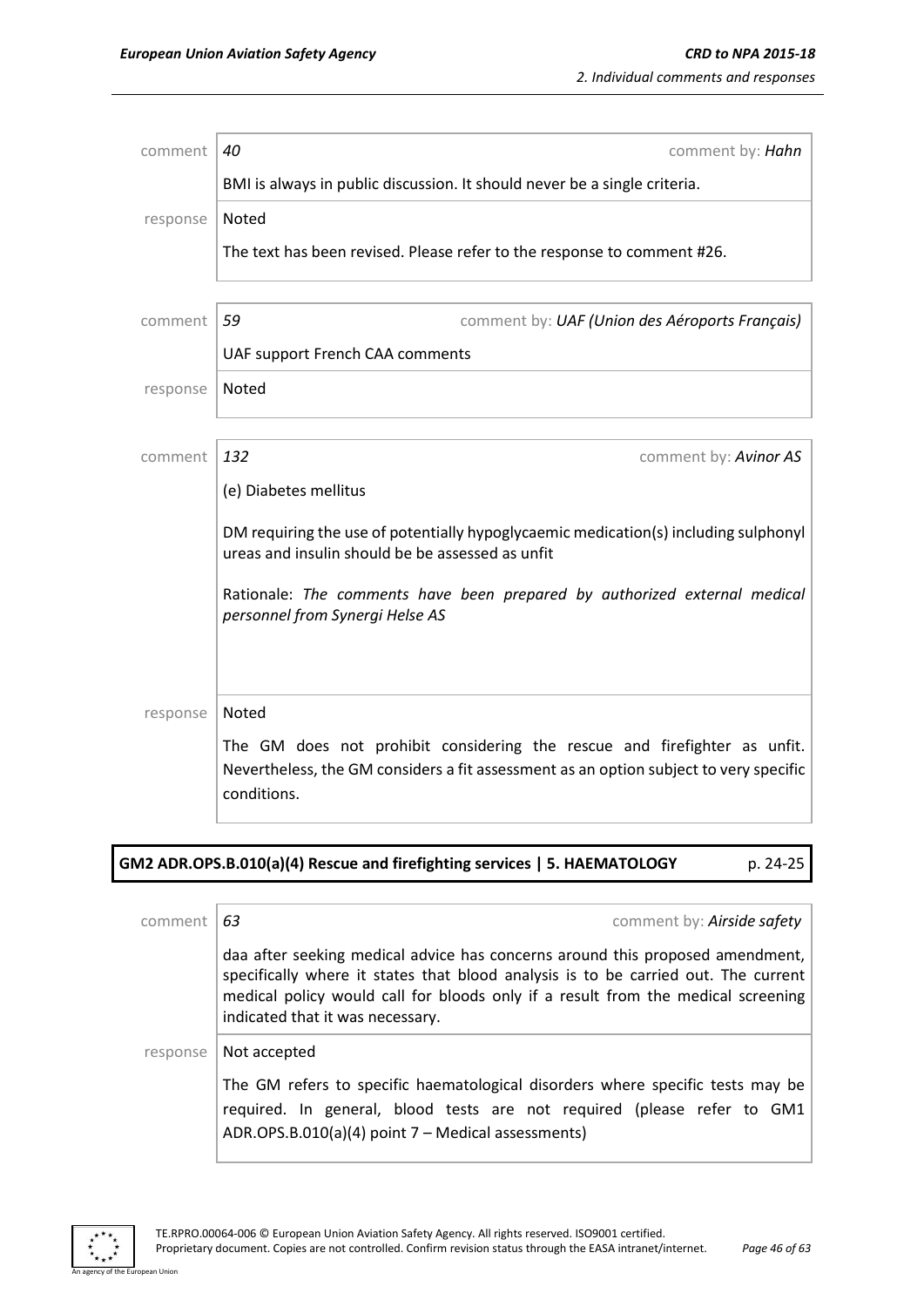| comment                        | 128<br>comment by: Avinor AS                                                                                                                                                      |  |  |
|--------------------------------|-----------------------------------------------------------------------------------------------------------------------------------------------------------------------------------|--|--|
|                                | (c) Haemoglobinopathy and red cell enzyme defects                                                                                                                                 |  |  |
|                                | should be be assessed as unfit                                                                                                                                                    |  |  |
|                                | Rationale: The comments have been prepared by authorized external medical<br>personnel from Synergi Helse AS                                                                      |  |  |
| response                       | Noted                                                                                                                                                                             |  |  |
|                                | The GM does not prohibit considering the rescue and firefighter as unfit.<br>Nevertheless, the GM considers a fit assessment as an option subject to very specific<br>conditions. |  |  |
| comment                        | 129<br>comment by: Avinor AS                                                                                                                                                      |  |  |
|                                | (d) Coagulation disorders                                                                                                                                                         |  |  |
|                                |                                                                                                                                                                                   |  |  |
| should be be assessed as unfit |                                                                                                                                                                                   |  |  |
|                                | Rationale: The comments have been prepared by authorized external medical<br>personnel from Synergi Helse AS                                                                      |  |  |
| response                       | Noted                                                                                                                                                                             |  |  |
|                                | The GM does not prohibit considering the rescue and firefighter as unfit.<br>Nevertheless, the GM considers a fit assessment as an option subject to very specific<br>conditions. |  |  |
| comment                        | 130<br>comment by: Avinor AS                                                                                                                                                      |  |  |
|                                | (e) Disorders of the lymphatic system                                                                                                                                             |  |  |
|                                |                                                                                                                                                                                   |  |  |
|                                | should be be assessed as unfit                                                                                                                                                    |  |  |
|                                | Rationale: The comments have been prepared by authorized external medical<br>personnel from Synergi Helse AS                                                                      |  |  |
| response                       | Noted                                                                                                                                                                             |  |  |
|                                | The GM does not prohibit considering the rescue and firefighter as unfit.                                                                                                         |  |  |
|                                | Nevertheless, the GM considers a fit assessment as an option subject to very specific<br>conditions.                                                                              |  |  |

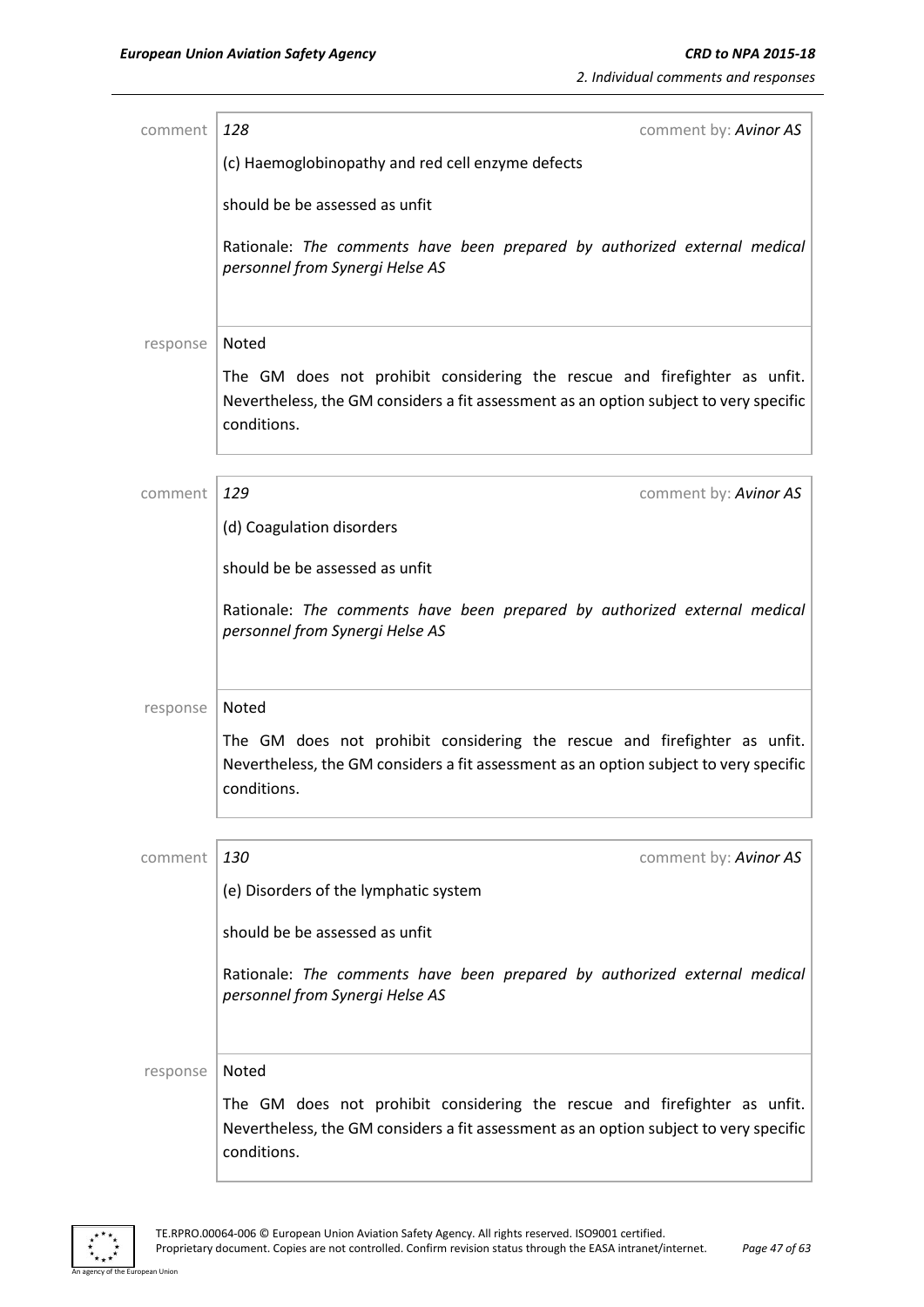| comment  | 131<br>comment by: <b>Avinor AS</b>                                                                                                                                               |
|----------|-----------------------------------------------------------------------------------------------------------------------------------------------------------------------------------|
|          | (f) Leukaemia                                                                                                                                                                     |
|          | should be be assessed as unfit                                                                                                                                                    |
|          | Rationale: The comments have been prepared by authorized external medical<br>personnel from Synergi Helse AS                                                                      |
| response | Noted                                                                                                                                                                             |
|          | The GM does not prohibit considering the rescue and firefighter as unfit.<br>Nevertheless, the GM considers a fit assessment as an option subject to very specific<br>conditions. |

# **GM2 ADR.OPS.B.010(a)(4) Rescue and firefighting services | 8. OBSTETRICS AND GYNECOLOGY** p. 28

| comment  | 29                                                                                            | comment by: ADV - German Airports Association                                                                                                                                                                                                                                                                                                                                                                                                                                                                                |  |  |
|----------|-----------------------------------------------------------------------------------------------|------------------------------------------------------------------------------------------------------------------------------------------------------------------------------------------------------------------------------------------------------------------------------------------------------------------------------------------------------------------------------------------------------------------------------------------------------------------------------------------------------------------------------|--|--|
|          | EASA.                                                                                         | Pregnancy: as dangerous goods, such as infectious or radioactive cargo may be<br>present in both cargo and passenger aircraft, operative action on site should no<br>longer be permitted immediately upon becoming aware of the pregnancy. Different<br>activities, for example in the fire brigade control center, i.e. outside the danger area,<br>are not critical. This assessment is supported by European OSH provisions, see Article<br>10 (2) in the European Directive 2013/59 EURATOM and should not be changed by |  |  |
| response | Noted                                                                                         |                                                                                                                                                                                                                                                                                                                                                                                                                                                                                                                              |  |  |
|          | EASA proposes operational limitations which are in line with the comment.                     |                                                                                                                                                                                                                                                                                                                                                                                                                                                                                                                              |  |  |
|          |                                                                                               |                                                                                                                                                                                                                                                                                                                                                                                                                                                                                                                              |  |  |
| comment  | 42                                                                                            | comment by: Hahn                                                                                                                                                                                                                                                                                                                                                                                                                                                                                                             |  |  |
|          | Aircraft carry often Dangerous Goods, including radioactive materials.<br>site.<br>permitted. | Following Euroatom (Art. 10 (2) EC-Directive 59 from 2013 there is a must, as soon<br>as a femal fire figther declares her pregnancy, she is not allow to work at an incident<br>Only working in safe conditions, eg. office, controll room, etc. is safe and should be                                                                                                                                                                                                                                                      |  |  |
| response | Noted                                                                                         |                                                                                                                                                                                                                                                                                                                                                                                                                                                                                                                              |  |  |
|          | EASA proposes operational limitations which are in line with the comment.                     |                                                                                                                                                                                                                                                                                                                                                                                                                                                                                                                              |  |  |
|          |                                                                                               |                                                                                                                                                                                                                                                                                                                                                                                                                                                                                                                              |  |  |
| comment  | 127                                                                                           | comment by: Avinor AS                                                                                                                                                                                                                                                                                                                                                                                                                                                                                                        |  |  |
|          | (b) Pregnancy                                                                                 |                                                                                                                                                                                                                                                                                                                                                                                                                                                                                                                              |  |  |



an Union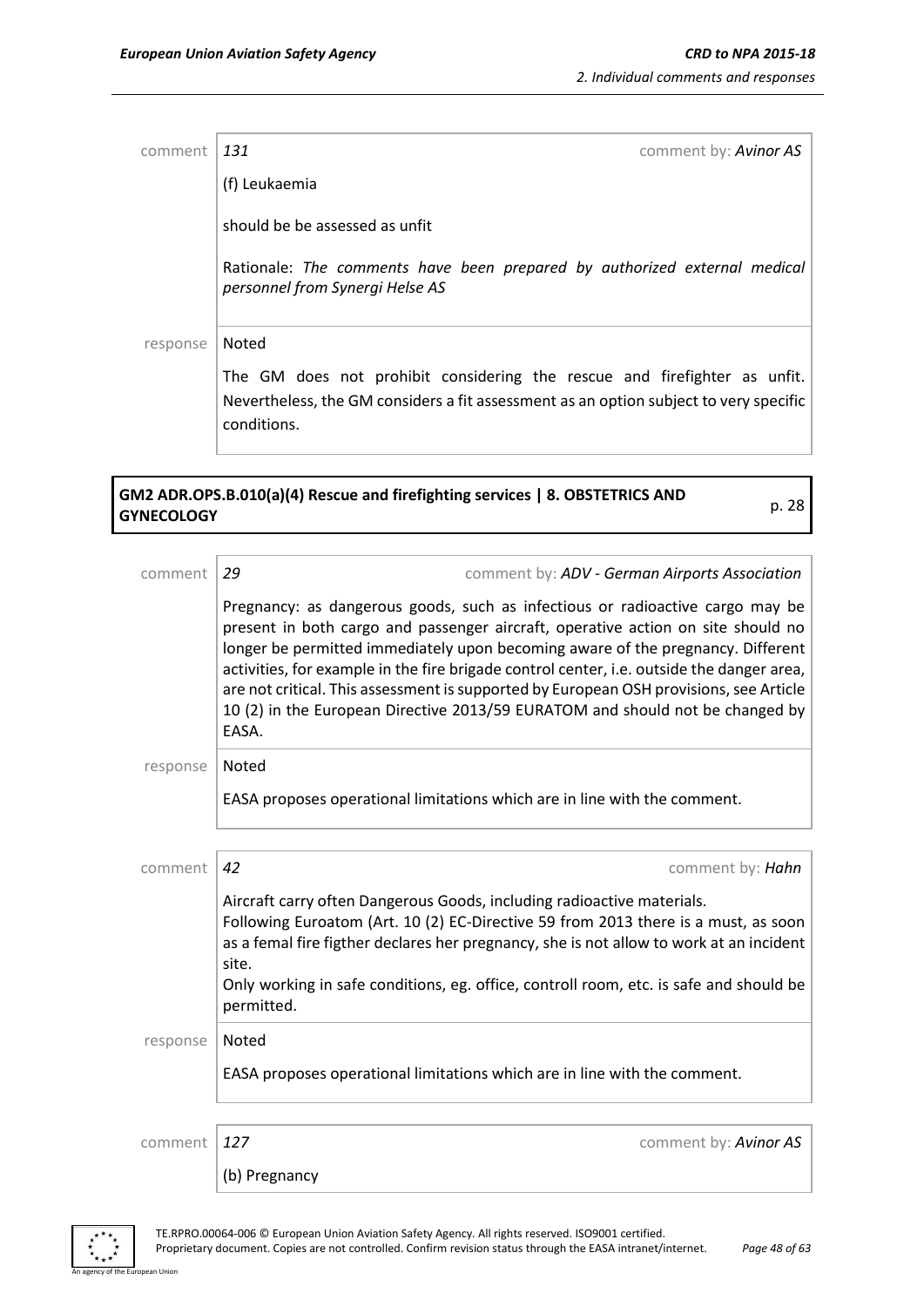should be be assessed as unfit under the whole pregnancy Male rescue and firefighters with reproductive problems (involuntary infertility) may request exemption from smoke diving task

Rationale: *The comments have been prepared by authorized external medical personnel from Synergi Helse AS* 

response | Noted

EASA proposes operational limitations which are in line with the comment.

| GM2 ADR.OPS.B.010(a)(4) Rescue and firefighting services   10. PSYCHIATRY | p. 29-30 |
|---------------------------------------------------------------------------|----------|
|                                                                           |          |

| comment  | 6<br>comment by: Baptiste MOUTH                                                                                                                                                                                                                                                                                                                    |
|----------|----------------------------------------------------------------------------------------------------------------------------------------------------------------------------------------------------------------------------------------------------------------------------------------------------------------------------------------------------|
|          | 10.(b) How can we evaluate a psychiatric condition ???                                                                                                                                                                                                                                                                                             |
| response | Noted                                                                                                                                                                                                                                                                                                                                              |
|          | The GM proposed by EASA is based on the assumption that rescue and firefighting<br>personnel are following their initial and re-current medical assessments which are<br>conducted by medical staff using well-known medical practices. It is expected that if<br>these are followed, then psychiatric conditions would be identified and treated. |
| comment  | 46<br>comment by: European Powered Flying Union                                                                                                                                                                                                                                                                                                    |
|          | 10. Psychiatry<br>p 29/48                                                                                                                                                                                                                                                                                                                          |
|          | Of course the term "psychiatry" is correct, however, we propose to replace it by<br>"mental fitness".                                                                                                                                                                                                                                              |
|          | Rationale<br>To outsiders the term is unfortunately negatively occupied and arouses just such<br>reservations.                                                                                                                                                                                                                                     |
| response | Noted                                                                                                                                                                                                                                                                                                                                              |
|          | This is a term used also in other domains.                                                                                                                                                                                                                                                                                                         |
| comment  | comment by: European Powered Flying Union<br>47                                                                                                                                                                                                                                                                                                    |
|          | 10. Psychiatry                                                                                                                                                                                                                                                                                                                                     |

(a) Rescue and firefighting....



n Hoio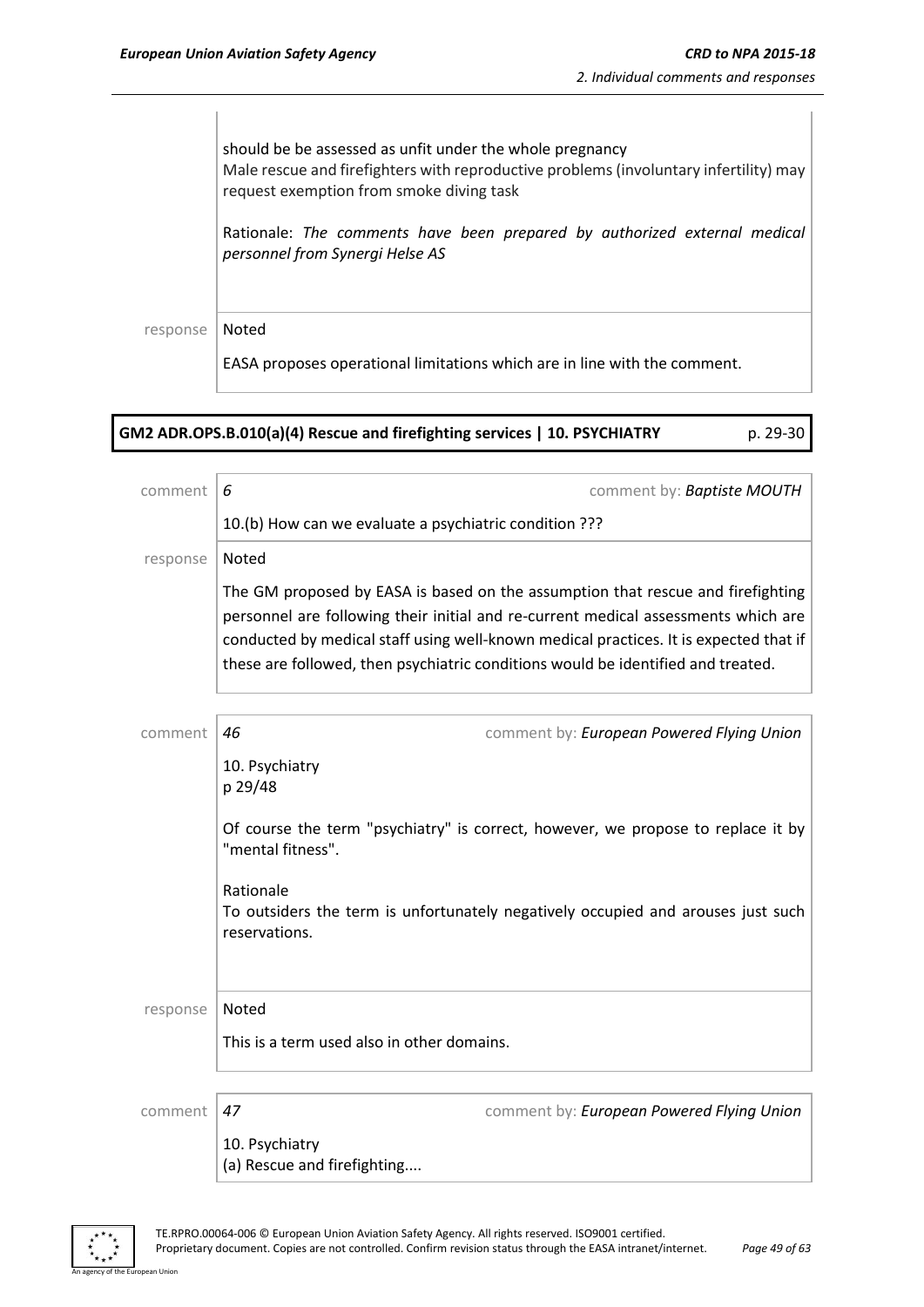|          | p 29/48                                                                                                                                                                                                                                                                                                                                                                                                                          |
|----------|----------------------------------------------------------------------------------------------------------------------------------------------------------------------------------------------------------------------------------------------------------------------------------------------------------------------------------------------------------------------------------------------------------------------------------|
|          | Please do not use the term "recreational substances" throughout the entire<br>document, simply write "drugs" or make use of another clear term.                                                                                                                                                                                                                                                                                  |
|          | Rationale<br>Such substances have nothing to do with recreation, these substances simply and<br>clearly are drugs, nothing else. These must be described as such, everything else is<br>whitewashing. Even in small countries we are confronted much too often with<br>incidents and accidents caused by consumers of "withewashed" drugs. Legalizing<br>some of them does not change anything in the context of this paragraph. |
| response | Noted                                                                                                                                                                                                                                                                                                                                                                                                                            |
|          | This is a term used also in other domains.                                                                                                                                                                                                                                                                                                                                                                                       |
| comment  | 124<br>comment by: Avinor AS                                                                                                                                                                                                                                                                                                                                                                                                     |
|          | (d) Mood disorder                                                                                                                                                                                                                                                                                                                                                                                                                |
|          | Any use of medication should be further evaluated by specialist                                                                                                                                                                                                                                                                                                                                                                  |
|          | Rationale: The comments have been prepared by the Norwegian labour inspectorate                                                                                                                                                                                                                                                                                                                                                  |
| response | Accepted                                                                                                                                                                                                                                                                                                                                                                                                                         |
|          | The text has been revised as proposed.                                                                                                                                                                                                                                                                                                                                                                                           |
| comment  | 125<br>comment by: Avinor AS                                                                                                                                                                                                                                                                                                                                                                                                     |
|          | (e) Psychotic disorder                                                                                                                                                                                                                                                                                                                                                                                                           |
|          | should be assessed as unfit                                                                                                                                                                                                                                                                                                                                                                                                      |
|          | Rationale: The comments have been prepared by authorized external medical<br>personnel from Synergi Helse AS                                                                                                                                                                                                                                                                                                                     |
| response | Noted                                                                                                                                                                                                                                                                                                                                                                                                                            |
|          | There is no disagreement with the comment; however, there should be a way to<br>allow rescue and firefighters to execute their duties if the diagnosis is inappropriate<br>or inaccurate or it was a single episode without recurrence.                                                                                                                                                                                          |
|          | 126<br>comment by: Avinor AS                                                                                                                                                                                                                                                                                                                                                                                                     |
| comment  |                                                                                                                                                                                                                                                                                                                                                                                                                                  |
|          | (f) Deliberate self-harm                                                                                                                                                                                                                                                                                                                                                                                                         |

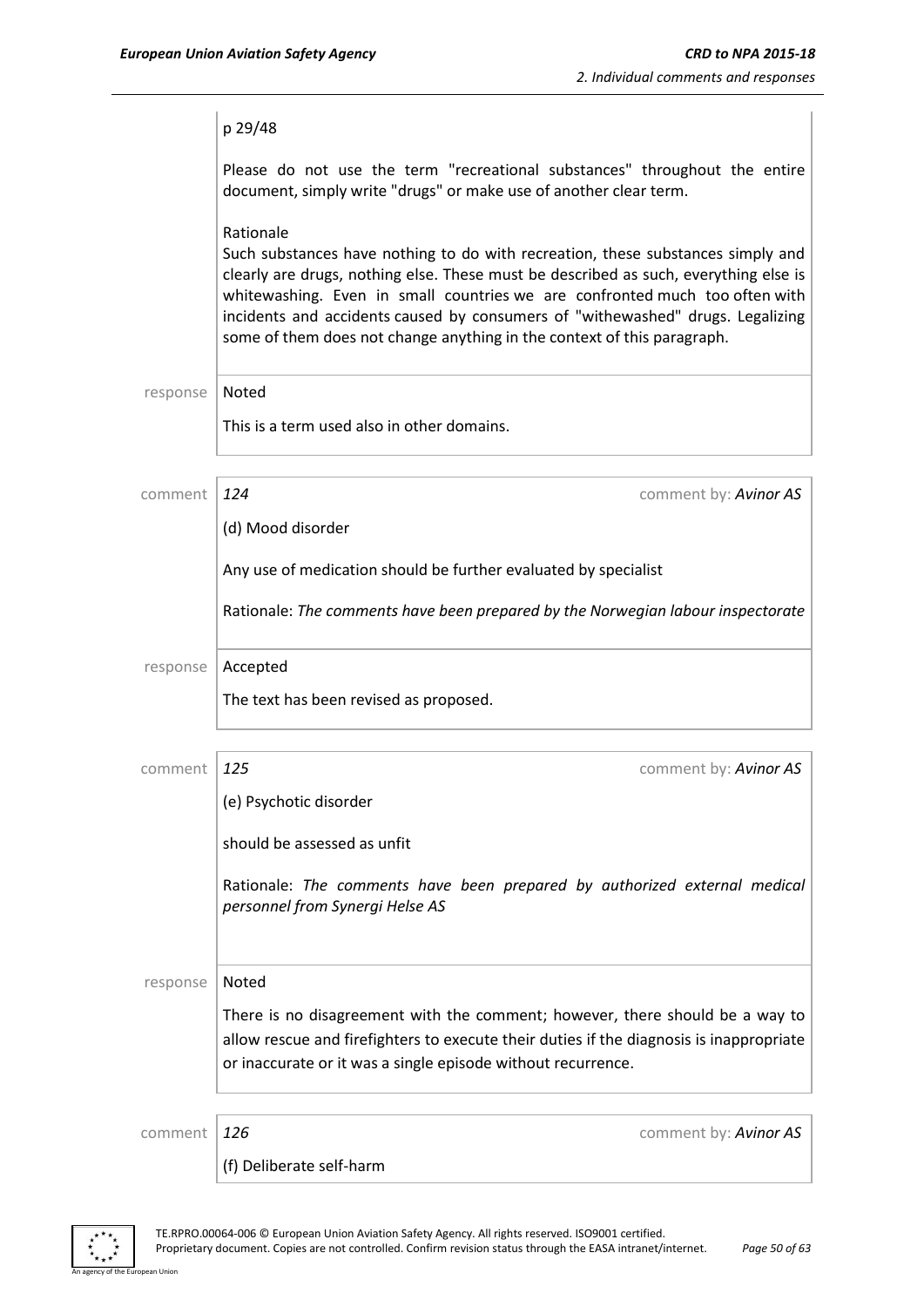should be assessed as unfit Rationale: *The comments have been prepared by authorized external medical personnel from Synergi Helse AS*  response | Noted The GM does not prohibit considering the rescue and firefighter as unfit. Nevertheless, the GM considers a fit assessment as an option subject to very specific conditions.

| GM2 ADR.OPS.B.010(a)(4) Rescue and firefighting services   11. NEUROLOGY | p. 30-31 |
|--------------------------------------------------------------------------|----------|
|                                                                          |          |

| comment  | 122<br>comment by: Avinor AS                                                                                                                                                                                                                                                                                                                                    |
|----------|-----------------------------------------------------------------------------------------------------------------------------------------------------------------------------------------------------------------------------------------------------------------------------------------------------------------------------------------------------------------|
|          | (2) epilepsy without recurrence and off all treatment for more than 10 years                                                                                                                                                                                                                                                                                    |
|          | Rationale: The comments have been prepared by authorized external medical<br>personnel from Synergi Helse AS                                                                                                                                                                                                                                                    |
| response | Noted                                                                                                                                                                                                                                                                                                                                                           |
|          |                                                                                                                                                                                                                                                                                                                                                                 |
| comment  | 123<br>comment by: <b>Avinor AS</b>                                                                                                                                                                                                                                                                                                                             |
|          | (2) (i) the rescue and firefighting personnel are seizure free and off medication for a<br>period of at least 10 years                                                                                                                                                                                                                                          |
|          | (3) Rescue and firefighting personnel who have experienced an episode of benign<br>Rolandic seizure may be assessed as fit provided the seizure has been clearly<br>diagnosed including a properly documented history and typical EEG result and the<br>rescue and firefighting personnel have been free of symptoms and off treatment for<br>at least 10 years |
|          | Rationale: The comments have been prepared by authorized external medical<br>personnel from Synergi Helse AS                                                                                                                                                                                                                                                    |
| response | Noted                                                                                                                                                                                                                                                                                                                                                           |
|          |                                                                                                                                                                                                                                                                                                                                                                 |

### **GM2 ADR.OPS.B.010(a)(4) Rescue and firefighting services | 12. VISUAL SYSTEM** p. 31-34

comment *30* comment by: *ADV - German Airports Association*

Visual system: the values given should correspond to the values that are given for driving motor vehicles (heavy trucks) in Europe and do not deviate; see Directive 2006/126 / EC of 20.12.2006.

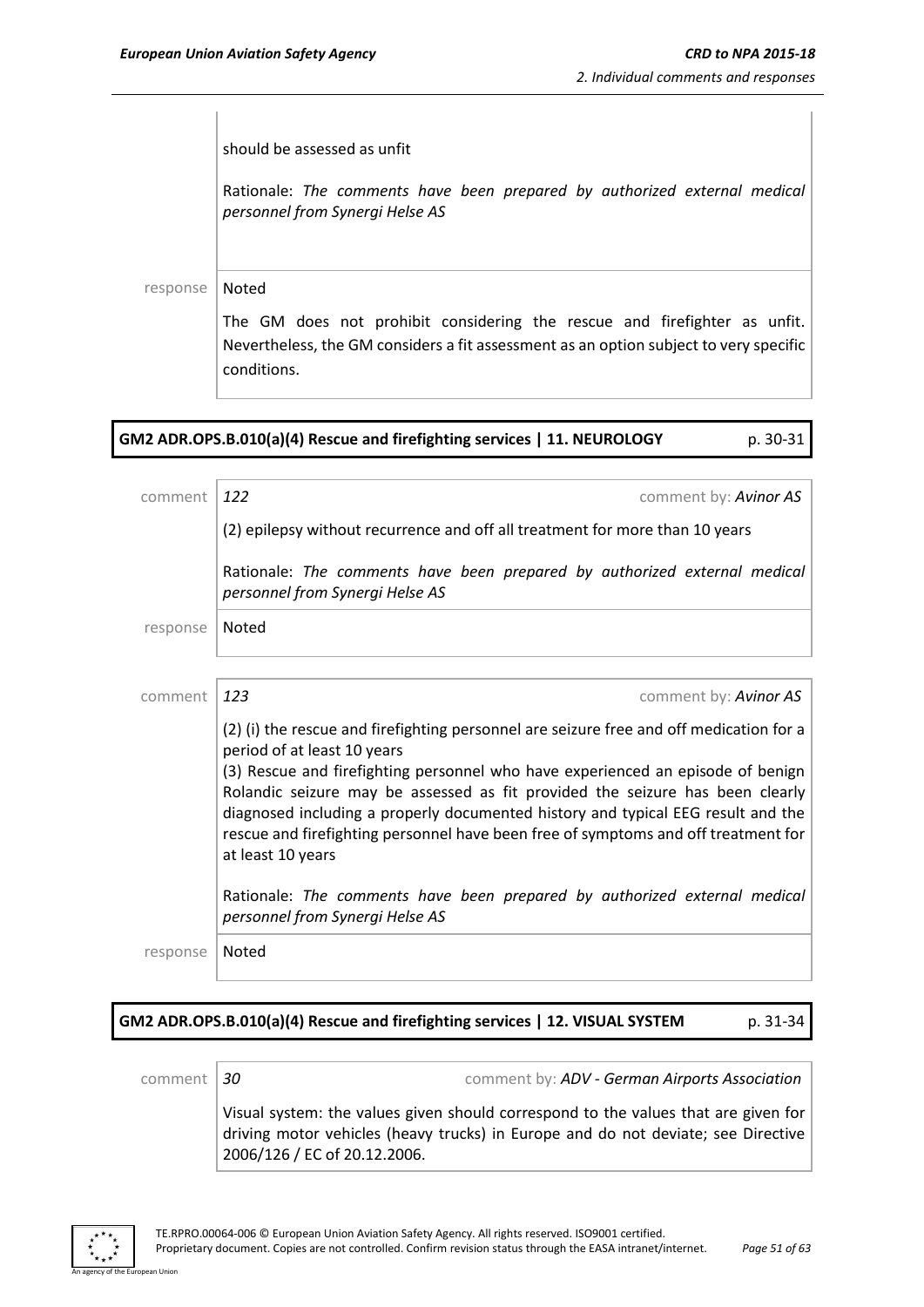response | Noted The role of the rescue and firefighters is more demanding that the heavy truck drivers, considering the fact that many times they have to operate on environment will very poor visibility conditions. comment *41* comment by: *Hahn* Criteria for visuell system should not differ from criteria for bus/truck driver in Europe. Criteria must follow EC-Directive 126 from 20.12.2006. response | Noted The role of the rescue and firefighters is more demanding that the heavy truck drivers, considering the fact that many times they have to operate on environment will very poor visibility conditions.

| GM2 ADR.OPS.B.010(a)(4) Rescue and firefighting services   15. ONCOLOGY |  | p. 35-36 |
|-------------------------------------------------------------------------|--|----------|
|-------------------------------------------------------------------------|--|----------|

| comment  | 121<br>comment by: <b>Avinor AS</b>                                                                                                                                                                                                                                                                                                                                                                                                                                                              |
|----------|--------------------------------------------------------------------------------------------------------------------------------------------------------------------------------------------------------------------------------------------------------------------------------------------------------------------------------------------------------------------------------------------------------------------------------------------------------------------------------------------------|
|          | General comments:<br>Oncology subject should have further discussions. The firefighters have an increased<br>risk of cancer diseases due to work-related exposures depend on types, frequency<br>and duration of the exposures.<br>After completion of treatment for malignant disease, full recovery and fit for work<br>currently, should the rescue and firefighting personnel continuing working with the<br>same exposures? Will this cause a higher risk for cancer disease in the future? |
|          | What kind of responsibilities do the employers and the medical staff have if the<br>rescue and firefighting personnel get malignant disease again in the future?                                                                                                                                                                                                                                                                                                                                 |
|          | Rationale: The comments have been prepared by authorized external medical<br>personnel from Synergi Helse AS                                                                                                                                                                                                                                                                                                                                                                                     |
| response | Noted                                                                                                                                                                                                                                                                                                                                                                                                                                                                                            |
|          | The GM does not prohibit considering the rescue and firefighter as unfit.<br>Nevertheless, the GM considers a fit assessment as an option subject to very specific<br>conditions (please refer to point (d)).                                                                                                                                                                                                                                                                                    |

### **GM3 ADR.OPS.B.010(a)(4) Rescue and firefighting services** p. 36-38

comment *12* comment by: *Heathrow*

The UK will continue to use a VO2 max of 42 ml/kg/min

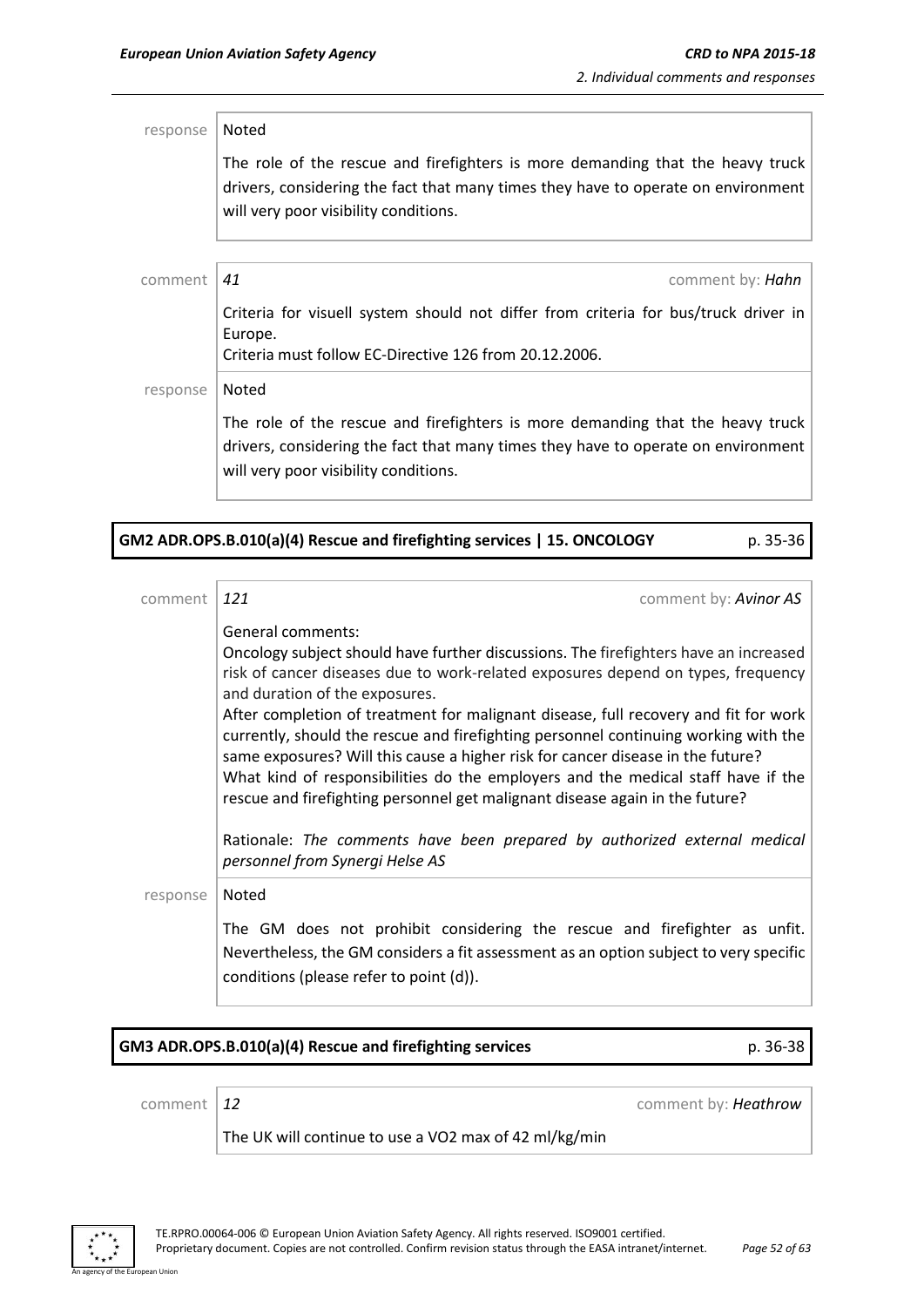| response | Noted                                                                                                                                                                                                                                                                                              |
|----------|----------------------------------------------------------------------------------------------------------------------------------------------------------------------------------------------------------------------------------------------------------------------------------------------------|
| comment  | 31<br>comment by: ADV - German Airports Association                                                                                                                                                                                                                                                |
|          | There is no reasonable indication of how long the recordings should be stored. There<br>is a period of max. 5 years recommended.                                                                                                                                                                   |
| response | Noted                                                                                                                                                                                                                                                                                              |
|          | This is up to the individual organisation or national regulations.                                                                                                                                                                                                                                 |
| comment  | 32<br>comment by: ADV - German Airports Association                                                                                                                                                                                                                                                |
|          | There should be a provision that the relevant results of the fitness test is to be given<br>to the compentent entity within the airport fire brigade. It has to ensure that the<br>employee, in the case of limited fitness, is used safely and recommendations can be<br>given to regain fitness. |
| response | Noted                                                                                                                                                                                                                                                                                              |
|          | The objective is to provide guidance on the physical fitness programme. How this will<br>be managed depends on each organisation and at this stage is not EASA's intent to<br>provide further guidance.                                                                                            |
| comment  | comment by: Belfast City Airport<br>36                                                                                                                                                                                                                                                             |
| response | <b>Noted</b>                                                                                                                                                                                                                                                                                       |
| comment  | 43<br>comment by: Hahn                                                                                                                                                                                                                                                                             |
|          | I miss an identication how long to store the data.<br>I recommend 5 years.                                                                                                                                                                                                                         |
|          | Medical data must be protected.<br>But fire chief need minumum information if one of his staff is not fit, to use him/her<br>safely and can organize fitness program to regain fitness.<br>So fire chief must get a rough idea from OHMP to support his unfit crew member.                         |
| response | Noted                                                                                                                                                                                                                                                                                              |
|          | This is up to the individual organisation or national regulations.                                                                                                                                                                                                                                 |
| comment  | 48<br>comment by: European Powered Flying Union                                                                                                                                                                                                                                                    |
|          | GM3 ADR.OPS.B.010(a)(4)<br><b>Fitness test</b><br>(a) Operational fitness tests                                                                                                                                                                                                                    |

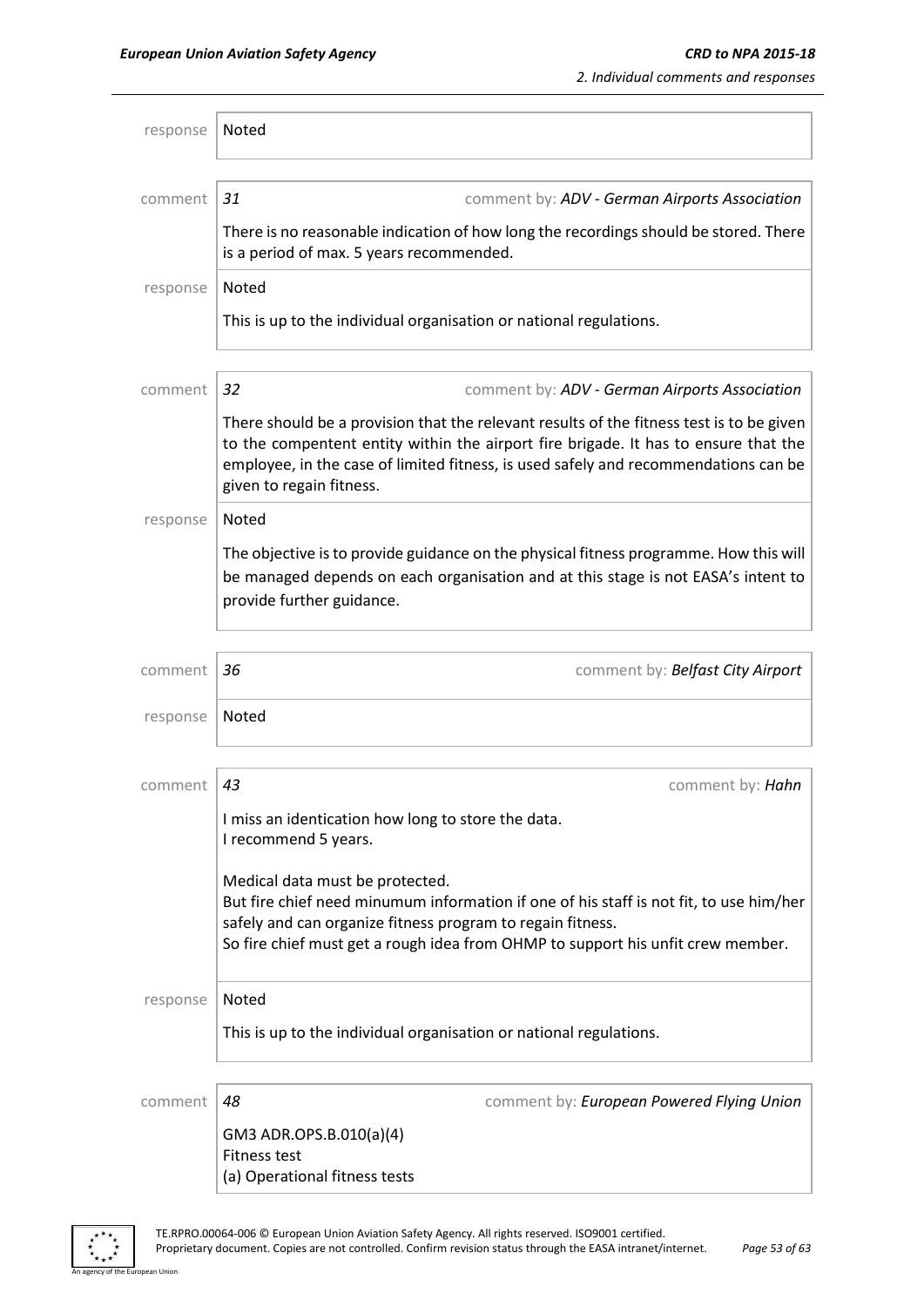|          | (5) Operating in an enclosed space                                                                                                                                                                                                                                                                                                                                                                                                                                                                                                                                                                                                                                                                                                                                                         |
|----------|--------------------------------------------------------------------------------------------------------------------------------------------------------------------------------------------------------------------------------------------------------------------------------------------------------------------------------------------------------------------------------------------------------------------------------------------------------------------------------------------------------------------------------------------------------------------------------------------------------------------------------------------------------------------------------------------------------------------------------------------------------------------------------------------|
|          | Please add more information as regards acceptable dimensions of such an enclosed<br>space.                                                                                                                                                                                                                                                                                                                                                                                                                                                                                                                                                                                                                                                                                                 |
|          | Rationale<br>Any room as such is an enclosed space, we think, therefore we invite the Agency to<br>prepare some guidance propsosing minmimum as well as maximum dimension.                                                                                                                                                                                                                                                                                                                                                                                                                                                                                                                                                                                                                 |
| response | Noted                                                                                                                                                                                                                                                                                                                                                                                                                                                                                                                                                                                                                                                                                                                                                                                      |
|          |                                                                                                                                                                                                                                                                                                                                                                                                                                                                                                                                                                                                                                                                                                                                                                                            |
| comment  | comment by: Federal Ministry of Transport Germany, Aerodrome<br>53<br>Department                                                                                                                                                                                                                                                                                                                                                                                                                                                                                                                                                                                                                                                                                                           |
|          | Die regelmäßige Bewertung der Fitness ist für den Arbeitnehmer sowie für den<br>Flughafenunternehmer wichtig. Die Flexibilität muss je nach den betrieblichen<br>Möglichkeiten gewährt werden.                                                                                                                                                                                                                                                                                                                                                                                                                                                                                                                                                                                             |
| response | Noted                                                                                                                                                                                                                                                                                                                                                                                                                                                                                                                                                                                                                                                                                                                                                                                      |
|          |                                                                                                                                                                                                                                                                                                                                                                                                                                                                                                                                                                                                                                                                                                                                                                                            |
| comment  | 64<br>comment by: Airside safety                                                                                                                                                                                                                                                                                                                                                                                                                                                                                                                                                                                                                                                                                                                                                           |
|          | daa has concerns that by changing the current physical fitness evaluation program<br>that it would put an unnecessarily onerous expectation on current RFFS personnel.                                                                                                                                                                                                                                                                                                                                                                                                                                                                                                                                                                                                                     |
| response | Not accepted                                                                                                                                                                                                                                                                                                                                                                                                                                                                                                                                                                                                                                                                                                                                                                               |
|          | EASA considers that the GM does not change the current physical fitness evaluation<br>programme. It provides information on how it should be structured, what means<br>could be used and how the results should be used. The training programme is based<br>on current practices and does not introduce new elements.                                                                                                                                                                                                                                                                                                                                                                                                                                                                      |
| comment  | 76<br>comment by: Fridfinnur                                                                                                                                                                                                                                                                                                                                                                                                                                                                                                                                                                                                                                                                                                                                                               |
|          | Isavia agrees that RFF personnel should have good mental and physical fitness and<br>be able to conduct rescue and firefighting in compliance with the operation of the<br>airport, the proposal in Isavia opinion does not have the flexibility to take in account<br>the different scale of the operations at airports.                                                                                                                                                                                                                                                                                                                                                                                                                                                                  |
|          | The proposal is not clear regarding how exactly to conduct the operational fitness<br>test. The tests are well known for RFF but how they are conducted needs to be<br>clarified. For example, how high the ladder is and how high should it be raised at the<br>ladder raise and extension test, what weight should be used in the equipment carry<br>and how far should the person walk with the equipment, this applies to all the<br>proposed tests. This also goes for the proposal of the aerobic fitness assessment,<br>how far to run or cycle how fast and so on. The requirement for VO2 Max is unclear<br>regarding age and gender there is no international reference to a normal VO2 Max<br>standard and the minimum of 35 ml/kg regardless of age is to high on our opinion. |

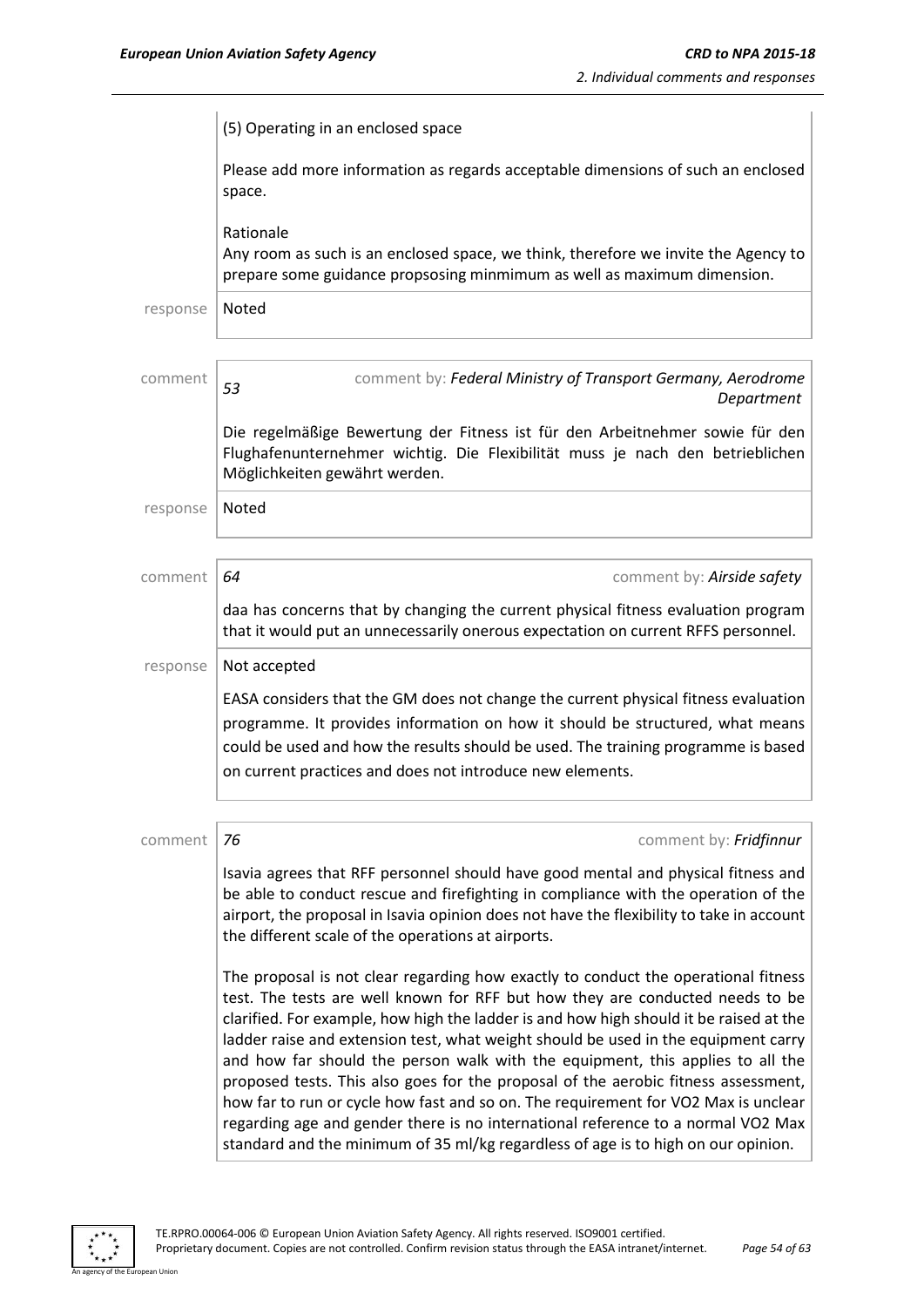| response | Noted<br>EASA provides guidance on how the physical fitness programme should be developed                                                                                                                                                                                                                                                                                                                                                                                                                                                                                                                                                                                                                                                                                                                                                                                                                                                                                                                                                                                                        |
|----------|--------------------------------------------------------------------------------------------------------------------------------------------------------------------------------------------------------------------------------------------------------------------------------------------------------------------------------------------------------------------------------------------------------------------------------------------------------------------------------------------------------------------------------------------------------------------------------------------------------------------------------------------------------------------------------------------------------------------------------------------------------------------------------------------------------------------------------------------------------------------------------------------------------------------------------------------------------------------------------------------------------------------------------------------------------------------------------------------------|
|          | and the means that could be used for the assessment.                                                                                                                                                                                                                                                                                                                                                                                                                                                                                                                                                                                                                                                                                                                                                                                                                                                                                                                                                                                                                                             |
|          |                                                                                                                                                                                                                                                                                                                                                                                                                                                                                                                                                                                                                                                                                                                                                                                                                                                                                                                                                                                                                                                                                                  |
| comment  | 77<br>comment by: AENA                                                                                                                                                                                                                                                                                                                                                                                                                                                                                                                                                                                                                                                                                                                                                                                                                                                                                                                                                                                                                                                                           |
|          | NPA establishes why we should measure but there's no criteria of what, how, and<br>what results are acceptable and what results are not acceptable. There's no crieria<br>about how to establish the baseline, how to compare with the person's baseline, with<br>the age, etc. The NPA should establish how to measure the physical fitness, the<br>criteria of being fit or not, and how to compare the results with the person's baseline.                                                                                                                                                                                                                                                                                                                                                                                                                                                                                                                                                                                                                                                    |
|          | Moreover, in order to avoid a collapse of the system, we think that the first step<br>should be to measure the ARFF without any scale of being fit or unnfit. After having<br>the results, and in coordination with the national authorities and all the UE airports,<br>the EASA sholud be able to establish the criteria of being fit or not. We think it is<br>almost impossible to let this criteria in the airports operators because it could end in<br>a big laboral conflict or in a lot of airports downgrading the ARFF category level. We<br>think that now, the NPA should only include the requirement of measuring the<br>physical fitness defining exactly the tests, but postponing the criteria of being fit or<br>unnfit to the results obtained in the UE airports. With the results, the EASA<br>could develop another NPA with the finnal requirements. If this point remains in the<br>airports, there will be a lot of different aproaches and results, but the most difficult<br>point, is that it could end in big laboral conflicts and a lot of downgrading airports. |
| response | Noted                                                                                                                                                                                                                                                                                                                                                                                                                                                                                                                                                                                                                                                                                                                                                                                                                                                                                                                                                                                                                                                                                            |
|          | EASA provides guidance on how a physical fitness programme should be developed.<br>There is no baseline scenario, but it is based on individual firefighter's performance.                                                                                                                                                                                                                                                                                                                                                                                                                                                                                                                                                                                                                                                                                                                                                                                                                                                                                                                       |
|          | The results are not comparative with standard values or with other firefighters, but                                                                                                                                                                                                                                                                                                                                                                                                                                                                                                                                                                                                                                                                                                                                                                                                                                                                                                                                                                                                             |
|          | are used mainly to maintain or improve the fitness of each firefighter.                                                                                                                                                                                                                                                                                                                                                                                                                                                                                                                                                                                                                                                                                                                                                                                                                                                                                                                                                                                                                          |
|          |                                                                                                                                                                                                                                                                                                                                                                                                                                                                                                                                                                                                                                                                                                                                                                                                                                                                                                                                                                                                                                                                                                  |
| comment  | 78<br>comment by: AENA                                                                                                                                                                                                                                                                                                                                                                                                                                                                                                                                                                                                                                                                                                                                                                                                                                                                                                                                                                                                                                                                           |
|          | What is "suitably qualified person" for doing these evaluations? It is necessary to<br>define this criteria, because if not, it will imply a lot of claims or even laboral trials.<br>Moreover, this person should be recognized in some way.                                                                                                                                                                                                                                                                                                                                                                                                                                                                                                                                                                                                                                                                                                                                                                                                                                                    |
| response | Noted                                                                                                                                                                                                                                                                                                                                                                                                                                                                                                                                                                                                                                                                                                                                                                                                                                                                                                                                                                                                                                                                                            |
|          | The recommendation of a suitably qualified person has been deleted and the main<br>focus is on the structure of the physical fitness programme.                                                                                                                                                                                                                                                                                                                                                                                                                                                                                                                                                                                                                                                                                                                                                                                                                                                                                                                                                  |
|          |                                                                                                                                                                                                                                                                                                                                                                                                                                                                                                                                                                                                                                                                                                                                                                                                                                                                                                                                                                                                                                                                                                  |
| comment  | 79<br>comment by: AENA                                                                                                                                                                                                                                                                                                                                                                                                                                                                                                                                                                                                                                                                                                                                                                                                                                                                                                                                                                                                                                                                           |
|          | It is necessary to define what antidiscriminatory means.<br>Does it imply the same criteria or different criteria between man and woman?                                                                                                                                                                                                                                                                                                                                                                                                                                                                                                                                                                                                                                                                                                                                                                                                                                                                                                                                                         |

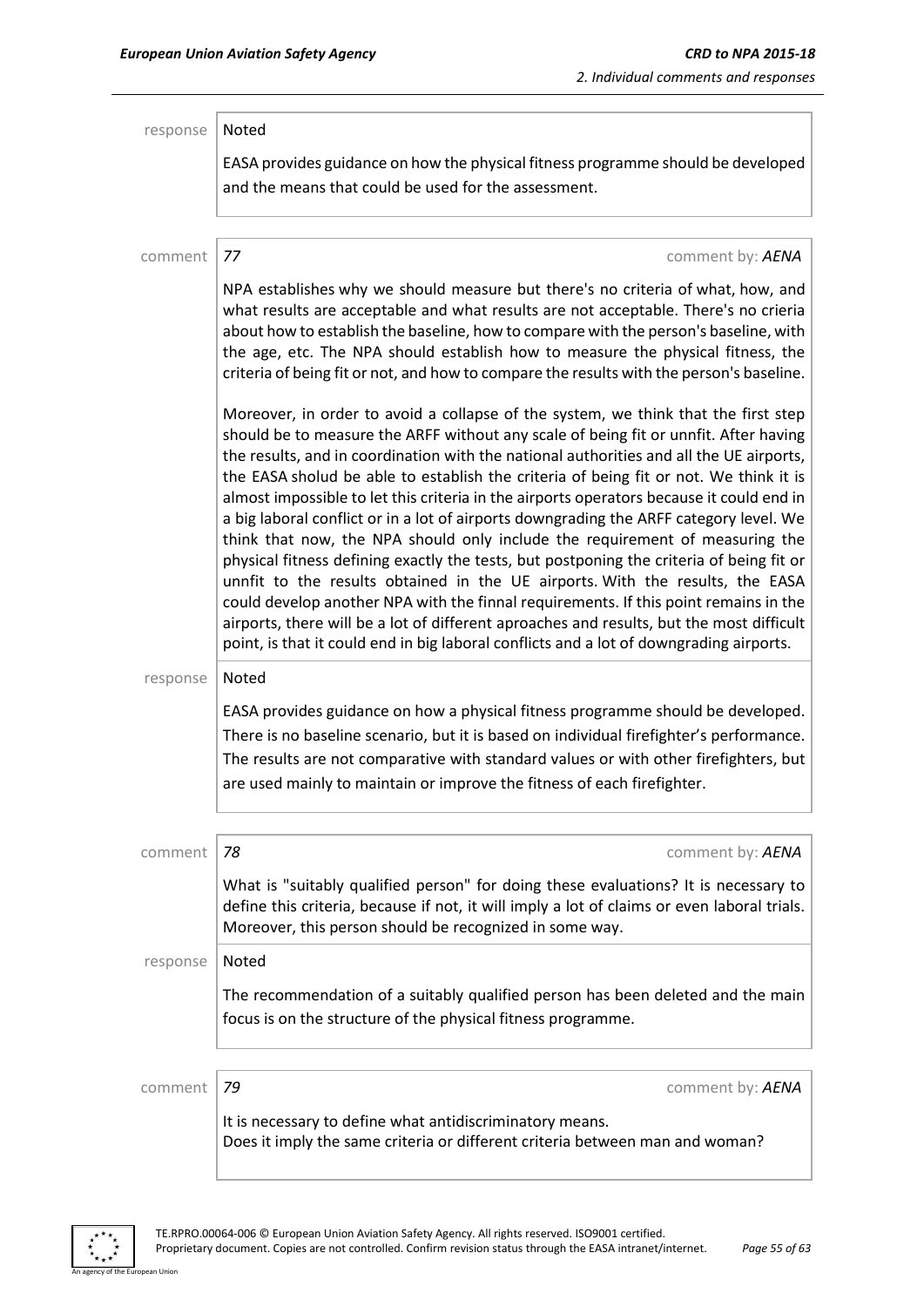|          | It is necessary to define what non-competitive means. Nowadays, for example, one<br>of the tests we do to hire the best staff are physical tests. The best results are<br>consider the best potential staff. Are these tests consider as competitive or non-<br>competitive?                                                                                                     |
|----------|----------------------------------------------------------------------------------------------------------------------------------------------------------------------------------------------------------------------------------------------------------------------------------------------------------------------------------------------------------------------------------|
| response | Noted                                                                                                                                                                                                                                                                                                                                                                            |
|          | The GM does not provide information in regard to entry requirements. This is<br>something that is defined at national level and it is not EASA's intention to interfere<br>on this issue. The purpose of the GM is to support aerodrome operators to structure<br>a physical fitness programme to maintain or improve the physical conditions of the<br>rescue and firefighters. |
|          |                                                                                                                                                                                                                                                                                                                                                                                  |
| comment  | 86<br>comment by: Ruth (Spanish CAA)                                                                                                                                                                                                                                                                                                                                             |
|          | This GM establishes several concepts and requirements, which are not clear and fail<br>to provide guidance for its future application:                                                                                                                                                                                                                                           |
|          | - There is no advice on the recommended regular intervals for physical fitness                                                                                                                                                                                                                                                                                                   |
|          | evaluation.<br>- There is no guidance on what a "suitably qualified person" is. What                                                                                                                                                                                                                                                                                             |
|          | qualification does this person need?                                                                                                                                                                                                                                                                                                                                             |
|          | - What does anti-discriminatory mean while testing male and female                                                                                                                                                                                                                                                                                                               |
|          | firefighters? Should they have the same or different standards?<br>- GM establishes the "baseline" concept for a person's physical fitness state.                                                                                                                                                                                                                                |
|          | This concept requires more guidance on its application. How should this baseline be                                                                                                                                                                                                                                                                                              |
|          | modified by age? How is baseline calculated for already active firefighters?                                                                                                                                                                                                                                                                                                     |
|          | - GM establishes fitness tests should be carried, but it provides no guidance or<br>criteria on acceptable and unacceptable results for this test. These criteria should be                                                                                                                                                                                                      |
|          | provided in order to help countries establish an adequate evaluation of the test's                                                                                                                                                                                                                                                                                               |
|          | results.<br>- There is no additional information on what "standard protocols" should be                                                                                                                                                                                                                                                                                          |
|          | used as reference for the fitness tests.                                                                                                                                                                                                                                                                                                                                         |
|          |                                                                                                                                                                                                                                                                                                                                                                                  |
| response | Noted                                                                                                                                                                                                                                                                                                                                                                            |
|          | As already stated in the explanatory note of the NPA, EASA's intention is to support                                                                                                                                                                                                                                                                                             |
|          | aerodrome operators to develop and apply a medical and fitness programme for                                                                                                                                                                                                                                                                                                     |
|          | rescue and firefighters. EASA acknowledged the fact that all the States have such                                                                                                                                                                                                                                                                                                |
|          | programmes in place. Any attempt by EASA to standardise them at EU level will have                                                                                                                                                                                                                                                                                               |
|          | a social and economic impact that is not balanced by the safety benefit. EASA                                                                                                                                                                                                                                                                                                    |
|          | considers that already established practices could continue to apply; however,<br>aerodrome operators and States may use this GM for improvements, if it is                                                                                                                                                                                                                      |
|          | considered necessary.                                                                                                                                                                                                                                                                                                                                                            |
|          |                                                                                                                                                                                                                                                                                                                                                                                  |
| comment  | 119<br>comment by: Avinor AS                                                                                                                                                                                                                                                                                                                                                     |
|          | Rationale: The comments have been prepared by the Norwegian labour inspectorate                                                                                                                                                                                                                                                                                                  |

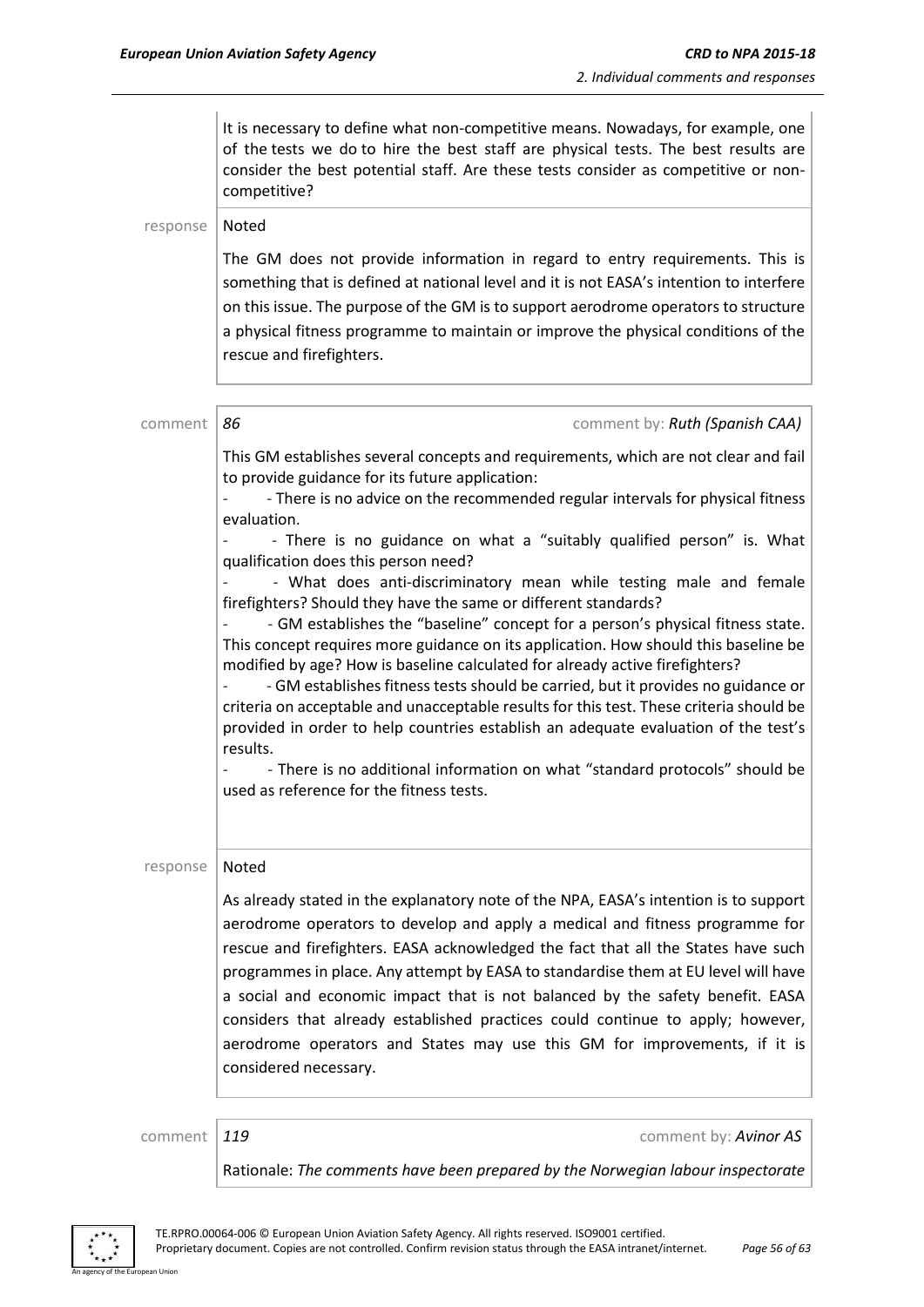|          | Rationale: The comments have been prepared by authorized external medical<br>personnel from Synergi Helse AS                                                                                                                                                                                                                                                                                                                                                                                                                                                                                                                                                                                                                                                                                                                                                                                                                                                                                                                                                                                                                                                                                                                                             |
|----------|----------------------------------------------------------------------------------------------------------------------------------------------------------------------------------------------------------------------------------------------------------------------------------------------------------------------------------------------------------------------------------------------------------------------------------------------------------------------------------------------------------------------------------------------------------------------------------------------------------------------------------------------------------------------------------------------------------------------------------------------------------------------------------------------------------------------------------------------------------------------------------------------------------------------------------------------------------------------------------------------------------------------------------------------------------------------------------------------------------------------------------------------------------------------------------------------------------------------------------------------------------|
|          | The physical fitness evaluation should also include, addition to a)-c)<br>d) Overall assessment of work technique, heat tolerance, breathing technique,<br>mobility, balance, responsiveness, coordination, stress management                                                                                                                                                                                                                                                                                                                                                                                                                                                                                                                                                                                                                                                                                                                                                                                                                                                                                                                                                                                                                            |
|          | Rationale: The comments have been prepared by the Norwegian labour inspectorate                                                                                                                                                                                                                                                                                                                                                                                                                                                                                                                                                                                                                                                                                                                                                                                                                                                                                                                                                                                                                                                                                                                                                                          |
| response | Noted                                                                                                                                                                                                                                                                                                                                                                                                                                                                                                                                                                                                                                                                                                                                                                                                                                                                                                                                                                                                                                                                                                                                                                                                                                                    |
| comment  | 120<br>comment by: Avinor AS                                                                                                                                                                                                                                                                                                                                                                                                                                                                                                                                                                                                                                                                                                                                                                                                                                                                                                                                                                                                                                                                                                                                                                                                                             |
|          | Operational fitness tests used by Avinor for the rescue and firefighting personnel<br>with full equipment seem to cover well (1) to (6).<br>(7) needs to be covered in a separate test.<br>(8) The VO2 max limits would be achieved by a firefighter when successfully executed<br>the operational fitness tests of Avinor, There is however not a validated step test,<br>e.g. Cooper, which gives a certain correlation to VO2 max.<br>We would like to stress the point of view that VO2 max is of uncertain value regards<br>to ensure the fitness level the rescue and firefighter personnel. VO2 max ml/kg is a<br>measurement that is benefiting a smaller person whereas the same will probably not<br>be the case in a real life rescue situation. Therefore it is uncertain if the test of VO2<br>max, directly or indirectly, will give more informations than (1) - (7). These<br>considerations regarding testing VO2 max of the rescue and firefighting personnel<br>are broadly agreed in the occupational health community in Norway.<br>Rationale: The comments have been prepared by the Norwegian labour inspectorate<br>Rationale: The comments have been prepared by authorized external medical<br>personnel from Synergi Helse AS |
| response | Noted                                                                                                                                                                                                                                                                                                                                                                                                                                                                                                                                                                                                                                                                                                                                                                                                                                                                                                                                                                                                                                                                                                                                                                                                                                                    |
| comment  | 155<br>comment by: <b>ANAC</b>                                                                                                                                                                                                                                                                                                                                                                                                                                                                                                                                                                                                                                                                                                                                                                                                                                                                                                                                                                                                                                                                                                                                                                                                                           |
|          | Concerning GM3 ADR.OPS.B.010(a)(4) Rescue and firefighting services, Physical<br>fitness evaluation programme, the proposal refers to the fulfillment of the physical<br>fitness evaluation programme at regular intervals. Nevertheless, ANAC recommends<br>inclusion of a maximum period for this evaluation to occur, not exceeding 12 months,<br>when personnel has no medical indication that establishes a specific evaluation<br>period.                                                                                                                                                                                                                                                                                                                                                                                                                                                                                                                                                                                                                                                                                                                                                                                                          |
| response | Noted                                                                                                                                                                                                                                                                                                                                                                                                                                                                                                                                                                                                                                                                                                                                                                                                                                                                                                                                                                                                                                                                                                                                                                                                                                                    |
|          |                                                                                                                                                                                                                                                                                                                                                                                                                                                                                                                                                                                                                                                                                                                                                                                                                                                                                                                                                                                                                                                                                                                                                                                                                                                          |

## **4. Impact assessment (IA) | 4.3. How it could be achieved — optio** p. 40



.<br>An Union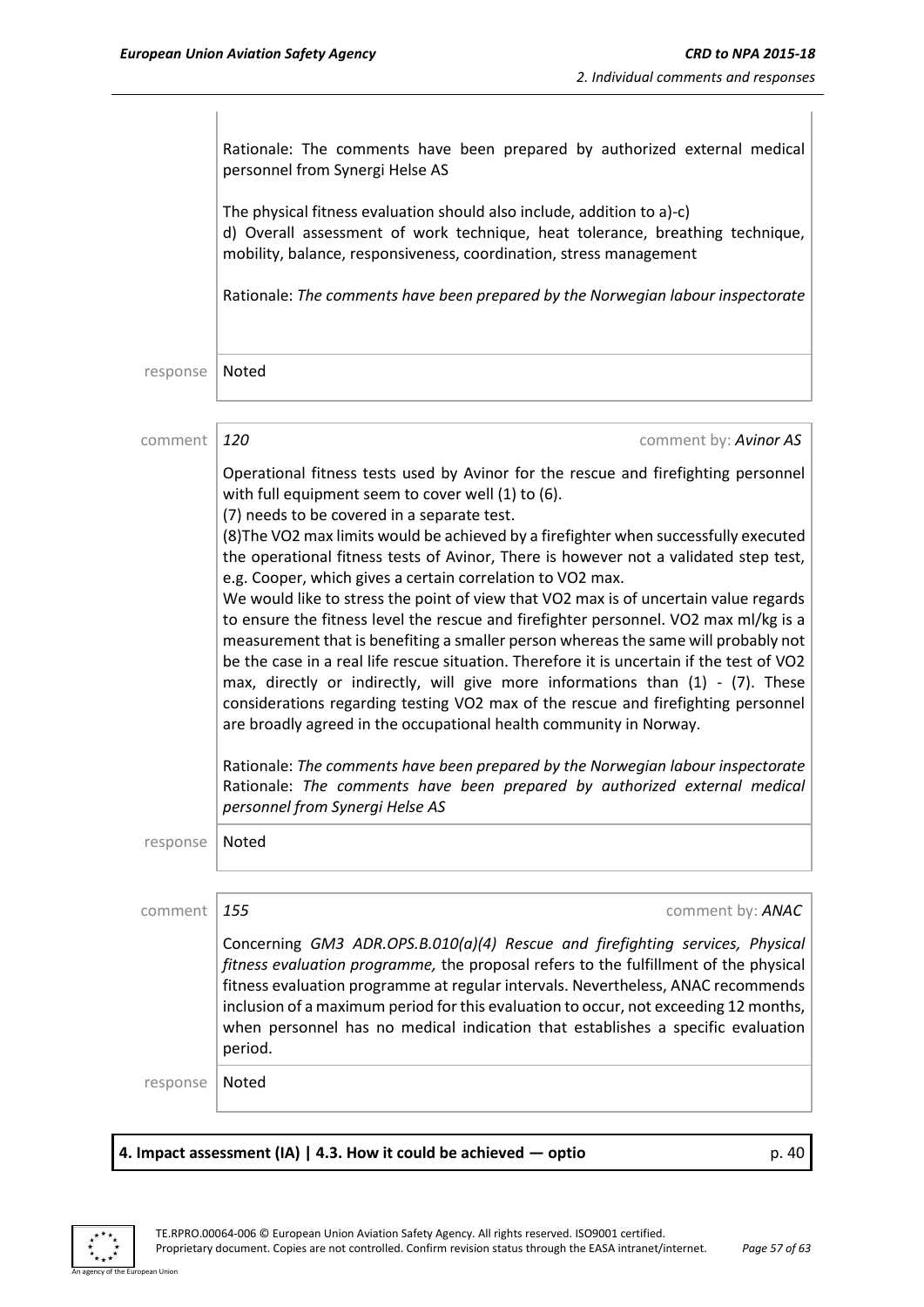| comment $ 13 $ | comment by: Heathrow                                                                                                                                                                                                                                                     |
|----------------|--------------------------------------------------------------------------------------------------------------------------------------------------------------------------------------------------------------------------------------------------------------------------|
|                | Option 1 would be the best one for aerodrome operators and takes nationally<br>recognised standards into account. Options 2 & 3 may incur costs fr aerodrome<br>operators that do not currently have comprehensive mediacl and fitness<br>porogrammes for fire fighters. |
| response       | Noted                                                                                                                                                                                                                                                                    |

## **4. Impact assessment (IA) | 4.5. What are the impacts** p. 42-44

| comment  | comment by: Heathrow<br>14                                                                                                                                                                                                                                                                                                                                                                                                                                                                                                                                                                                                                                                                                                                                                                         |
|----------|----------------------------------------------------------------------------------------------------------------------------------------------------------------------------------------------------------------------------------------------------------------------------------------------------------------------------------------------------------------------------------------------------------------------------------------------------------------------------------------------------------------------------------------------------------------------------------------------------------------------------------------------------------------------------------------------------------------------------------------------------------------------------------------------------|
|          | I agree with the statements made relating to safety, social and economic impacts                                                                                                                                                                                                                                                                                                                                                                                                                                                                                                                                                                                                                                                                                                                   |
| response | Noted                                                                                                                                                                                                                                                                                                                                                                                                                                                                                                                                                                                                                                                                                                                                                                                              |
|          |                                                                                                                                                                                                                                                                                                                                                                                                                                                                                                                                                                                                                                                                                                                                                                                                    |
| comment  | 80<br>comment by: AENA                                                                                                                                                                                                                                                                                                                                                                                                                                                                                                                                                                                                                                                                                                                                                                             |
|          | We think there are four big impacts to take into account.                                                                                                                                                                                                                                                                                                                                                                                                                                                                                                                                                                                                                                                                                                                                          |
|          | Economic impact: One economical impact is due to the fact that we are going to<br>check the medical and physical fitness more frequently and with higher criteria than<br>now. But ther's also a second econcomic impact due to the person that are declared<br>as unnfit. This second impact is very difficult to determine, but may be, it should<br>provoque we need more staff, that now we can estimate.                                                                                                                                                                                                                                                                                                                                                                                      |
|          | Structural impact: Moreover than economical impact we think there are two big<br>structural impacts. One is due to the fact that in Spain the GMPs or OHMPs don't<br>have the competencies to do the evaluation required in the NPA. As this don't<br>depend on the airport operator, we are not able to do anything about it. Besides,<br>currently there is a big problem beacuse there are not enough doctors to respond to<br>the health system. In order to avoid this problem, we need that the NPA include as a<br>possible medical staff the AEM or AeMC mentioned in the comments.<br>The second structural impact is due to the fact that the personnel who has to<br>evaluate the physical fitness is not recogniced by any authority. This also could lead<br>into a laboral conflict. |
|          | Laboral impact: If the NPA does not define the requirements, and let the airports to<br>do it, we could finally find a laboral conflict, because it shoul imply to try to negociate<br>with the laboral union parts.                                                                                                                                                                                                                                                                                                                                                                                                                                                                                                                                                                               |
|          | Operative impacts: The NPA should permit the airports a progressive implantation<br>with two objectives, to determine the criteria that now is not defined, and to avoid<br>a collapse of the system. Now there is no idea of the criteria of bieng fit or unnfit in<br>physsical aspects, so it should be a good idea, first to measure, and then to estabilih<br>de baseline. On the other hand, if the results of both evaluations implies staff unnfit,<br>the airpor should have enough time to resolve this (hiring staff, training staff,<br>etc) without dropping dramatically the ARFF category.                                                                                                                                                                                          |

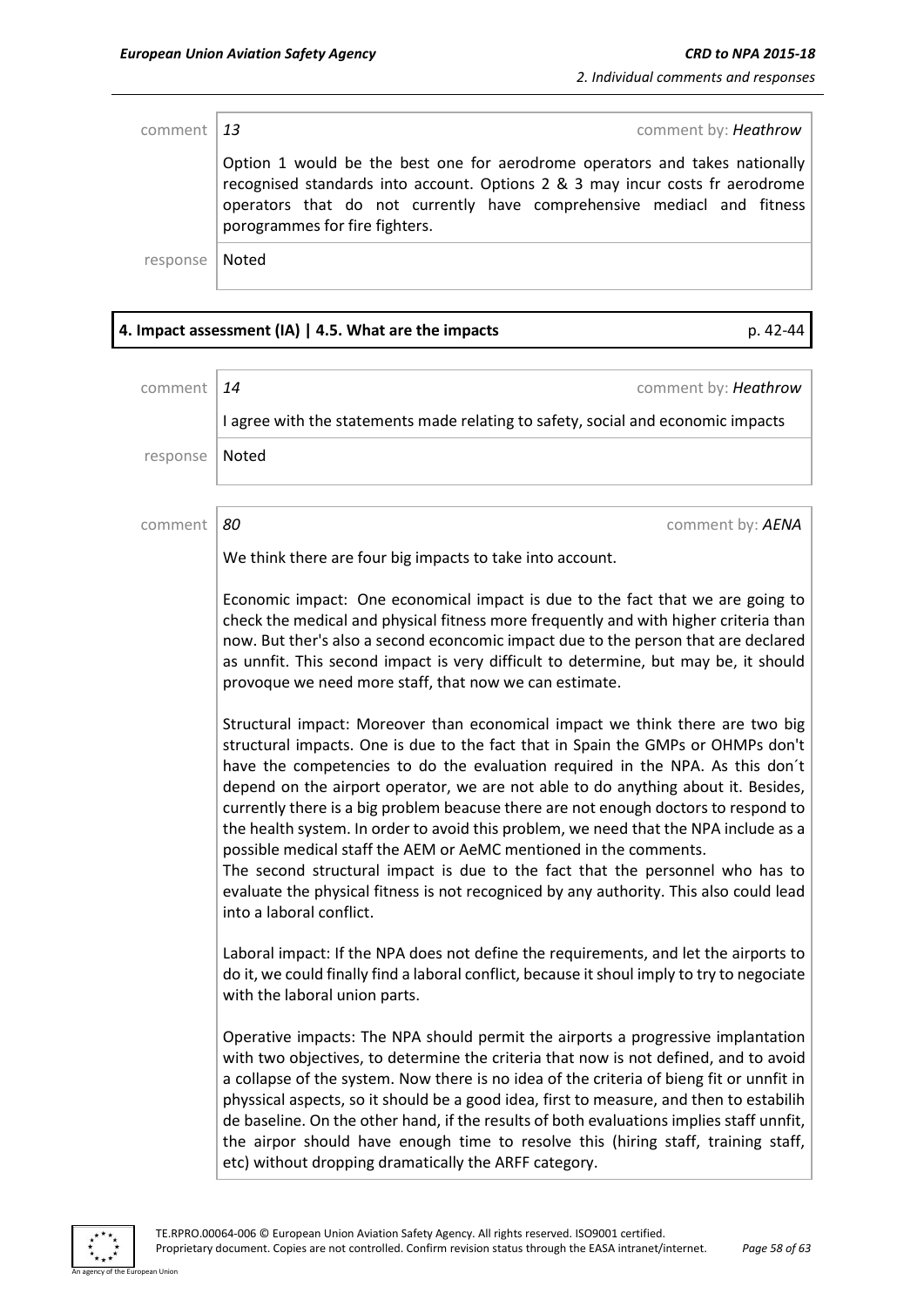In order to avoid the big impacts mentioned, we find necessary:

To include as possible medical staff the AME or AeMC. To define a recognized figure as suitability qualified person to do the physsical evaluation.

To implement this NPA progressively, including this in the text of the final text.

#### response | Noted

EASA has accepted the comment and included in the medical staff the AME and AeMC. In regard to the definition of suitably qualified person to do the physical evaluation, EASA prefers to focus on the programme rather than on individuals; therefore, the proposal has been deleted. In regard to your last comment, we wish to remind you that the requirement for the rescue and firefighters to demonstrate their medical and physical fitness already applies. As explained, the objective of the GM is to support the aerodrome operators to review their medical and physical fitness standards and amend them, if they consider this necessary.

comment **95 comment 35 comment by:** *Ruth (Spanish CAA)* 

#### SOCIAL IMPACT

In Spain, the application of this regulation would have a very high social impact associated with the strong unionization of the firefighters' collective.

Currently the "basic" medical examination that the main airport manager has implemented is part of the access tests and the subsequent proficiency checks. Proficiency check implementation have already encountered a strong opposition in firefighter union because of the lack of definition in some aspects.

Implementation of this regulation could result on workers having be relocated from their jobs into different jobs and this will obviously be very controversial.

This high social impact will exist whether the regulation in implemented as GM, AMC or IR.

#### ECONOMIC IMPACT.

The economic impact has two aspects to highlight:

· - First aspect is directly related to the increase in medical examinations and the number of tests. On the one hand, the cost of conducting all these tests is high. On the other hand, the time needed to do the tests also requires personnel coverage at an associated cost.

· - Secondly, the loss of "capacity" for firefighters who do not pass the tests is a critical aspect. Those firefighters unfit for service should be recycled in other functions (an aspect which would not be easy) or dismissed, which implies a loss of important human capital. In addition, new contracts and initial training for new personnel would be needed in order to maintain the necessary personnel, so, during a period of time, some parks could have a lack of personnel and would not provide the level of protection required (which has an impact on safety).

This high economic impact will exist whether the regulation in implemented as GM, AMC or IR.

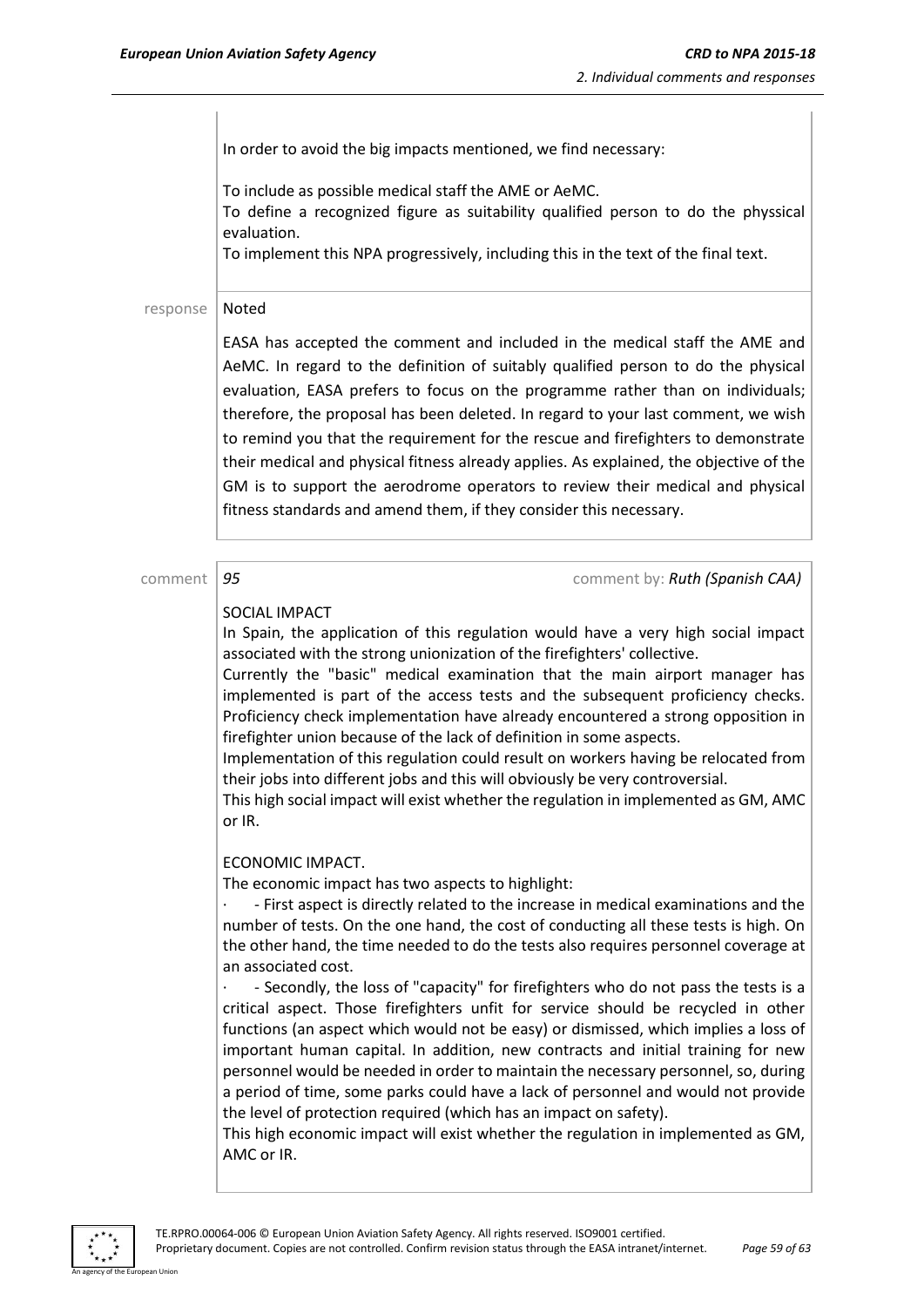#### $response$  Not accepted

GM1 ADR.OPS.B.010(a)(4) paragraph 7 points (c) and (d) describe the contents of the initial and subsequent medical assessments. EASA considers that during the initial assessment some clinical examinations are necessary, as this is the normal practice; however, for the subsequent medical assessments, a medical examination may be required on clinical indication. Furthermore, in GM2 ADR.OPS.B.010(a)(4), all the medical examinations are required only when a person has an established medical disorder. Therefore, we do not consider that the proposed GM increasesthe number of medical examinations.

In regards to the second comment, EASA considers using firefighters that are not fit to execute their duties unsafe; therefore, the comment is not accepted.

Finally, we wish to remind that firefighters are already required to demonstrate their medical and physical fitness by Regulation (EU) No 139/2014.

# **4. Impact assessment (IA) | 4.6. Conclusion** p. 44-45 comment *15* comment by: *Heathrow* I agree with the statement that Option 1 (provide guidance) is the best option response | Noted comment *23* comment by: *Newcastle Airport* Newcastle International Airport will support option 3, as an IR will give clear and concise direction in relation to RFFS medical and fitness standards. response | Noted Please refer to the outcome of the impact assessment and the comparison of different options. comment *49* comment by: *European Powered Flying Union* 4.6 Conclusion 4.6.1 Comparison of options p 45/48 We support "Option 1". Rationale Providing guidance is the most appropriate solution, to do more would not bring any benefit to anyone involved, an EASA-wide harmonisation is not required, any stricter

An agency of the European Union

external conditions from the Azores to Romania, from Crete to Lappland...

regulation on this would create a bureaucratic monster should it cover all relevant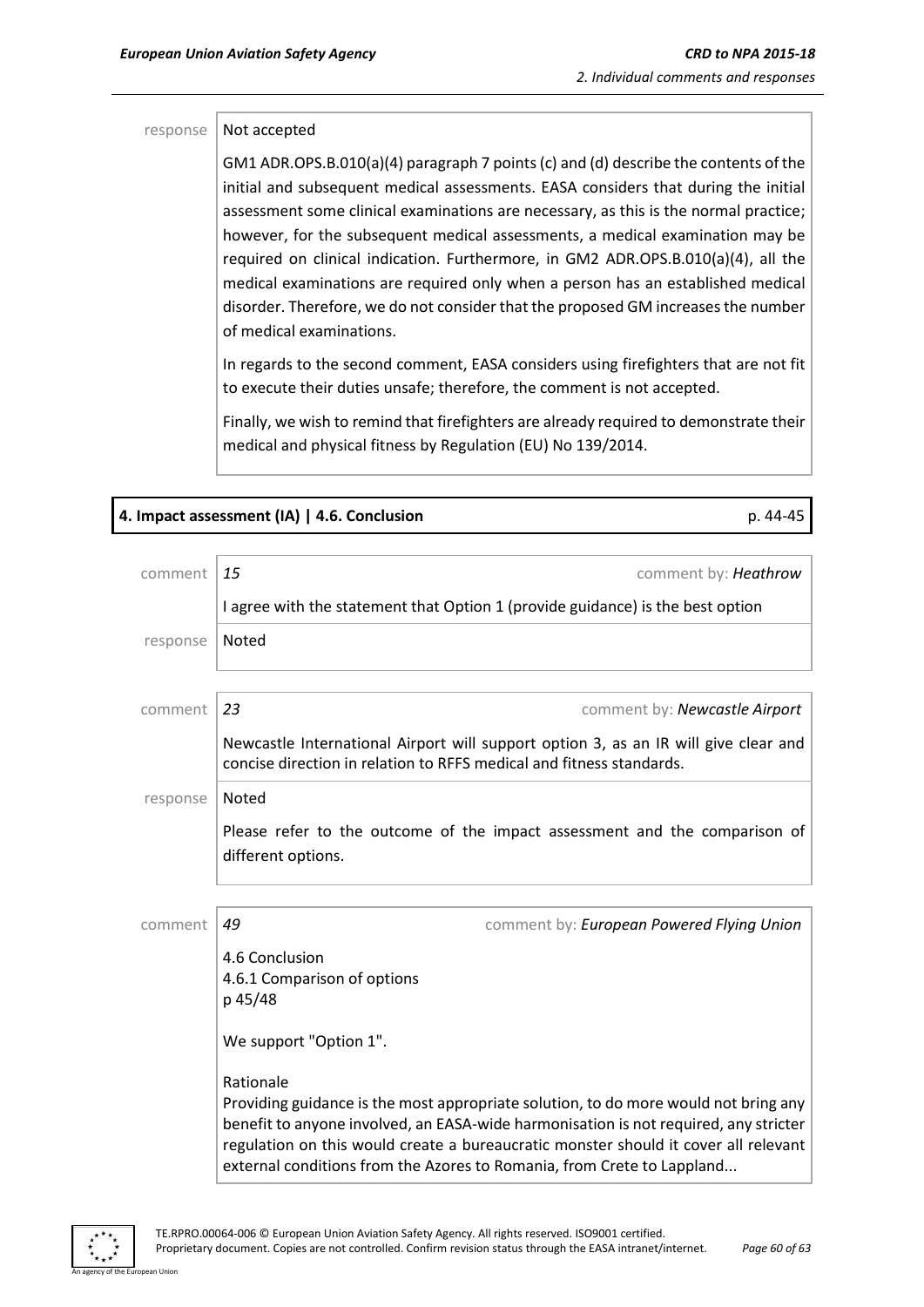| response | Noted                                                                                                                                                                                                                                                                                                                                                                           |
|----------|---------------------------------------------------------------------------------------------------------------------------------------------------------------------------------------------------------------------------------------------------------------------------------------------------------------------------------------------------------------------------------|
|          |                                                                                                                                                                                                                                                                                                                                                                                 |
| comment  | 101<br>comment by: Cluj Napoca Avram Iancu International Airport                                                                                                                                                                                                                                                                                                                |
|          | So, for the moment, we consider that the appropriate option for us is to get guidance<br>Issuance of GM concerning the medical and physical fitness requirements. That,<br>because the transition from national requirements to common European<br>requirements may necessitate additional effort, especially financial one, to ensure<br>compliance with the new requirements. |
| response | Noted                                                                                                                                                                                                                                                                                                                                                                           |
|          |                                                                                                                                                                                                                                                                                                                                                                                 |
| comment  | 152<br>comment by: Highlands and Islands Airports Limited                                                                                                                                                                                                                                                                                                                       |
|          | Highlands and Islands Airports Limited supports the adoption of Option 1.                                                                                                                                                                                                                                                                                                       |
|          | This option affords the benefits of harmonisation without increasing the regulatory<br>burden on aerodromes and will enable the HIAL group to interpret the guidance in<br>such a way as to balance efficiency of process with supporting RFFS personnel in their<br>health, fitness and capabilities in role.                                                                  |
| response | <b>Noted</b>                                                                                                                                                                                                                                                                                                                                                                    |
|          |                                                                                                                                                                                                                                                                                                                                                                                 |
| comment  | 154<br>comment by: Swiss Aeroclub                                                                                                                                                                                                                                                                                                                                               |
|          | We share the view that Option 1 should be preferred.                                                                                                                                                                                                                                                                                                                            |
| response | <b>Noted</b>                                                                                                                                                                                                                                                                                                                                                                    |

### **5. Proposed actions to support implementation** p. 47

| comment  | 16<br>comment by: Heathrow                                                                                                                                      |
|----------|-----------------------------------------------------------------------------------------------------------------------------------------------------------------|
|          | A dedicate thematic workshop/session would be very useful.                                                                                                      |
| response | Noted                                                                                                                                                           |
|          |                                                                                                                                                                 |
| comment  | 94<br>comment by: Ruth (Spanish CAA)                                                                                                                            |
|          | Is there a recommended implementation period for this GM or will this be a decision<br>of each national authority?                                              |
| response | <b>Noted</b>                                                                                                                                                    |
|          | EASA has not established a recommended implementation period, since the<br>requirements for medical and physical assessments already exist. Nevertheless, it is |



an Union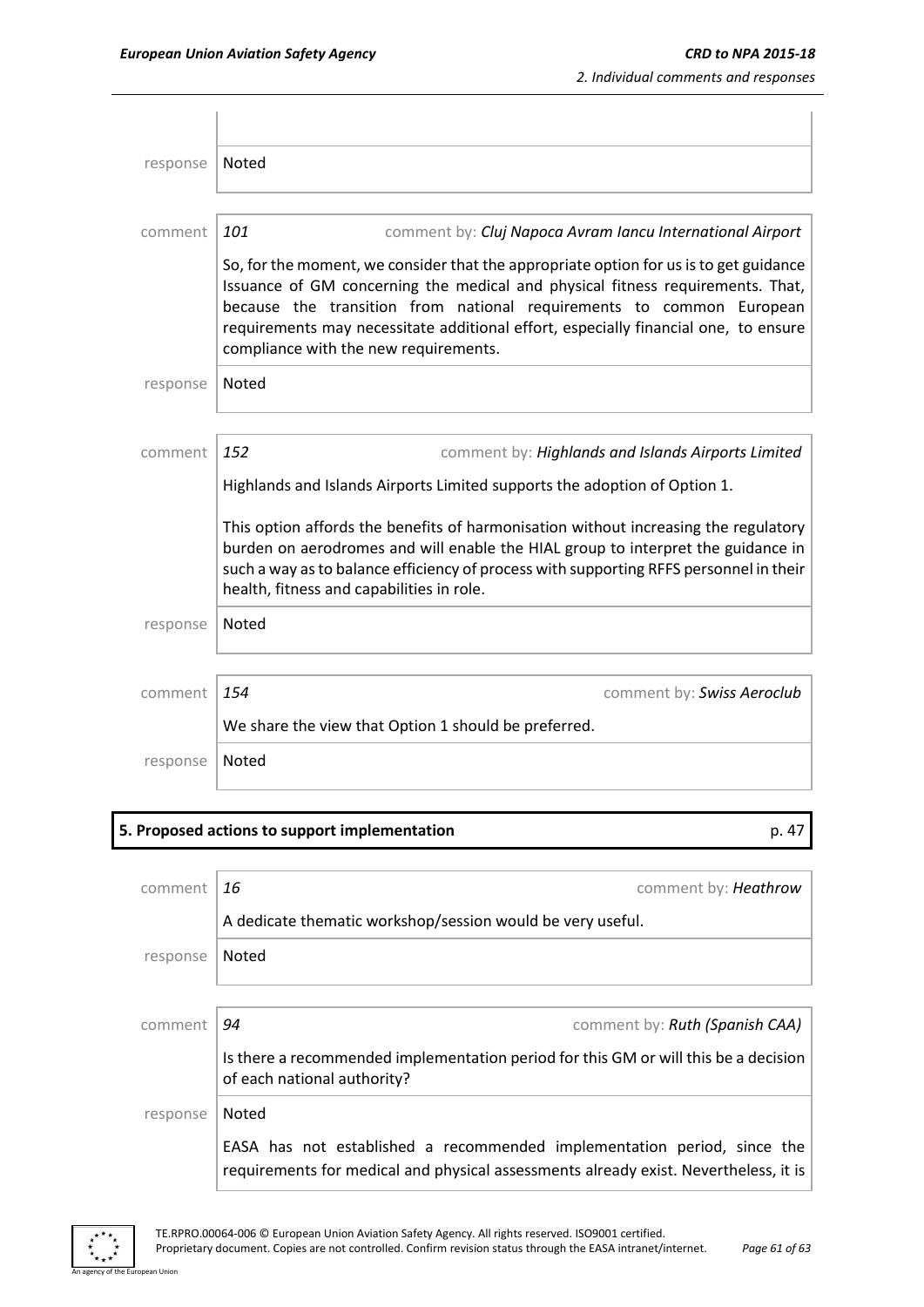expected that if an aerodrome operator decides to revise the medical and physical fitness requirements, a transition period should be considered.



an Union